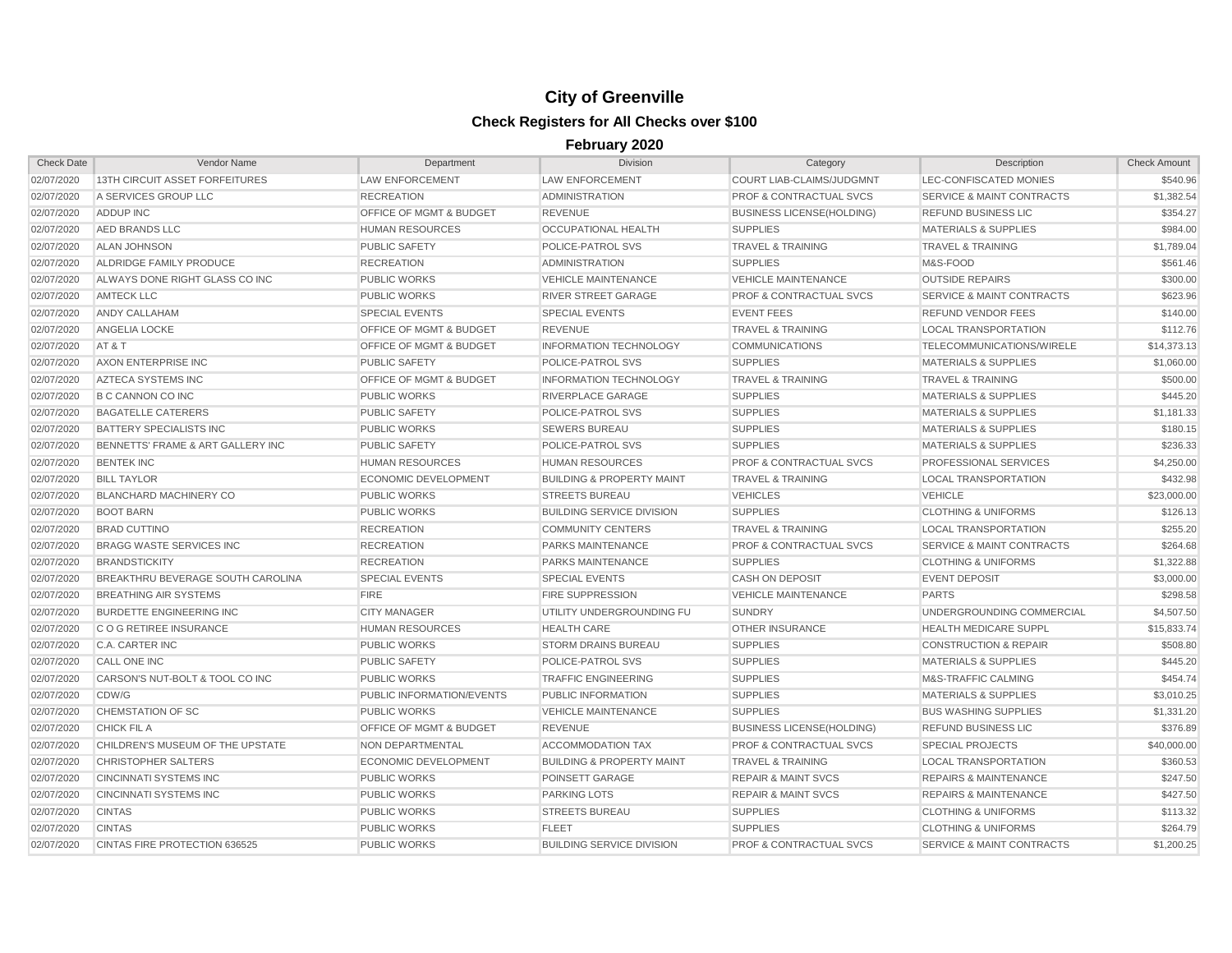| <b>Check Date</b> | Vendor Name                           | Department                         | <b>Division</b>               | Category                           | Description                          | <b>Check Amount</b> |
|-------------------|---------------------------------------|------------------------------------|-------------------------------|------------------------------------|--------------------------------------|---------------------|
| 02/07/2020        | <b>CITY WELDING SERVICE</b>           | <b>PUBLIC WORKS</b>                | <b>SEWERS BUREAU</b>          | <b>SUPPLIES</b>                    | <b>MATERIALS &amp; SUPPLIES</b>      | \$298.50            |
| 02/07/2020        | <b>CITY WELDING SERVICE</b>           | <b>PUBLIC WORKS</b>                | <b>FLEET</b>                  | <b>VEHICLE MAINTENANCE</b>         | <b>OUTSIDE REPAIRS</b>               | \$723.00            |
| 02/07/2020        | CONCRETE SUPPLY COMPANY LLC           | <b>PUBLIC WORKS</b>                | <b>STREETS BUREAU</b>         | <b>SUPPLIES</b>                    | <b>MATERIALS &amp; SUPPLIES</b>      | \$1,918.60          |
| 02/07/2020        | CORNELL UNIVERSITY ANIMAL HEALTH      | <b>RECREATION</b>                  | <b>ADMINISTRATION</b>         | <b>PROF &amp; CONTRACTUAL SVCS</b> | PROFESSIONAL SERVICES                | \$196.50            |
| 02/07/2020        | CREATIONWORKS LANDSCAPING LLC         | <b>RECREATION</b>                  | BEAUTIFICATION BUREAU         | <b>PROF &amp; CONTRACTUAL SVCS</b> | SERVICE & MAINT CONTRACTS            | \$815.00            |
| 02/07/2020        | CRESCENT SUPPLY CO INC                | <b>PUBLIC WORKS</b>                | N LAURENS ST GARAGE           | <b>REPAIR &amp; MAINT SVCS</b>     | <b>REPAIRS &amp; MAINTENANCE</b>     | \$125.23            |
| 02/07/2020        | <b>CREW NETWORK</b>                   | <b>ECONOMIC DEVELOPMENT</b>        | <b>ECONOMIC DEVELOPMENT</b>   | <b>SUNDRY</b>                      | DUES, SUBSCRIPTN, PUBLICATN          | \$200.00            |
| 02/07/2020        | <b>CUMMINS ATLANTIC</b>               | <b>FIRE</b>                        | <b>FIRE SUPPRESSION</b>       | <b>VEHICLE MAINTENANCE</b>         | <b>PARTS</b>                         | \$425.43            |
| 02/07/2020        | CZB LLC                               | NON DEPARTMENTAL                   | <b>CAPITAL PROJECTS</b>       | <b>CAPITAL PROJECTS</b>            | PLANNING/DESIGN                      | \$32,625.00         |
| 02/07/2020        | <b>DALMA ALLEN</b>                    | <b>PUBLIC SAFETY</b>               | POLICE-PATROL SVS             | PROF & CONTRACTUAL SVCS            | PROFESSIONAL SERVICES                | \$266.80            |
| 02/07/2020        | <b>DANIEL HADDY</b>                   | <b>RECREATION</b>                  | <b>TOURISM DISTRICT</b>       | <b>TRAVEL &amp; TRAINING</b>       | <b>TRAVEL &amp; TRAINING</b>         | \$112.00            |
| 02/07/2020        | DEBORAH K LEPOROWSKI PSY, D. LLC      | <b>HUMAN RESOURCES</b>             | <b>HUMAN RESOURCES</b>        | <b>PROF &amp; CONTRACTUAL SVCS</b> | PROFESSIONAL SERVICES                | \$5,100.00          |
| 02/07/2020        | <b>DELERROK INC</b>                   | <b>PUBLIC WORKS</b>                | <b>FIXED ROUTE</b>            | <b>PRINTING</b>                    | PRINTING & BINDING                   | \$240.00            |
| 02/07/2020        | <b>DELERROK INC</b>                   | <b>PUBLIC WORKS</b>                | <b>ADMINISTRATION</b>         | <b>PROF &amp; CONTRACTUAL SVCS</b> | SERVICE & MAINT CONTRACTS            | \$816.70            |
| 02/07/2020        | <b>DELL MARKETING LP</b>              | OFFICE OF MGMT & BUDGET            | <b>INFORMATION TECHNOLOGY</b> | <b>MIS PROJECTS</b>                | PCS/UPGRADES                         | \$112.18            |
| 02/07/2020        | <b>DELL MARKETING LP</b>              | <b>ECONOMIC DEVELOPMENT</b>        | PLANNING AND ZONING           | <b>SUPPLIES</b>                    | <b>MATERIALS &amp; SUPPLIES</b>      | \$1,268.06          |
| 02/07/2020        | <b>DESIGNLAB INC</b>                  | <b>FIRE</b>                        | <b>FIRE PREVENTION</b>        | <b>SUPPLIES</b>                    | <b>CLOTHING &amp; UNIFORMS</b>       | \$783.81            |
| 02/07/2020        | <b>DESIGNLAB INC</b>                  | <b>PUBLIC SAFETY</b>               | POLICE-PATROL SVS             | <b>SUPPLIES</b>                    | <b>CLOTHING &amp; UNIFORMS</b>       | \$3,702.90          |
| 02/07/2020        | <b>DIVERSIFIED ELECTRONICS INC</b>    | <b>FIRE</b>                        | <b>FIRE SERVICES</b>          | <b>REPAIR &amp; MAINT SVCS</b>     | <b>RADIO MAINTENANCE</b>             | \$254.40            |
| 02/07/2020        | <b>DIVERSIFIED ELECTRONICS INC</b>    | <b>PUBLIC SAFETY</b>               | POLICE-PATROL SVS             | <b>REPAIR &amp; MAINT SVCS</b>     | <b>REPAIRS &amp; MAINTENANCE</b>     | \$688.26            |
| 02/07/2020        | <b>DUKE ENERGY</b>                    | <b>PUBLIC WORKS</b>                | <b>SEWERS BUREAU</b>          | <b>UTILITIES</b>                   | <b>ELECTRICITY</b>                   | \$242.81            |
| 02/07/2020        | <b>DUKE ENERGY</b>                    | <b>PUBLIC SAFETY</b>               | POLICE-PATROL SVS             | <b>UTILITIES</b>                   | <b>ELECTRICITY</b>                   | \$354.24            |
| 02/07/2020        | <b>DUKE ENERGY</b>                    | <b>PUBLIC WORKS</b>                | <b>TRAFFIC ENGINEERING</b>    | <b>UTILITIES</b>                   | <b>ELECTRICITY</b>                   | \$936.85            |
| 02/07/2020        | <b>DUKE ENERGY</b>                    | <b>RECREATION</b>                  | <b>COMMUNITY CENTERS</b>      | <b>UTILITIES</b>                   | <b>ELECTRICITY</b>                   | \$1,574.78          |
| 02/07/2020        | <b>DUKE ENERGY</b>                    | <b>RECREATION</b>                  | PARKS MAINTENANCE             | <b>UTILITIES</b>                   | <b>ELECTRICITY</b>                   | \$1,735.10          |
| 02/07/2020        | <b>DUKE ENERGY</b>                    | <b>FIRE</b>                        | <b>FIRE SERVICES</b>          | <b>UTILITIES</b>                   | <b>ELECTRICITY</b>                   | \$1,941.35          |
| 02/07/2020        | ECHOLS OIL COMPANY INC                | <b>PUBLIC WORKS</b>                | <b>FLEET</b>                  | <b>VEHICLE MAINTENANCE</b>         | <b>FUEL</b>                          | \$1,522.46          |
| 02/07/2020        | <b>EDEN FREEMAN</b>                   | <b>HUMAN RESOURCES</b>             | <b>HUMAN RESOURCES</b>        | <b>SUNDRY</b>                      | <b>RECRUITMENT ADS</b>               | \$534.75            |
| 02/07/2020        | <b>EDMAR MAYORES</b>                  | <b>PUBLIC WORKS</b>                | <b>TRAFFIC ENGINEERING</b>    | <b>TRAVEL &amp; TRAINING</b>       | <b>TRAVEL &amp; TRAINING</b>         | \$244.00            |
| 02/07/2020        | <b>EMERGENCYMD LLC</b>                | <b>HUMAN RESOURCES</b>             | <b>OCCUPATIONAL HEALTH</b>    | <b>PROF &amp; CONTRACTUAL SVCS</b> | PROFESSIONAL SERVICES                | \$4,400.00          |
| 02/07/2020        | <b>EMPLOYMENT SCREENING RESOURCES</b> | <b>HUMAN RESOURCES</b>             | <b>HUMAN RESOURCES</b>        | <b>PROF &amp; CONTRACTUAL SVCS</b> | PROFESSIONAL SERVICES                | \$407.25            |
| 02/07/2020        | <b>ENTERPRISE RENT A CAR</b>          | <b>CITY MANAGER</b>                | <b>DONATIONS</b>              | CONTRIBUTIONS/DONATIONS            | K9 PROGRAM                           | \$329.36            |
| 02/07/2020        | ENVIRO-MASTER SERVICES OF GREENVILL   | <b>RECREATION</b>                  | <b>ADMINISTRATION</b>         | <b>PROF &amp; CONTRACTUAL SVCS</b> | <b>SERVICE &amp; MAINT CONTRACTS</b> | \$198.00            |
| 02/07/2020        | <b>FAIRWAY FORD INC</b>               | <b>PUBLIC WORKS</b>                | <b>FLEET</b>                  | <b>VEHICLE MAINTENANCE</b>         | <b>OUTSIDE REPAIRS</b>               | \$2,618.14          |
| 02/07/2020        | <b>FGP INTERNATIONAL</b>              | <b>OFFICE OF MGMT &amp; BUDGET</b> | <b>REVENUE</b>                | PROF & CONTRACTUAL SVCS            | <b>TEMP PERSONNEL SVCS</b>           | \$686.89            |
| 02/07/2020        | FIREBIRDS WOOD FIRED GRILL            | <b>OFFICE OF MGMT &amp; BUDGET</b> | <b>REVENUE</b>                | <b>BUSINESS LICENSE(HOLDING)</b>   | <b>REFUND BUSINESS LIC</b>           | \$149.07            |
| 02/07/2020        | <b>FOOTHILLS VETERINARY HOSPITAL</b>  | <b>PUBLIC SAFETY</b>               | POLICE-PATROL SVS             | <b>SUPPLIES</b>                    | <b>MATERIALS &amp; SUPPLIES</b>      | \$169.82            |
| 02/07/2020        | <b>FORTILINE</b>                      | <b>PUBLIC WORKS</b>                | <b>SEWERS BUREAU</b>          | <b>SUPPLIES</b>                    | <b>MATERIALS &amp; SUPPLIES</b>      | \$347.17            |
| 02/07/2020        | <b>FORTILINE</b>                      | <b>PUBLIC WORKS</b>                | <b>STORM DRAINS BUREAU</b>    | <b>SUPPLIES</b>                    | <b>CONSTRUCTION &amp; REPAIR</b>     | \$1,370.58          |
| 02/07/2020        | <b>GALLS LLC</b>                      | <b>FIRE</b>                        | <b>FIRE SUPPRESSION</b>       | <b>SUPPLIES</b>                    | <b>CLOTHING &amp; UNIFORMS</b>       | \$145.92            |
| 02/07/2020        | <b>GEORGE COLEMAN FORD INC</b>        | <b>PUBLIC WORKS</b>                | <b>VEHICLE MAINTENANCE</b>    | <b>VEHICLE MAINTENANCE</b>         | <b>PARTS</b>                         | \$490.52            |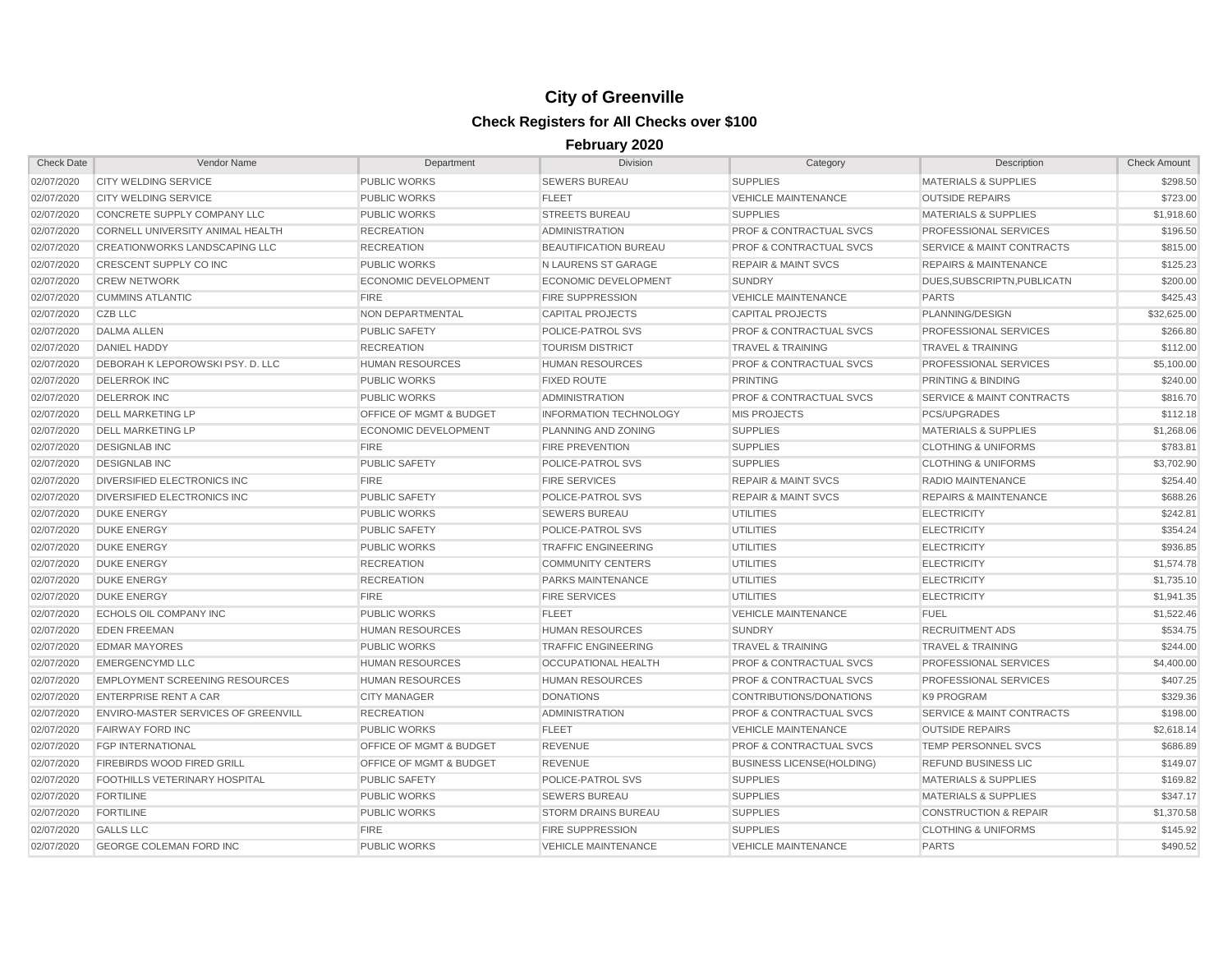| <b>Check Date</b> | Vendor Name                                | Department                         | <b>Division</b>                      | Category                           | Description                          | <b>Check Amount</b> |
|-------------------|--------------------------------------------|------------------------------------|--------------------------------------|------------------------------------|--------------------------------------|---------------------|
| 02/07/2020        | <b>GEORGIA BARK COMPANY</b>                | <b>RECREATION</b>                  | <b>BEAUTIFICATION BUREAU</b>         | <b>SUPPLIES</b>                    | <b>MATERIALS &amp; SUPPLIES</b>      | \$4,452.00          |
| 02/07/2020        | <b>GIACONA CONTAINER CO</b>                | <b>RECREATION</b>                  | <b>PUBLIC SERVICES</b>               | <b>SUPPLIES</b>                    | <b>SALE CONCESSIONS</b>              | \$1,520.00          |
| 02/07/2020        | <b>GILLIG LLC</b>                          | <b>PUBLIC WORKS</b>                | <b>VEHICLE MAINTENANCE</b>           | <b>VEHICLE MAINTENANCE</b>         | <b>PARTS</b>                         | \$581.91            |
| 02/07/2020        | <b>GLASS DOCTOR</b>                        | <b>PUBLIC WORKS</b>                | <b>FLEET</b>                         | <b>VEHICLE MAINTENANCE</b>         | <b>OUTSIDE REPAIRS</b>               | \$178.31            |
| 02/07/2020        | <b>GMV SYNCROMATICS</b>                    | <b>PUBLIC WORKS</b>                | <b>DEMAND RESPONSE</b>               | <b>COMMUNICATIONS</b>              | CABLE TELEVISION/INTERNET            | \$163.73            |
| 02/07/2020        | GRAINGER 803858935                         | <b>PUBLIC WORKS</b>                | <b>MAINTENANCE</b>                   | <b>SUPPLIES</b>                    | <b>MATERIALS &amp; SUPPLIES</b>      | \$221.11            |
| 02/07/2020        | <b>GRAPPLERS INC</b>                       | <b>PUBLIC WORKS</b>                | <b>CBD TIF CREW</b>                  | <b>SUPPLIES</b>                    | <b>MATERIALS &amp; SUPPLIES</b>      | \$671.76            |
| 02/07/2020        | <b>GREENVILLE ARENA DISTRICT</b>           | <b>PUBLIC WORKS</b>                | <b>PARKING LOTS</b>                  | LIAB-BI-LO ARENA PARKING           | <b>PARKING LEASES</b>                | \$11,166.03         |
| 02/07/2020        | <b>GREENVILLE CENTER FOR CREATIVE ARTS</b> | NON DEPARTMENTAL                   | <b>ACCOMMODATION TAX</b>             | <b>PROF &amp; CONTRACTUAL SVCS</b> | <b>SPECIAL PROJECTS</b>              | \$5,000.00          |
| 02/07/2020        | <b>GREENVILLE CONVENTION CENTER</b>        | <b>CITY MANAGER</b>                | <b>DONATIONS</b>                     | CONTRIBUTIONS/DONATIONS            | SENIOR ACTION ACTIVITIES             | \$6,394.85          |
| 02/07/2020        | <b>GREENVILLE COUNTY SOLID WASTE</b>       | <b>PUBLIC WORKS</b>                | <b>GARBAGE DISPOSAL BUREAU</b>       | <b>PROF &amp; CONTRACTUAL SVCS</b> | <b>DISPOSAL CHARGES</b>              | \$17,470.08         |
| 02/07/2020        | <b>GREENVILLE INDUSTRIAL RUBBER &amp;</b>  | <b>PUBLIC WORKS</b>                | <b>FLEET</b>                         | <b>VEHICLE MAINTENANCE</b>         | <b>OUTSIDE REPAIRS</b>               | \$322.04            |
| 02/07/2020        | <b>GREENVILLE OFFICE SUPPLY CO INC</b>     | <b>PUBLIC WORKS</b>                | <b>CONSTRUCTION &amp; INSPECTION</b> | <b>SUPPLIES</b>                    | <b>OFFICE SUPPLIES&amp;MATERIALS</b> | \$106.23            |
| 02/07/2020        | GREENVILLE OFFICE SUPPLY CO INC            | OFFICE OF MGMT & BUDGET            | <b>REVENUE</b>                       | <b>SUPPLIES</b>                    | OFFICE SUPPLIES&MATERIALS            | \$133.62            |
| 02/07/2020        | GREENVILLE OFFICE SUPPLY CO INC            | <b>RECREATION</b>                  | PARKS MAINTENANCE                    | <b>SUPPLIES</b>                    | OFFICE SUPPLIES&MATERIALS            | \$135.28            |
| 02/07/2020        | GREENVILLE OFFICE SUPPLY CO INC            | <b>ECONOMIC DEVELOPMENT</b>        | <b>ECONOMIC DEVELOPMENT</b>          | <b>SUPPLIES</b>                    | <b>MATERIALS &amp; SUPPLIES</b>      | \$138.45            |
| 02/07/2020        | GREENVILLE OFFICE SUPPLY CO INC            | PUBLIC INFORMATION/EVENTS          | <b>SPECIAL EVENTS</b>                | <b>PRINTING</b>                    | <b>PRINTING &amp; BINDING</b>        | \$177.13            |
| 02/07/2020        | GREENVILLE OFFICE SUPPLY CO INC            | <b>CITY MANAGER</b>                | <b>CITY MANAGER</b>                  | <b>SUPPLIES</b>                    | OFFICE SUPPLIES&MATERIALS            | \$192.18            |
| 02/07/2020        | <b>GREENVILLE OFFICE SUPPLY CO INC</b>     | <b>CITY MANAGER</b>                | <b>CITY MANAGER</b>                  | <b>SUNDRY</b>                      | <b>MISCELLANEOUS</b>                 | \$4,628.51          |
| 02/07/2020        | <b>GREENWORKS RECYLING INC</b>             | <b>RECREATION</b>                  | <b>TREE MAINTENANCE BUREAU</b>       | <b>PROF &amp; CONTRACTUAL SVCS</b> | <b>PROFESSIONAL SERVICES</b>         | \$1,785.00          |
| 02/07/2020        | <b>GREG BURRISS</b>                        | <b>RECREATION</b>                  | <b>TOURISM DISTRICT</b>              | <b>TRAVEL &amp; TRAINING</b>       | <b>TRAVEL &amp; TRAINING</b>         | \$112.00            |
| 02/07/2020        | <b>HANDI CLEAN PRODUCTS INC</b>            | FIRE                               | <b>FIRE SUPPRESSION</b>              | <b>SUPPLIES</b>                    | <b>JANITORIAL SUPPLIES</b>           | \$1,588.41          |
| 02/07/2020        | <b>HARRISON'S WORKWEAR</b>                 | <b>RECREATION</b>                  | <b>PARKS MAINTENANCE</b>             | <b>SUPPLIES</b>                    | <b>CLOTHING &amp; UNIFORMS</b>       | \$230.00            |
| 02/07/2020        | <b>HENRY SCHEIN INC MEDICAL DIVISION</b>   | <b>HUMAN RESOURCES</b>             | <b>OCCUPATIONAL HEALTH</b>           | <b>SUPPLIES</b>                    | <b>MATERIALS &amp; SUPPLIES</b>      | \$158.44            |
| 02/07/2020        | <b>HESC</b>                                | <b>OFFICE OF MGMT &amp; BUDGET</b> | <b>ACCOUNTING</b>                    | PR-WH                              | <b>GARNISHMENTS</b>                  | \$198.30            |
| 02/07/2020        | <b>HOGAN CONSTRUCTION GROUP LLC</b>        | NON DEPARTMENTAL                   | <b>CAPITAL PROJECTS</b>              | <b>CAPITAL PROJECTS</b>            | <b>CONSTRUCTION</b>                  | \$214,115.02        |
| 02/07/2020        | HOME DEPOT CREDIT SERVICE 0978             | <b>PUBLIC WORKS</b>                | <b>NON VEHICLE MAINTENANCE</b>       | <b>SUPPLIES</b>                    | <b>MATERIALS &amp; SUPPLIES</b>      | \$102.80            |
| 02/07/2020        | HOME DEPOT CREDIT SERVICE 0978             | <b>PUBLIC WORKS</b>                | NON VEHICLE MAINTENANCE              | <b>REPAIR &amp; MAINT SVCS</b>     | <b>REPAIRS &amp; MAINTENANCE</b>     | \$141.90            |
| 02/07/2020        | HOME DEPOT CREDIT SERVICE 1679             | <b>PUBLIC WORKS</b>                | <b>FLEET</b>                         | <b>SUPPLIES</b>                    | <b>MATERIALS &amp; SUPPLIES</b>      | \$245.60            |
| 02/07/2020        | HOME DEPOT CREDIT SERVICE 5906             | <b>PUBLIC WORKS</b>                | <b>BUILDING SERVICE DIVISION</b>     | <b>SUPPLIES</b>                    | <b>MATERIALS &amp; SUPPLIES</b>      | \$139.13            |
| 02/07/2020        | HOME DEPOT CREDIT SERVICE 5914             | <b>RECREATION</b>                  | <b>ADMINISTRATION</b>                | <b>SUPPLIES</b>                    | M&S-GROUNDS                          | \$245.99            |
| 02/07/2020        | HOME DEPOT CREDIT SERVICE 5914             | <b>RECREATION</b>                  | <b>ADMINISTRATION</b>                | <b>SUPPLIES</b>                    | M&S-EXHIBITS                         | \$645.13            |
| 02/07/2020        | <b>HUGHES AGENCY</b>                       | <b>CITY MANAGER</b>                | <b>CITY MANAGER</b>                  | <b>PROF &amp; CONTRACTUAL SVCS</b> | <b>PROFESSIONAL SERVICES</b>         | \$11,000.00         |
| 02/07/2020        | <b>IKE HENSON</b>                          | <b>SPECIAL EVENTS</b>              | <b>SPECIAL EVENTS</b>                | <b>EVENT FEES</b>                  | <b>REFUND VENDOR FEES</b>            | \$110.00            |
| 02/07/2020        | <b>INTERNAL REVENUE SERVICE</b>            | <b>OFFICE OF MGMT &amp; BUDGET</b> | <b>ACCOUNTING</b>                    | PR-WH                              | <b>GARNISHMENTS</b>                  | \$150.00            |
| 02/07/2020        | <b>IRON MOUNTAIN 27128</b>                 | OFFICE OF MGMT & BUDGET            | <b>PURCHASING</b>                    | <b>PROF &amp; CONTRACTUAL SVCS</b> | <b>PROFESSIONAL SERVICES</b>         | \$247.72            |
| 02/07/2020        | <b>IVEY COMMUNICATIONS INC</b>             | <b>PUBLIC WORKS</b>                | S. SPRING STREET GARAGE              | <b>PROF &amp; CONTRACTUAL SVCS</b> | <b>SERVICE &amp; MAINT CONTRACTS</b> | \$255.97            |
| 02/07/2020        | <b>IVEY COMMUNICATIONS INC</b>             | <b>OFFICE OF MGMT &amp; BUDGET</b> | <b>INFORMATION TECHNOLOGY</b>        | <b>PROF &amp; CONTRACTUAL SVCS</b> | <b>SERVICE &amp; MAINT CONTRACTS</b> | \$3,667.05          |
| 02/07/2020        | <b>IVEY COMMUNICATIONS INC</b>             | <b>RECREATION</b>                  | <b>PARKS AND RECREATION</b>          | <b>PROF &amp; CONTRACTUAL SVCS</b> | <b>PROFESSIONAL SERVICES</b>         | \$7,176.84          |
| 02/07/2020        | <b>JAMES KEEL</b>                          | <b>PUBLIC WORKS</b>                | <b>ADMINISTRATION</b>                | <b>TRAVEL &amp; TRAINING</b>       | <b>TRAVEL &amp; TRAINING</b>         | \$460.63            |
| 02/07/2020        | <b>JESSE ADKINS</b>                        | <b>SPECIAL EVENTS</b>              | <b>SPECIAL EVENTS</b>                | <b>EVENT FEES</b>                  | <b>REFUND VENDOR FEES</b>            | \$120.00            |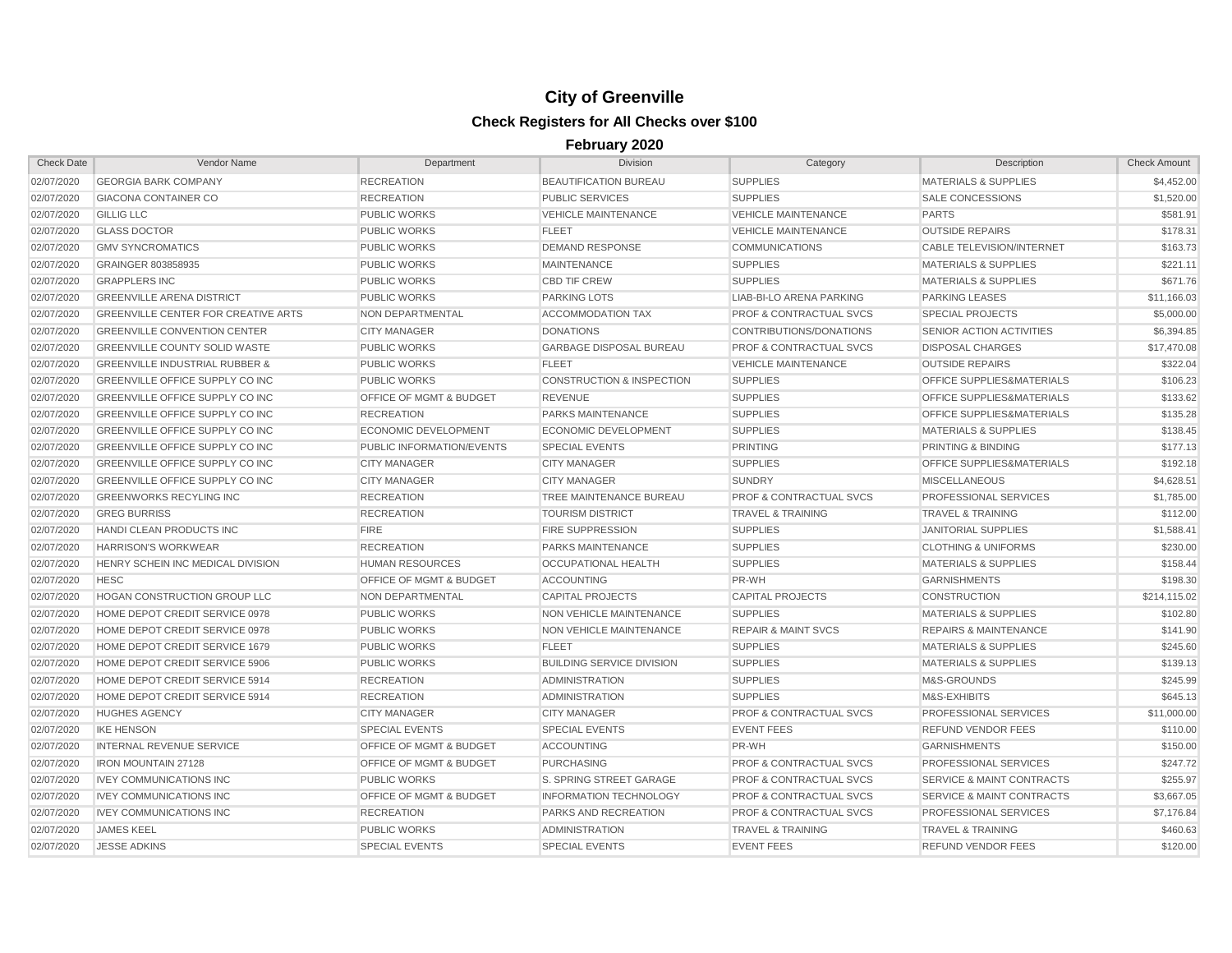| <b>Check Date</b> | Vendor Name                         | Department                         | <b>Division</b>                      | Category                           | Description                          | <b>Check Amount</b> |
|-------------------|-------------------------------------|------------------------------------|--------------------------------------|------------------------------------|--------------------------------------|---------------------|
| 02/07/2020        | JET-VAC SEWER EQUIPMENT CO          | <b>PUBLIC WORKS</b>                | <b>SEWERS BUREAU</b>                 | <b>SUPPLIES</b>                    | <b>MATERIALS &amp; SUPPLIES</b>      | \$2,125.30          |
| 02/07/2020        | <b>JOEL PATTERSON</b>               | <b>ECONOMIC DEVELOPMENT</b>        | <b>BUILDING &amp; PROPERTY MAINT</b> | <b>TRAVEL &amp; TRAINING</b>       | <b>LOCAL TRANSPORTATION</b>          | \$471.50            |
| 02/07/2020        | JOHNSTONE SUPPLY OF GREENVILLE      | <b>PUBLIC WORKS</b>                | <b>BUILDING SERVICE DIVISION</b>     | <b>SUPPLIES</b>                    | <b>MATERIALS &amp; SUPPLIES</b>      | \$193.62            |
| 02/07/2020        | <b>JOSEPH SPILLANE</b>              | <b>PUBLIC SAFETY</b>               | POLICE-PATROL SVS                    | <b>PROF &amp; CONTRACTUAL SVCS</b> | <b>PROFESSIONAL SERVICES</b>         | \$170.20            |
| 02/07/2020        | JOSEPHINE CURETON TRUST             | <b>PUBLIC WORKS</b>                | <b>PARKING LOTS</b>                  | <b>PROF &amp; CONTRACTUAL SVCS</b> | PARKING-LEASES                       | \$1,049.41          |
| 02/07/2020        | <b>KAREN K CRAWFORD</b>             | <b>OFFICE OF MGMT &amp; BUDGET</b> | <b>ACCOUNTING</b>                    | <b>TRAVEL &amp; TRAINING</b>       | <b>TRAVEL &amp; TRAINING</b>         | \$732.90            |
| 02/07/2020        | KENTUCKY CHILD SUPPORT ENFORCEMENT  | OFFICE OF MGMT & BUDGET            | <b>ACCOUNTING</b>                    | PR-WH                              | <b>GARNISHMENTS</b>                  | \$177.69            |
| 02/07/2020        | <b>KEVIN HUGHES</b>                 | <b>ECONOMIC DEVELOPMENT</b>        | <b>BUILDING &amp; PROPERTY MAINT</b> | <b>TRAVEL &amp; TRAINING</b>       | <b>LOCAL TRANSPORTATION</b>          | \$509.45            |
| 02/07/2020        | KEVIN WHITAKER CHEVROLET INC        | <b>PUBLIC WORKS</b>                | <b>FLEET</b>                         | <b>VEHICLE MAINTENANCE</b>         | <b>OUTSIDE REPAIRS</b>               | \$135.00            |
| 02/07/2020        | <b>KRISTINA JUNKER</b>              | OFFICE OF MGMT & BUDGET            | <b>ADMINISTRATION</b>                | <b>SUNDRY</b>                      | DUES, SUBSCRIPTN, PUBLICATN          | \$165.00            |
| 02/07/2020        | <b>KW BEVERAGE</b>                  | <b>SPECIAL EVENTS</b>              | <b>SPECIAL EVENTS</b>                | <b>CASH ON DEPOSIT</b>             | <b>EVENT DEPOSIT</b>                 | \$5,000.00          |
| 02/07/2020        | LA PARRILLA MEXICAN RESTAURANT      | <b>OFFICE OF MGMT &amp; BUDGET</b> | <b>REVENUE</b>                       | <b>BUSINESS LICENSE(HOLDING)</b>   | <b>REFUND BUSINESS LIC</b>           | \$121.16            |
| 02/07/2020        | LANDS END BUSINESS OUTFITTERS       | <b>RECREATION</b>                  | <b>ADMINISTRATION</b>                | <b>SUPPLIES</b>                    | <b>CLOTHING &amp; UNIFORMS</b>       | \$195.83            |
| 02/07/2020        | LEE TRANSPORT EQUIPMENT             | <b>PUBLIC WORKS</b>                | <b>BUILDING SERVICE DIVISION</b>     | <b>SUPPLIES</b>                    | <b>MATERIALS &amp; SUPPLIES</b>      | \$2,424.22          |
| 02/07/2020        | <b>LIBERTY PRESS</b>                | OFFICE OF MGMT & BUDGET            | <b>REVENUE</b>                       | <b>SUPPLIES</b>                    | OFFICE SUPPLIES&MATERIALS            | \$1,798.50          |
| 02/07/2020        | <b>LMG ARCHITECTS LLC</b>           | NON DEPARTMENTAL                   | <b>CAPITAL PROJECTS</b>              | <b>CAPITAL PROJECTS</b>            | <b>CONSTRUCTION</b>                  | \$500.00            |
| 02/07/2020        | LOCAL BOYS DO GOOD                  | NON DEPARTMENTAL                   | ACCOMMODATION TAX                    | PROF & CONTRACTUAL SVCS            | <b>SPECIAL PROJECTS</b>              | \$70,000.00         |
| 02/07/2020        | LOWES                               | <b>PUBLIC WORKS</b>                | <b>STORM DRAINS BUREAU</b>           | <b>SUPPLIES</b>                    | <b>MATERIALS &amp; SUPPLIES</b>      | \$361.21            |
| 02/07/2020        | LOWES                               | <b>PUBLIC WORKS</b>                | <b>MAINTENANCE</b>                   | <b>REPAIR &amp; MAINT SVCS</b>     | <b>REPAIRS &amp; MAINTENANCE</b>     | \$857.12            |
| 02/07/2020        | <b>MACK PEST SOLUTIONS INC</b>      | <b>PUBLIC WORKS</b>                | <b>BUILDING SERVICE DIVISION</b>     | <b>PROF &amp; CONTRACTUAL SVCS</b> | <b>SERVICE &amp; MAINT CONTRACTS</b> | \$191.00            |
| 02/07/2020        | <b>MARATHON STAFFING INC</b>        | <b>RECREATION</b>                  | <b>COMMUNITY CENTERS</b>             | <b>PROF &amp; CONTRACTUAL SVCS</b> | <b>TEMP PERSONNEL SVCS</b>           | \$278.69            |
| 02/07/2020        | <b>MARATHON STAFFING INC</b>        | <b>ECONOMIC DEVELOPMENT</b>        | <b>BUILDING &amp; PROPERTY MAINT</b> | <b>PROF &amp; CONTRACTUAL SVCS</b> | <b>TEMP PERSONNEL SVCS</b>           | \$495.36            |
| 02/07/2020        | <b>MARATHON STAFFING INC</b>        | <b>PUBLIC WORKS</b>                | <b>STORM DRAINS BUREAU</b>           | <b>PROF &amp; CONTRACTUAL SVCS</b> | <b>TEMP PERSONNEL SVCS</b>           | \$582.00            |
| 02/07/2020        | <b>MARATHON STAFFING INC</b>        | PUBLIC INFORMATION/EVENTS          | <b>EVENTS MANAGEMENT</b>             | PROF & CONTRACTUAL SVCS            | TEMP PERSONNEL SVCS                  | \$1,773.97          |
| 02/07/2020        | <b>MARATHON STAFFING INC</b>        | <b>PUBLIC SAFETY</b>               | POLICE-DISPATCH BUREAU               | <b>PROF &amp; CONTRACTUAL SVCS</b> | TEMP PERSONNEL SVCS                  | \$3,509.93          |
| 02/07/2020        | <b>MATT TIMMERMAN</b>               | <b>PUBLIC SAFETY</b>               | POLICE-PATROL SVS                    | <b>PROF &amp; CONTRACTUAL SVCS</b> | PROFESSIONAL SERVICES                | \$124.20            |
| 02/07/2020        | MAVIN CONSTRUCTION LLC              | <b>PUBLIC WORKS</b>                | <b>FLEET</b>                         | <b>REPAIR &amp; MAINT SVCS</b>     | <b>REPAIRS &amp; MAINTENANCE</b>     | \$2,245.00          |
| 02/07/2020        | MELLOUL-BLAMEY CONSTRUCTION SC LTD  | NON DEPARTMENTAL                   | <b>CAPITAL PROJECTS</b>              | <b>CAPITAL PROJECTS</b>            | <b>CONSTRUCTION</b>                  | \$101.715.19        |
| 02/07/2020        | MIKE'S BODY SHOP & TOWING INC       | <b>PUBLIC WORKS</b>                | <b>FLEET</b>                         | <b>VEHICLE MAINTENANCE</b>         | <b>OUTSIDE REPAIRS</b>               | \$735.00            |
| 02/07/2020        | MOTOROLA SOLUTIONS INC              | <b>PUBLIC SAFETY</b>               | POLICE-DISPATCH BUREAU               | <b>REPAIR &amp; MAINT SVCS</b>     | <b>RADIO MAINTENANCE</b>             | \$4,263.16          |
| 02/07/2020        | <b>MST CONCRETE PRODUCTS</b>        | <b>PUBLIC WORKS</b>                | <b>SEWERS BUREAU</b>                 | <b>SUPPLIES</b>                    | <b>MATERIALS &amp; SUPPLIES</b>      | \$296.80            |
| 02/07/2020        | NAPA AUTO PARTS                     | <b>FIRE</b>                        | <b>FIRE SUPPRESSION</b>              | <b>VEHICLE MAINTENANCE</b>         | <b>PARTS</b>                         | \$374.21            |
| 02/07/2020        | NATIONAL LEAGUE OF CITIES           | <b>CITY MANAGER</b>                | NON-DEPARTMENTAL                     | <b>SUNDRY</b>                      | <b>MISCELLANEOUS</b>                 | \$4,688.00          |
| 02/07/2020        | NICOLE MCADEN                       | <b>PUBLIC WORKS</b>                | <b>ADMINISTRATION</b>                | PROF & CONTRACTUAL SVCS            | <b>ADVERTISING EXPENSE</b>           | \$178.20            |
| 02/07/2020        | NIGP NATIONAL INSTITUTE OF GOVERNME | <b>OFFICE OF MGMT &amp; BUDGET</b> | <b>PURCHASING</b>                    | <b>SUNDRY</b>                      | DUES, SUBSCRIPTN, PUBLICATN          | \$370.00            |
| 02/07/2020        | NITELITES OF GREENVILLE             | <b>RECREATION</b>                  | <b>TOURISM DISTRICT</b>              | <b>PROF &amp; CONTRACTUAL SVCS</b> | <b>SERVICE &amp; MAINT CONTRACTS</b> | \$3.743.50          |
| 02/07/2020        | NORTHERN SAFETY CO INC              | <b>RECREATION</b>                  | TREE MAINTENANCE BUREAU              | <b>SUPPLIES</b>                    | <b>MATERIALS &amp; SUPPLIES</b>      | \$127.07            |
| 02/07/2020        | OFFICE DEPOT BSD                    | <b>FIRE</b>                        | <b>FIRE SUPPRESSION</b>              | <b>SUPPLIES</b>                    | <b>MATERIALS &amp; SUPPLIES</b>      | \$171.84            |
| 02/07/2020        | OSBORN CONTRACT SERVICES INC        | NON DEPARTMENTAL                   | <b>CAPITAL PROJECTS</b>              | <b>CAPITAL PROJECTS</b>            | <b>CONSTRUCTION</b>                  | \$109,026.61        |
| 02/07/2020        | PALMETTO CAN CLEANING               | <b>PUBLIC WORKS</b>                | <b>RESIDENTIAL COLL BUREAU</b>       | <b>PROF &amp; CONTRACTUAL SVCS</b> | PROFESSIONAL SERVICES                | \$455.00            |
| 02/07/2020        | PALMETTO UTILITY PROTECTION INC     | <b>PUBLIC WORKS</b>                | <b>SEWERS BUREAU</b>                 | <b>PROF &amp; CONTRACTUAL SVCS</b> | PROFESSIONAL SERVICES                | \$1,622.67          |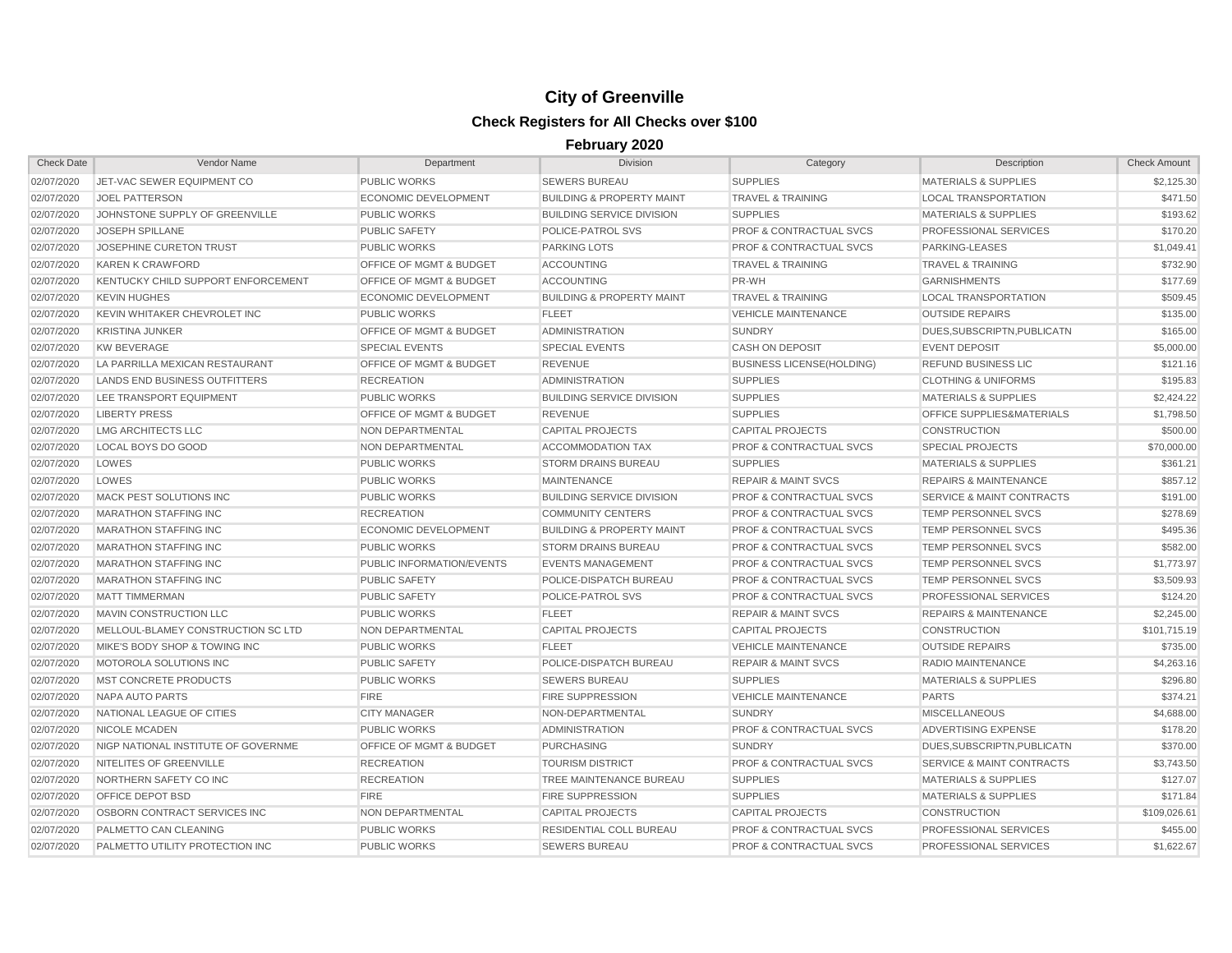| <b>Check Date</b> | Vendor Name                        | Department                         | <b>Division</b>                  | Category                           | Description                          | <b>Check Amount</b> |
|-------------------|------------------------------------|------------------------------------|----------------------------------|------------------------------------|--------------------------------------|---------------------|
| 02/07/2020        | PANAGAKOS ASPHALT PAVING INC       | PUBLIC WORKS                       | <b>SEWERS BUREAU</b>             | <b>SUPPLIES</b>                    | <b>MATERIALS &amp; SUPPLIES</b>      | \$245.92            |
| 02/07/2020        | PANAGAKOS ASPHALT PAVING INC       | <b>PUBLIC WORKS</b>                | <b>STORM DRAINS BUREAU</b>       | <b>SUPPLIES</b>                    | <b>MATERIALS &amp; SUPPLIES</b>      | \$245.92            |
| 02/07/2020        | PANAGAKOS ASPHALT PAVING INC       | <b>PUBLIC WORKS</b>                | <b>STREETS BUREAU</b>            | <b>SUPPLIES</b>                    | <b>MATERIALS &amp; SUPPLIES</b>      | \$491.84            |
| 02/07/2020        | PRESORT PLUS INC                   | <b>RECREATION</b>                  | <b>PUBLIC SERVICES</b>           | <b>PRINTING</b>                    | PRINTING & BINDING                   | \$2,051.10          |
| 02/07/2020        | PROFESSIONAL ENGINEERING ASSOC     | OFFICE OF MGMT & BUDGET            | <b>REVENUE</b>                   | <b>BUSINESS LICENSE(HOLDING)</b>   | <b>REFUND BUSINESS LIC</b>           | \$150.96            |
| 02/07/2020        | R J SHIRLEY INC                    | PUBLIC INFORMATION/EVENTS          | <b>EVENTS MANAGEMENT</b>         | <b>PROF &amp; CONTRACTUAL SVCS</b> | <b>EQUIPMENT RENTAL</b>              | \$500.00            |
| 02/07/2020        | READ UP GREENVILLE INC             | NON DEPARTMENTAL                   | <b>ACCOMMODATION TAX</b>         | <b>PROF &amp; CONTRACTUAL SVCS</b> | <b>SPECIAL PROJECTS</b>              | \$5,000.00          |
| 02/07/2020        | <b>REEDY RIDES</b>                 | <b>RECREATION</b>                  | PARKS AND RECREATION             | <b>REPAIR &amp; MAINT SVCS</b>     | <b>REPAIRS &amp; MAINTENANCE</b>     | \$427.29            |
| 02/07/2020        | <b>REPUBLIC SERVICES</b>           | <b>PUBLIC WORKS</b>                | <b>GARBAGE DISPOSAL BUREAU</b>   | <b>PROF &amp; CONTRACTUAL SVCS</b> | <b>HAULING COSTS</b>                 | \$82,417.28         |
| 02/07/2020        | <b>RUSTY NUTS LLC</b>              | <b>PUBLIC SAFETY</b>               | POLICE-PATROL SVS                | <b>MACHINERY AND EQUIPMENT</b>     | MACHINERY AND EQUIPMENT              | \$941.98            |
| 02/07/2020        | <b>RYAN POTTS</b>                  | <b>PUBLIC WORKS</b>                | <b>TRAFFIC ENGINEERING</b>       | <b>TRAVEL &amp; TRAINING</b>       | <b>TRAVEL &amp; TRAINING</b>         | \$300.30            |
| 02/07/2020        | <b>S C DEPARTMENT OF REVENUE</b>   | <b>OFFICE OF MGMT &amp; BUDGET</b> | <b>ACCOUNTING</b>                | PR-WH                              | <b>GARNISHMENTS</b>                  | \$483.72            |
| 02/07/2020        | <b>S C DEPARTMENT OF REVENUE</b>   | <b>RECREATION</b>                  | <b>PUBLIC SERVICES</b>           | <b>TAX LIABILITIES</b>             | <b>SALES TAXES</b>                   | \$847.62            |
| 02/07/2020        | <b>S C DEPARTMENT OF REVENUE</b>   | PUBLIC INFORMATION/EVENTS          | <b>EVENTS MANAGEMENT</b>         | <b>SUNDRY</b>                      | <b>TAXES</b>                         | \$1,641.62          |
| 02/07/2020        | <b>S C DEPARTMENT OF REVENUE</b>   | <b>RECREATION</b>                  | PUBLIC SERVICES                  | <b>TAX LIABILITIES</b>             | <b>ADMISSION TAXES</b>               | \$1,960.00          |
| 02/07/2020        | <b>S C DEPARTMENT OF REVENUE</b>   | <b>CITY MANAGER</b>                | NON-DEPARTMENTAL                 | <b>SUNDRY</b>                      | <b>TAXES</b>                         | \$4,370.18          |
| 02/07/2020        | <b>S C DEPARTMENT OF REVENUE</b>   | <b>PUBLIC WORKS</b>                | PARKING ADMINISTRATION           | <b>SUNDRY</b>                      | <b>TAXES</b>                         | \$17,517.35         |
| 02/07/2020        | <b>S C RETIREMENT SYSTEM</b>       | OFFICE OF MGMT & BUDGET            | <b>ACCOUNTING</b>                | PR-WH                              | <b>RETIREMENT SVS PURCHASE</b>       | \$1,245.91          |
| 02/07/2020        | <b>SAFE INDUSTRIES</b>             | <b>FIRE</b>                        | <b>FIRE SUPPRESSION</b>          | <b>SUPPLIES</b>                    | <b>MATERIALS &amp; SUPPLIES</b>      | \$394.94            |
| 02/07/2020        | <b>SAFE INDUSTRIES</b>             | <b>FIRE</b>                        | <b>FIRE SUPPRESSION</b>          | <b>SUPPLIES</b>                    | <b>CLOTHING &amp; UNIFORMS</b>       | \$502.48            |
| 02/07/2020        | SAFETY PRODUCTS INC                | <b>PUBLIC WORKS</b>                | <b>STORM DRAINS BUREAU</b>       | <b>SUPPLIES</b>                    | <b>MATERIALS &amp; SUPPLIES</b>      | \$180.86            |
| 02/07/2020        | SAFETY PRODUCTS INC                | <b>PUBLIC WORKS</b>                | <b>SEWERS BUREAU</b>             | <b>SUPPLIES</b>                    | <b>MATERIALS &amp; SUPPLIES</b>      | \$180.86            |
| 02/07/2020        | SAFETY PRODUCTS INC                | <b>PUBLIC WORKS</b>                | RESIDENTIAL COLL BUREAU          | <b>SUPPLIES</b>                    | <b>MATERIALS &amp; SUPPLIES</b>      | \$180.86            |
| 02/07/2020        | SAFETY PRODUCTS INC                | <b>PUBLIC WORKS</b>                | <b>STREETS BUREAU</b>            | <b>SUPPLIES</b>                    | <b>MATERIALS &amp; SUPPLIES</b>      | \$180.87            |
| 02/07/2020        | SALUDA CONSTRUCTION LLC            | NON DEPARTMENTAL                   | <b>CAPITAL PROJECTS</b>          | <b>CAPITAL PROJECTS</b>            | <b>CONSTRUCTION</b>                  | \$162,758,70        |
| 02/07/2020        | <b>SAM'S CLUB</b>                  | <b>RECREATION</b>                  | PUBLIC SERVICES                  | <b>SUPPLIES</b>                    | <b>SALE CONCESSIONS</b>              | \$170.70            |
| 02/07/2020        | <b>SC DHEC</b>                     | PUBLIC WORKS                       | STORMWATER MANAGEMENT            | <b>SUNDRY</b>                      | DHEC ANNUAL FEE                      | \$2,200.00          |
| 02/07/2020        | <b>SC STATE DISBURSEMENT UNIT</b>  | <b>OFFICE OF MGMT &amp; BUDGET</b> | <b>ACCOUNTING</b>                | PR-WH                              | <b>GARNISHMENTS</b>                  | \$2,791.90          |
| 02/07/2020        | <b>SEASONAL ICE LLC</b>            | PUBLIC INFORMATION/EVENTS          | <b>EVENTS MANAGEMENT</b>         | <b>PROF &amp; CONTRACTUAL SVCS</b> | SHOW MANAGEMENT EXP                  | \$9,965.50          |
| 02/07/2020        | <b>SEJ SERVICES LLC</b>            | <b>PUBLIC WORKS</b>                | NON VEHICLE MAINTENANCE          | <b>PROF &amp; CONTRACTUAL SVCS</b> | <b>SERVICE &amp; MAINT CONTRACTS</b> | \$429.00            |
| 02/07/2020        | <b>SEJ SERVICES LLC</b>            | <b>RECREATION</b>                  | PARKS MAINTENANCE                | <b>PROF &amp; CONTRACTUAL SVCS</b> | <b>SERVICE &amp; MAINT CONTRACTS</b> | \$889.10            |
| 02/07/2020        | <b>SEJ SERVICES LLC</b>            | <b>RECREATION</b>                  | <b>TOURISM DISTRICT</b>          | PROF & CONTRACTUAL SVCS            | <b>SERVICE &amp; MAINT CONTRACTS</b> | \$4,445.50          |
| 02/07/2020        | SEVENTH SENSE BOTANICAL THERAP     | OFFICE OF MGMT & BUDGET            | <b>REVENUE</b>                   | <b>BUSINESS LICENSE(HOLDING)</b>   | <b>REFUND BUSINESS LIC</b>           | \$390.46            |
| 02/07/2020        | <b>SHERWIN WILLIAMS</b>            | <b>PUBLIC WORKS</b>                | <b>BUILDING SERVICE DIVISION</b> | <b>SUPPLIES</b>                    | <b>MATERIALS &amp; SUPPLIES</b>      | \$126.84            |
| 02/07/2020        | <b>SHERWIN WILLIAMS</b>            | <b>PUBLIC WORKS</b>                | <b>BROAD STREET GARAGE</b>       | <b>SUPPLIES</b>                    | <b>MATERIALS &amp; SUPPLIES</b>      | \$266.91            |
| 02/07/2020        | <b>SHERWIN WILLIAMS</b>            | <b>PUBLIC WORKS</b>                | ONE GARAGE                       | <b>SUPPLIES</b>                    | <b>MATERIALS &amp; SUPPLIES</b>      | \$546.23            |
| 02/07/2020        | SNIDER FLEET SOLUTIONS             | <b>PUBLIC WORKS</b>                | <b>FLEET</b>                     | <b>VEHICLE MAINTENANCE</b>         | <b>OUTSIDE REPAIRS</b>               | \$3,079.95          |
| 02/07/2020        | SOCIAL SECURITY ADMINISTRATION     | OFFICE OF MGMT & BUDGET            | <b>ACCOUNTING</b>                | PR-WH                              | <b>GARNISHMENTS</b>                  | \$149.04            |
| 02/07/2020        | SOUTHEASTERN PAPER GROUP           | <b>PUBLIC WORKS</b>                | <b>BUILDING SERVICE DIVISION</b> | <b>SUPPLIES</b>                    | <b>JANITORIAL SUPPLIES</b>           | \$759.57            |
| 02/07/2020        | SPARTAN FIRE & EMERGENCY APPARATUS | <b>FIRE</b>                        | <b>FIRE SUPPRESSION</b>          | MACHINERY AND EQUIPMENT            | MACHINERY AND EQUIPMENT              | \$107,928.00        |
| 02/07/2020        | SPECIAL SYSTEMS INC                | <b>PUBLIC WORKS</b>                | <b>BROAD STREET GARAGE</b>       | <b>PROF &amp; CONTRACTUAL SVCS</b> | <b>SERVICE &amp; MAINT CONTRACTS</b> | \$800.00            |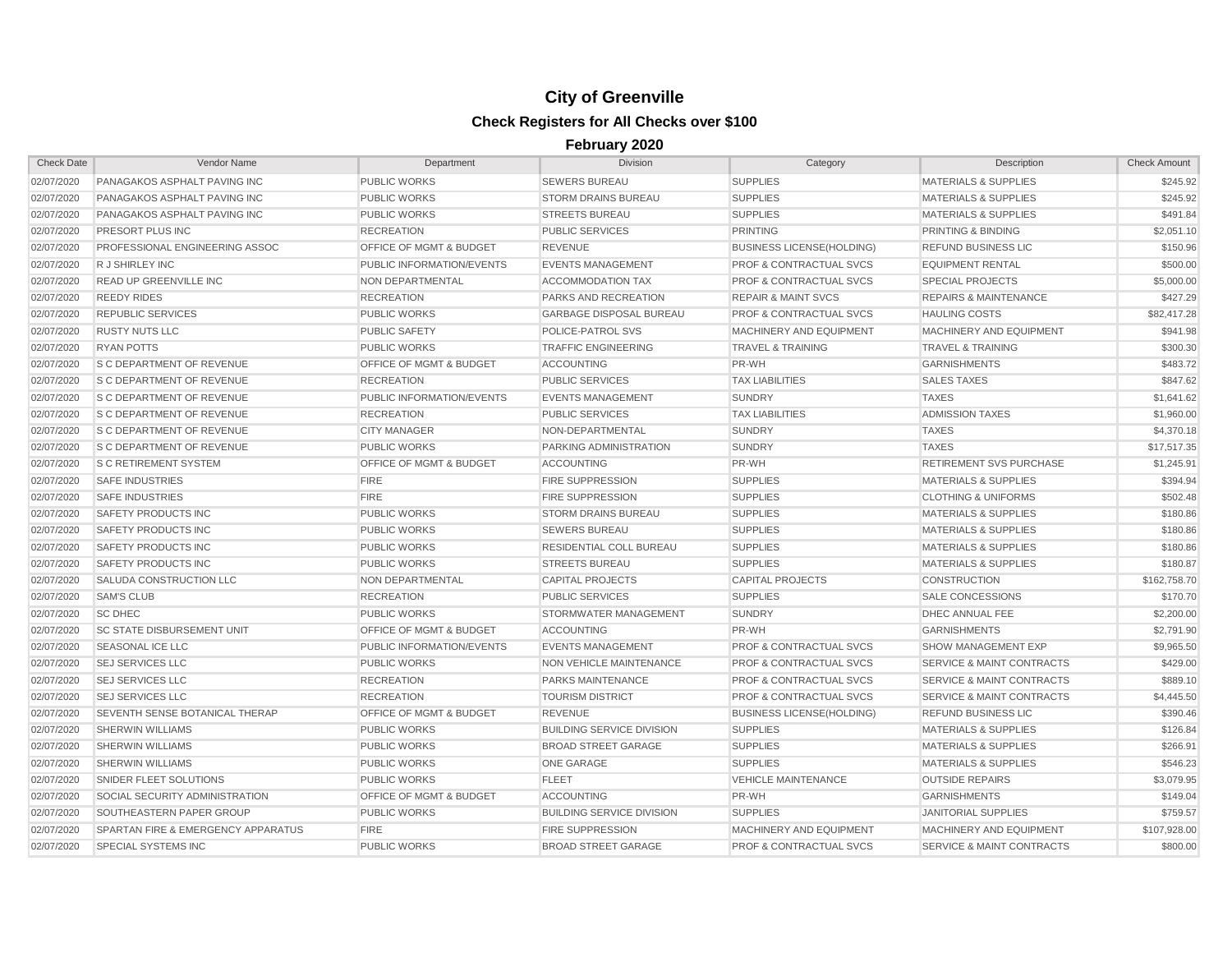| <b>Check Date</b> | Vendor Name                        | Department                         | <b>Division</b>                      | Category                           | Description                     | <b>Check Amount</b> |
|-------------------|------------------------------------|------------------------------------|--------------------------------------|------------------------------------|---------------------------------|---------------------|
| 02/07/2020        | SPRING SERVICE GREENVILLE          | <b>PUBLIC WORKS</b>                | <b>FLEET</b>                         | <b>VEHICLE MAINTENANCE</b>         | <b>OUTSIDE REPAIRS</b>          | \$596.78            |
| 02/07/2020        | <b>STAPLES ADVANTAGE</b>           | OFFICE OF MGMT & BUDGET            | <b>REVENUE</b>                       | <b>SUPPLIES</b>                    | OFFICE SUPPLIES&MATERIALS       | \$102.29            |
| 02/07/2020        | <b>STATELINE CLASSICS LLC</b>      | <b>RECREATION</b>                  | <b>PUBLIC SERVICES</b>               | <b>SUPPLIES</b>                    | <b>SALE GIFTS</b>               | \$701.12            |
| 02/07/2020        | <b>STEELFAB OF S C</b>             | OFFICE OF MGMT & BUDGET            | <b>REVENUE</b>                       | <b>BUSINESS LIC &amp; PERMITS</b>  | <b>REFUND BUSINESS LIC</b>      | \$246.00            |
| 02/07/2020        | <b>STEVEN GALLANT</b>              | <b>ECONOMIC DEVELOPMENT</b>        | <b>BUILDING &amp; PROPERTY MAINT</b> | <b>TRAVEL &amp; TRAINING</b>       | <b>LOCAL TRANSPORTATION</b>     | \$255.88            |
| 02/07/2020        | <b>SUNGLASS DESIGNS INC</b>        | <b>RECREATION</b>                  | <b>PUBLIC SERVICES</b>               | <b>SUPPLIES</b>                    | <b>SALE GIFTS</b>               | \$350.07            |
| 02/07/2020        | <b>TALENT MANAGEMENT SOLUTIONS</b> | MUNICIPAL COURT                    | MUNICIPAL COURT                      | <b>PROF &amp; CONTRACTUAL SVCS</b> | <b>TEMP PERSONNEL SVCS</b>      | \$258.60            |
| 02/07/2020        | TALENT MANAGEMENT SOLUTIONS        | <b>RECREATION</b>                  | <b>PUBLIC SERVICES</b>               | <b>PROF &amp; CONTRACTUAL SVCS</b> | TEMP PERSONNEL SVCS             | \$352.08            |
| 02/07/2020        | <b>TALENT MANAGEMENT SOLUTIONS</b> | <b>RECREATION</b>                  | <b>BEAUTIFICATION BUREAU</b>         | <b>PROF &amp; CONTRACTUAL SVCS</b> | TEMP PERSONNEL SVCS             | \$399.27            |
| 02/07/2020        | <b>TALENT MANAGEMENT SOLUTIONS</b> | <b>PUBLIC SAFETY</b>               | POLICE-ADMIN SVCS                    | <b>PROF &amp; CONTRACTUAL SVCS</b> | TEMP PERSONNEL SVCS             | \$528.00            |
| 02/07/2020        | <b>TALENT MANAGEMENT SOLUTIONS</b> | <b>RECREATION</b>                  | <b>COMMUNITY CENTERS</b>             | <b>PROF &amp; CONTRACTUAL SVCS</b> | TEMP PERSONNEL SVCS             | \$617.76            |
| 02/07/2020        | <b>TALENT MANAGEMENT SOLUTIONS</b> | <b>PUBLIC WORKS</b>                | <b>SEWERS BUREAU</b>                 | <b>PROF &amp; CONTRACTUAL SVCS</b> | TEMP PERSONNEL SVCS             | \$1,123.20          |
| 02/07/2020        | <b>TALENT MANAGEMENT SOLUTIONS</b> | <b>PUBLIC WORKS</b>                | <b>RESIDENTIAL COLL BUREAU</b>       | <b>PROF &amp; CONTRACTUAL SVCS</b> | <b>TEMP PERSONNEL SVCS</b>      | \$1,260.83          |
| 02/07/2020        | <b>TALENT MANAGEMENT SOLUTIONS</b> | <b>PUBLIC WORKS</b>                | <b>STORM DRAINS BUREAU</b>           | <b>PROF &amp; CONTRACTUAL SVCS</b> | TEMP PERSONNEL SVCS             | \$1,282.32          |
| 02/07/2020        | <b>TALENT MANAGEMENT SOLUTIONS</b> | <b>RECREATION</b>                  | PARKS MAINTENANCE                    | <b>PROF &amp; CONTRACTUAL SVCS</b> | TEMP PERSONNEL SVCS             | \$1,631.04          |
| 02/07/2020        | <b>TALENT MANAGEMENT SOLUTIONS</b> | <b>PUBLIC WORKS</b>                | <b>STREETS BUREAU</b>                | <b>PROF &amp; CONTRACTUAL SVCS</b> | TEMP PERSONNEL SVCS             | \$3,182.40          |
| 02/07/2020        | <b>TALENT MANAGEMENT SOLUTIONS</b> | <b>PUBLIC WORKS</b>                | <b>FIXED ROUTE</b>                   | <b>PROF &amp; CONTRACTUAL SVCS</b> | TEMP PERSONNEL SVCS             | \$3,219.80          |
| 02/07/2020        | TERRACON CONSULTANTS INC           | NON DEPARTMENTAL                   | <b>CAPITAL PROJECTS</b>              | <b>CAPITAL PROJECTS</b>            | PLANNING/DESIGN                 | \$1,958.00          |
| 02/07/2020        | THERMO KING OF GREENVILLE          | <b>PUBLIC WORKS</b>                | <b>VEHICLE MAINTENANCE</b>           | <b>VEHICLE MAINTENANCE</b>         | <b>PARTS</b>                    | \$366.66            |
| 02/07/2020        | <b>THOMSON REUTERS - ELITE</b>     | <b>OFFICE OF MGMT &amp; BUDGET</b> | <b>INFORMATION TECHNOLOGY</b>        | <b>SUPPLIES</b>                    | <b>MATERIALS &amp; SUPPLIES</b> | \$1,044.50          |
| 02/07/2020        | <b>THOMSON REUTERS - WEST</b>      | <b>CITY ATTORNEY</b>               | <b>CITY ATTORNEY</b>                 | <b>SUNDRY</b>                      | DUES, SUBSCRIPTN, PUBLICATN     | \$2,644.49          |
| 02/07/2020        | <b>TIM COGGINS</b>                 | <b>ECONOMIC DEVELOPMENT</b>        | <b>BUILDING &amp; PROPERTY MAINT</b> | <b>TRAVEL &amp; TRAINING</b>       | <b>LOCAL TRANSPORTATION</b>     | \$434.70            |
| 02/07/2020        | <b>TINDALL HOLDINGS LLC</b>        | <b>PUBLIC WORKS</b>                | <b>ENGINEERING</b>                   | <b>SUBDIVISION BONDS</b>           | SUBDIVISION PERMIT REFUND       | \$8,637.50          |
| 02/07/2020        | TMS SOUTH INC                      | <b>PUBLIC WORKS</b>                | <b>BUILDING SERVICE DIVISION</b>     | <b>SUPPLIES</b>                    | <b>MATERIALS &amp; SUPPLIES</b> | \$1,217.89          |
| 02/07/2020        | <b>TRAINING DYNAMICS</b>           | NON DEPARTMENTAL                   | <b>CAPITAL PROJECTS</b>              | <b>CAPITAL PROJECTS</b>            | <b>EQUIPMENT</b>                | \$1,200.00          |
| 02/07/2020        | <b>TRANE</b>                       | <b>PUBLIC WORKS</b>                | <b>BUILDING SERVICE DIVISION</b>     | <b>SUPPLIES</b>                    | <b>MATERIALS &amp; SUPPLIES</b> | \$915.32            |
| 02/07/2020        | <b>TRUCKPRO LLC</b>                | <b>PUBLIC WORKS</b>                | <b>VEHICLE MAINTENANCE</b>           | <b>VEHICLE MAINTENANCE</b>         | <b>SMALL PARTS</b>              | \$338.46            |
| 02/07/2020        | U S DEPARTMENT OF EDUCATION AWG    | OFFICE OF MGMT & BUDGET            | <b>ACCOUNTING</b>                    | PR-WH                              | <b>GARNISHMENTS</b>             | \$362.90            |
| 02/07/2020        | <b>UNIFIRST</b>                    | <b>PUBLIC WORKS</b>                | <b>VEHICLE MAINTENANCE</b>           | <b>SUPPLIES</b>                    | <b>CLOTHING &amp; UNIFORMS</b>  | \$109.47            |
| 02/07/2020        | UNITED ELECTRICAL DISTRIBUTORS INC | <b>PUBLIC WORKS</b>                | <b>SEWERS BUREAU</b>                 | <b>SUPPLIES</b>                    | <b>MATERIALS &amp; SUPPLIES</b> | \$1,799.52          |
| 02/07/2020        | UNITED FORMING INCORPORATED        | <b>OFFICE OF MGMT &amp; BUDGET</b> | <b>REVENUE</b>                       | <b>BUSINESS LICENSE(HOLDING)</b>   | <b>REFUND BUSINESS LIC</b>      | \$2,059.50          |
| 02/07/2020        | UNITED WAY OF GREENVILLE COUNTY    | <b>OFFICE OF MGMT &amp; BUDGET</b> | <b>ACCOUNTING</b>                    | PR-WH                              | UNITED WAY                      | \$2,318.50          |
| 02/07/2020        | <b>VOLUNTEERLOCAL LLC</b>          | PUBLIC INFORMATION/EVENTS          | <b>EVENTS MANAGEMENT</b>             | <b>PROF &amp; CONTRACTUAL SVCS</b> | <b>SHOW MANAGEMENT EXP</b>      | \$2,900.00          |
| 02/07/2020        | <b>VULCAN INC</b>                  | <b>PUBLIC WORKS</b>                | <b>TRAFFIC ENGINEERING</b>           | <b>SUPPLIES</b>                    | M&S-MARKINGS                    | \$1,825.85          |
| 02/07/2020        | WALMART COMMUNITY/RFCSLLC          | <b>PUBLIC SAFETY</b>               | POLICE-PATROL SVS                    | <b>SUPPLIES</b>                    | <b>MATERIALS &amp; SUPPLIES</b> | \$816.50            |
| 02/07/2020        | WALMART COMMUNITY/RFCSLLC          | <b>RECREATION</b>                  | <b>COMMUNITY CENTERS</b>             | <b>SUPPLIES</b>                    | <b>MATERIALS &amp; SUPPLIES</b> | \$978.04            |
| 02/07/2020        | <b>WILLIAM BOWEN</b>               | ECONOMIC DEVELOPMENT               | <b>BUILDING &amp; PROPERTY MAINT</b> | <b>TRAVEL &amp; TRAINING</b>       | <b>LOCAL TRANSPORTATION</b>     | \$332.35            |
| 02/07/2020        | <b>WILLIAMS FIRE APPARATUS</b>     | <b>FIRE</b>                        | <b>FIRE SUPPRESSION</b>              | <b>VEHICLE MAINTENANCE</b>         | <b>PARTS</b>                    | \$592.94            |
| 02/07/2020        | WOMBLE BOND DICKINSON US LLP       | OFFICE OF MGMT & BUDGET            | <b>REVENUE</b>                       | <b>BUSINESS LICENSE(HOLDING)</b>   | <b>REFUND BUSINESS LIC</b>      | \$256.93            |
| 02/07/2020        | WORLDWIDE EQUIPMENT OF SC INC      | <b>FIRE</b>                        | <b>FIRE SUPPRESSION</b>              | <b>VEHICLE MAINTENANCE</b>         | <b>PARTS</b>                    | \$201.40            |
| 02/07/2020        | WYOMING CHILD SUPPORT ENFORCEMENT  | OFFICE OF MGMT & BUDGET            | <b>ACCOUNTING</b>                    | PR-WH                              | <b>GARNISHMENTS</b>             | \$154.61            |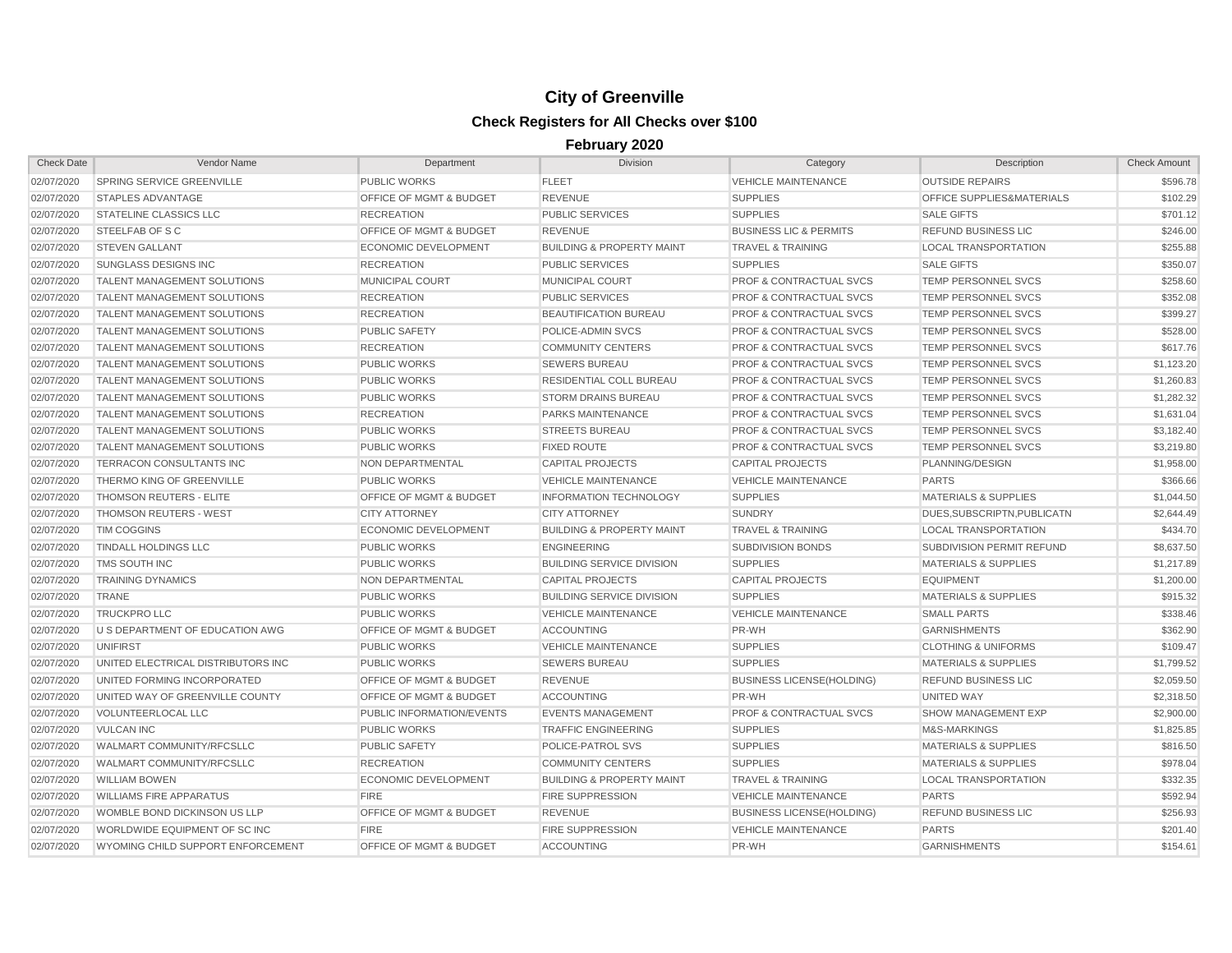| <b>Check Date</b> | Vendor Name                       | Department                         | <b>Division</b>                  | Category                           | Description                          | <b>Check Amount</b> |
|-------------------|-----------------------------------|------------------------------------|----------------------------------|------------------------------------|--------------------------------------|---------------------|
| 02/07/2020        | ZOO MED LABORATORIES, INC.        | <b>RECREATION</b>                  | <b>ADMINISTRATION</b>            | <b>SUPPLIES</b>                    | M&S-EXHIBITS                         | \$1,779.71          |
| 02/14/2020        | 84 LUMBER                         | <b>PUBLIC INFORMATION/EVENTS</b>   | <b>EVENTS MANAGEMENT</b>         | <b>SUPPLIES</b>                    | <b>MATERIALS &amp; SUPPLIES</b>      | \$169.71            |
| 02/14/2020        | ACCEPTANCE NOW #06575             | <b>OFFICE OF MGMT &amp; BUDGET</b> | <b>REVENUE</b>                   | <b>BUSINESS LICENSE(HOLDING)</b>   | <b>REFUND BUSINESS LIC</b>           | \$2,598.61          |
| 02/14/2020        | <b>ADVANCE AUTO PARTS</b>         | <b>PUBLIC WORKS</b>                | <b>VEHICLE MAINTENANCE</b>       | <b>VEHICLE MAINTENANCE</b>         | <b>SMALL PARTS</b>                   | \$105.51            |
| 02/14/2020        | ADVANCE AUTO PARTS                | <b>PUBLIC WORKS</b>                | <b>VEHICLE MAINTENANCE</b>       | <b>VEHICLE MAINTENANCE</b>         | <b>PARTS</b>                         | \$500.00            |
| 02/14/2020        | ADVANCED SECURITY CONNECTIONS LLC | OFFICE OF MGMT & BUDGET            | <b>INFORMATION TECHNOLOGY</b>    | <b>PROF &amp; CONTRACTUAL SVCS</b> | PROFESSIONAL SERVICES                | \$470.00            |
| 02/14/2020        | ADW ARCHITECTS PA                 | NON DEPARTMENTAL                   | <b>CAPITAL PROJECTS</b>          | <b>CAPITAL PROJECTS</b>            | PLANNING/DESIGN                      | \$4,798.20          |
| 02/14/2020        | AESTHETIC CENTER FOR BREAST       | <b>OFFICE OF MGMT &amp; BUDGET</b> | <b>REVENUE</b>                   | <b>BUSINESS LICENSE(HOLDING)</b>   | <b>REFUND BUSINESS LIC</b>           | \$1,312.22          |
| 02/14/2020        | ALDRIDGE FAMILY PRODUCE           | <b>RECREATION</b>                  | <b>ADMINISTRATION</b>            | <b>SUPPLIES</b>                    | M&S-FOOD                             | \$491.44            |
| 02/14/2020        | <b>ALICE JACKSON</b>              | MUNICIPAL COURT                    | MUNICIPAL COURT                  | <b>COURT LIABILITY</b>             | <b>COURT-RESTITUTION</b>             | \$200.00            |
| 02/14/2020        | ANDERSON STAMP & ENGRAVING        | <b>OFFICE OF MGMT &amp; BUDGET</b> | <b>REVENUE</b>                   | <b>SUPPLIES</b>                    | <b>OFFICE SUPPLIES&amp;MATERIALS</b> | \$129.32            |
| 02/14/2020        | <b>ART STUDIO COMPANY</b>         | <b>RECREATION</b>                  | <b>PUBLIC SERVICES</b>           | <b>SUPPLIES</b>                    | <b>SALE GIFTS</b>                    | \$465.99            |
| 02/14/2020        | ASEKO INC                         | <b>OFFICE OF MGMT &amp; BUDGET</b> | <b>REVENUE</b>                   | <b>BUSINESS LICENSE(HOLDING)</b>   | <b>REFUND BUSINESS LIC</b>           | \$132.30            |
| 02/14/2020        | <b>ASSETWORKS LLC</b>             | <b>PUBLIC WORKS</b>                | <b>FLEET</b>                     | MACHINERY AND EQUIPMENT            | DATA PROCESSING EQUIPMENT            | \$10,762.50         |
| 02/14/2020        | <b>AURORA WORLD INC</b>           | <b>RECREATION</b>                  | <b>PUBLIC SERVICES</b>           | <b>SUPPLIES</b>                    | <b>SALE GIFTS</b>                    | \$2,238.94          |
| 02/14/2020        | <b>B C CANNON CO INC</b>          | <b>PUBLIC WORKS</b>                | <b>STORM DRAINS BUREAU</b>       | <b>SUPPLIES</b>                    | <b>CONSTRUCTION &amp; REPAIR</b>     | \$334.96            |
| 02/14/2020        | <b>BARBARA FOSTER</b>             | <b>RECREATION</b>                  | <b>ADMINISTRATION</b>            | <b>SUPPLIES</b>                    | <b>CLOTHING &amp; UNIFORMS</b>       | \$120.83            |
| 02/14/2020        | <b>BATTERY SPECIALISTS INC</b>    | <b>PUBLIC WORKS</b>                | <b>VEHICLE MAINTENANCE</b>       | <b>VEHICLE MAINTENANCE</b>         | <b>PARTS</b>                         | \$1,357.43          |
| 02/14/2020        | <b>BETSCH ASSOCIATES INC</b>      | <b>OFFICE OF MGMT &amp; BUDGET</b> | <b>REVENUE</b>                   | <b>BUSINESS LIC &amp; PERMITS</b>  | <b>REFUND BUSINESS LIC</b>           | \$1,677.90          |
| 02/14/2020        | <b>BOUND TREE MEDICAL LLC</b>     | <b>FIRE</b>                        | <b>FIRE SUPPRESSION</b>          | <b>SUPPLIES</b>                    | <b>OTHER MEDICAL SUPPLIES</b>        | \$526.00            |
| 02/14/2020        | <b>BRAVO1 PROTECTION</b>          | <b>PUBLIC WORKS</b>                | PARKING ADMINISTRATION           | <b>PROF &amp; CONTRACTUAL SVCS</b> | <b>SERVICE &amp; MAINT CONTRACTS</b> | \$5,040.00          |
| 02/14/2020        | BRIXX WOOD FIRED PIZZA            | OFFICE OF MGMT & BUDGET            | <b>REVENUE</b>                   | <b>BUSINESS LICENSE(HOLDING)</b>   | <b>REFUND BUSINESS LIC</b>           | \$1,605.24          |
| 02/14/2020        | BUDGET RENT A CAR SYSTEM INC      | OFFICE OF MGMT & BUDGET            | <b>REVENUE</b>                   | <b>BUSINESS LICENSE(HOLDING)</b>   | <b>REFUND BUSINESS LIC</b>           | \$100.00            |
| 02/14/2020        | C H ROBINSON COMPANY INC          | OFFICE OF MGMT & BUDGET            | <b>REVENUE</b>                   | <b>BUSINESS LICENSE(HOLDING)</b>   | <b>REFUND BUSINESS LIC</b>           | \$281.37            |
| 02/14/2020        | C.A. CARTER INC                   | <b>PUBLIC WORKS</b>                | <b>STORM DRAINS BUREAU</b>       | <b>SUPPLIES</b>                    | <b>MATERIALS &amp; SUPPLIES</b>      | \$530.00            |
| 02/14/2020        | CARMAX                            | OFFICE OF MGMT & BUDGET            | <b>REVENUE</b>                   | <b>BUSINESS LICENSE(HOLDING)</b>   | <b>REFUND BUSINESS LIC</b>           | \$906.58            |
| 02/14/2020        | <b>CARO DESIGNS</b>               | OFFICE OF MGMT & BUDGET            | <b>REVENUE</b>                   | <b>BUSINESS LICENSE(HOLDING)</b>   | <b>REFUND BUSINESS LIC</b>           | \$112.26            |
| 02/14/2020        | <b>CAROLINA DRIVELINE INC</b>     | <b>RECREATION</b>                  | <b>PARKS MAINTENANCE</b>         | <b>REPAIR &amp; MAINT SVCS</b>     | <b>SMALL ENGINE</b>                  | \$203.00            |
| 02/14/2020        | CAROLINA LAWN & TRACTOR INC       | <b>RECREATION</b>                  | TREE MAINTENANCE BUREAU          | <b>SUPPLIES</b>                    | <b>MATERIALS &amp; SUPPLIES</b>      | \$1,892.38          |
| 02/14/2020        | CDW/G                             | <b>PUBLIC INFORMATION/EVENTS</b>   | PUBLIC INFORMATION               | <b>SUPPLIES</b>                    | <b>MATERIALS &amp; SUPPLIES</b>      | \$863.90            |
| 02/14/2020        | CDW/G                             | <b>NON DEPARTMENTAL</b>            | <b>CAPITAL PROJECTS</b>          | <b>CAPITAL PROJECTS</b>            | <b>EQUIPMENT</b>                     | \$27,825.00         |
| 02/14/2020        | <b>CHARTER COMMUNICATIONS</b>     | <b>PUBLIC WORKS</b>                | <b>PARKING LOTS</b>              | <b>COMMUNICATIONS</b>              | <b>BSWA</b>                          | \$124.40            |
| 02/14/2020        | <b>CHARTER COMMUNICATIONS</b>     | <b>PUBLIC WORKS</b>                | <b>BUILDING SERVICE DIVISION</b> | <b>COMMUNICATIONS</b>              | <b>CABLE TELEVISION/INTERNET</b>     | \$124.70            |
| 02/14/2020        | <b>CHARTER COMMUNICATIONS</b>     | <b>RECREATION</b>                  | <b>COMMUNITY CENTERS</b>         | <b>COMMUNICATIONS</b>              | <b>CABLE TELEVISION/INTERNET</b>     | \$124.72            |
| 02/14/2020        | <b>CHARTER COMMUNICATIONS</b>     | <b>PUBLIC WORKS</b>                | <b>PARKING LOTS</b>              | <b>COMMUNICATIONS</b>              | <b>WEST END PARK &amp; RIDE</b>      | \$151.00            |
| 02/14/2020        | <b>CHARTER COMMUNICATIONS</b>     | <b>PUBLIC WORKS</b>                | <b>RESIDENTIAL COLL BUREAU</b>   | <b>PROF &amp; CONTRACTUAL SVCS</b> | MAINTENANCE CONTRACTS                | \$460.06            |
| 02/14/2020        | <b>CHARTER COMMUNICATIONS</b>     | <b>PUBLIC WORKS</b>                | <b>SEWERS BUREAU</b>             | <b>COMMUNICATIONS</b>              | <b>OTHER</b>                         | \$460.06            |
| 02/14/2020        | <b>CHARTER COMMUNICATIONS</b>     | <b>PUBLIC WORKS</b>                | <b>STREETS BUREAU</b>            | PROF & CONTRACTUAL SVCS            | <b>SERVICE &amp; MAINT CONTRACTS</b> | \$460.06            |
| 02/14/2020        | <b>CHARTER COMMUNICATIONS</b>     | <b>PUBLIC WORKS</b>                | <b>FLEET</b>                     | <b>PROF &amp; CONTRACTUAL SVCS</b> | <b>SERVICE &amp; MAINT CONTRACTS</b> | \$460.06            |
| 02/14/2020        | <b>CHARTER COMMUNICATIONS</b>     | <b>PUBLIC WORKS</b>                | <b>STORM DRAINS BUREAU</b>       | <b>COMMUNICATIONS</b>              | <b>OTHER</b>                         | \$460.06            |
| 02/14/2020        | <b>CHARTER COMMUNICATIONS</b>     | <b>PUBLIC SAFETY</b>               | POLICE-PATROL SVS                | <b>COMMUNICATIONS</b>              | <b>CABLE TELEVISION/INTERNET</b>     | \$736.55            |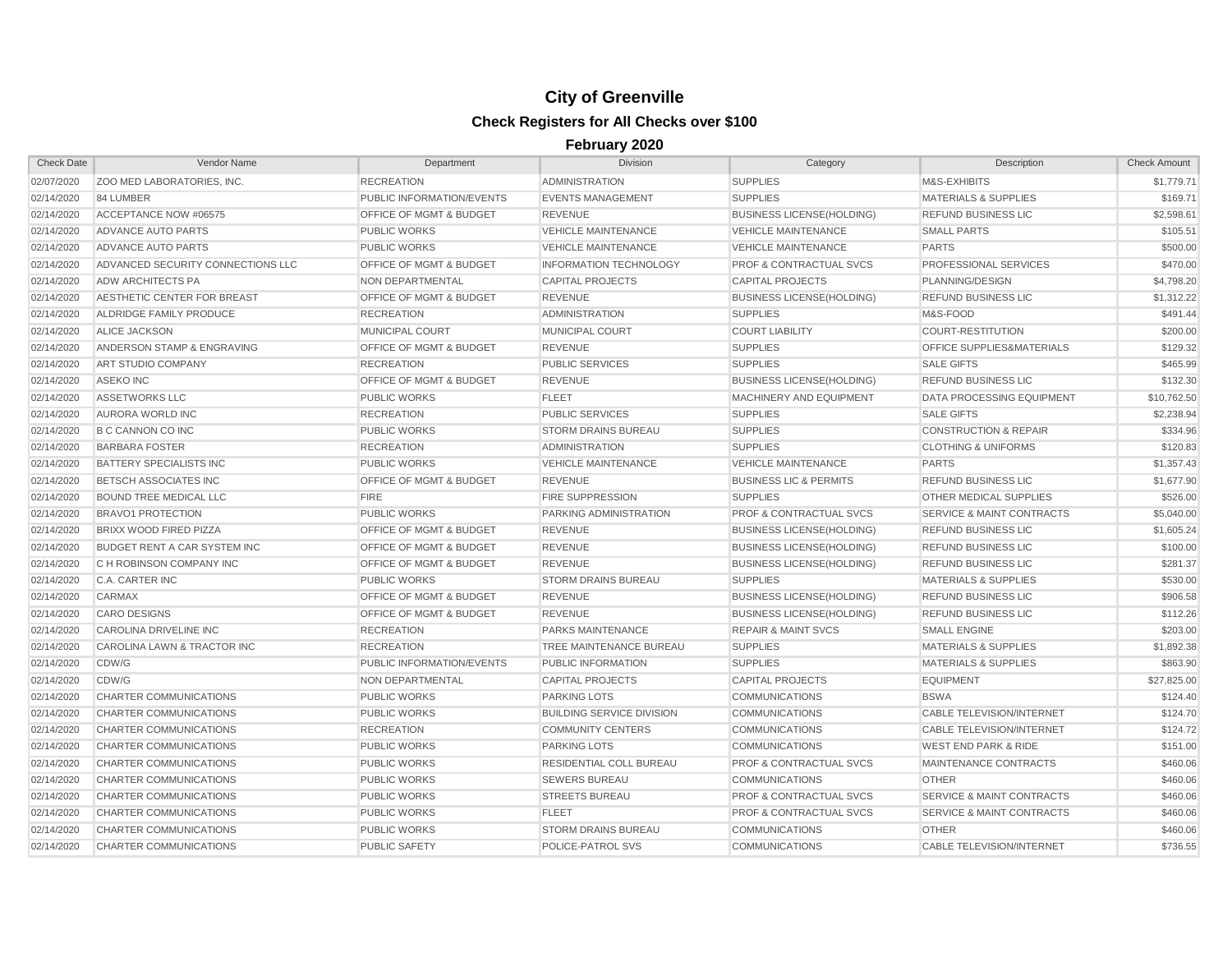| <b>Check Date</b> | <b>Vendor Name</b>                     | Department                         | Division                         | Category                           | Description                          | <b>Check Amount</b> |
|-------------------|----------------------------------------|------------------------------------|----------------------------------|------------------------------------|--------------------------------------|---------------------|
| 02/14/2020        | <b>CHARTER COMMUNICATIONS</b>          | <b>PUBLIC WORKS</b>                | PARKING ADMINISTRATION           | <b>COMMUNICATIONS</b>              | <b>CABLE TELEVISION/INTERNET</b>     | \$1,276.68          |
| 02/14/2020        | <b>CHARTER COMMUNICATIONS</b>          | <b>NON DEPARTMENTAL</b>            | <b>CAPITAL PROJECTS</b>          | <b>CAPITAL PROJECTS</b>            | <b>PROJECT MANAGEMENT</b>            | \$1,673.42          |
| 02/14/2020        | CHARTER COMMUNICATIONS                 | <b>FIRE</b>                        | <b>FIRE SUPPRESSION</b>          | <b>COMMUNICATIONS</b>              | CABLE TELEVISION/INTERNET            | \$2,427.95          |
| 02/14/2020        | CHARTER COMMUNICATIONS                 | OFFICE OF MGMT & BUDGET            | <b>INFORMATION TECHNOLOGY</b>    | <b>COMMUNICATIONS</b>              | TELECOMMUNICATIONS/WIRELE            | \$7,615.18          |
| 02/14/2020        | CHIPOTLE MEXICAN GRILL                 | <b>OFFICE OF MGMT &amp; BUDGET</b> | <b>REVENUE</b>                   | <b>BUSINESS LICENSE(HOLDING)</b>   | <b>REFUND BUSINESS LIC</b>           | \$214.88            |
| 02/14/2020        | CHIPOTLE MEXICAN GRILL #1831           | <b>OFFICE OF MGMT &amp; BUDGET</b> | <b>REVENUE</b>                   | <b>BUSINESS LICENSE(HOLDING)</b>   | <b>REFUND BUSINESS LIC</b>           | \$232.48            |
| 02/14/2020        | <b>CINCINNATI SYSTEMS INC</b>          | <b>PUBLIC WORKS</b>                | PARKING ADMINISTRATION           | <b>REPAIR &amp; MAINT SVCS</b>     | <b>REPAIRS &amp; MAINTENANCE</b>     | \$135.00            |
| 02/14/2020        | <b>CINTAS</b>                          | <b>PUBLIC WORKS</b>                | <b>FLEET</b>                     | <b>SUPPLIES</b>                    | <b>CLOTHING &amp; UNIFORMS</b>       | \$155.62            |
| 02/14/2020        | <b>CINTAS FIRE PROTECTION</b>          | OFFICE OF MGMT & BUDGET            | <b>REVENUE</b>                   | <b>BUSINESS LICENSE(HOLDING)</b>   | <b>REFUND BUSINESS LIC</b>           | \$5,199.55          |
| 02/14/2020        | <b>CITY WELDING SERVICE</b>            | <b>RECREATION</b>                  | <b>ADMINISTRATION</b>            | <b>SUPPLIES</b>                    | M&S-EXHIBITS                         | \$434.75            |
| 02/14/2020        | COLONIAL FUEL & LUBRICANT SERVICES     | <b>PUBLIC WORKS</b>                | <b>FLEET</b>                     | <b>VEHICLE MAINTENANCE</b>         | <b>FUEL</b>                          | \$14,837.41         |
| 02/14/2020        | COMMUNICATION SERVICE CENTER INC       | <b>PUBLIC WORKS</b>                | PARKING ADMINISTRATION           | <b>COMMUNICATIONS</b>              | <b>OTHER</b>                         | \$114.48            |
| 02/14/2020        | CONCRETE SUPPLY COMPANY LLC            | <b>PUBLIC WORKS</b>                | <b>STREETS BUREAU</b>            | <b>SUPPLIES</b>                    | <b>MATERIALS &amp; SUPPLIES</b>      | \$1,969.48          |
| 02/14/2020        | <b>COPADA GETER</b>                    | <b>MUNICIPAL COURT</b>             | MUNICIPAL COURT                  | <b>COURT LIABILITY</b>             | <b>COURT-RESTITUTION</b>             | \$100.00            |
| 02/14/2020        | <b>COVETRUS NORTH AMERICA</b>          | <b>RECREATION</b>                  | <b>ADMINISTRATION</b>            | <b>SUPPLIES</b>                    | M&S-MEDICINE                         | \$932.73            |
| 02/14/2020        | <b>CREATIONWORKS LANDSCAPING LLC</b>   | <b>RECREATION</b>                  | <b>BEAUTIFICATION BUREAU</b>     | <b>PROF &amp; CONTRACTUAL SVCS</b> | <b>SERVICE &amp; MAINT CONTRACTS</b> | \$815.00            |
| 02/14/2020        | <b>CRISTINA M GONZALEZ</b>             | MUNICIPAL COURT                    | MUNICIPAL COURT                  | <b>COURT LIABILITY</b>             | <b>COURT-RESTITUTION</b>             | \$950.00            |
| 02/14/2020        | <b>DAVID CLEMENS</b>                   | MUNICIPAL COURT                    | MUNICIPAL COURT                  | <b>COURT LIABILITY</b>             | <b>COURT-RESTITUTION</b>             | \$150.00            |
| 02/14/2020        | <b>DELERROK INC</b>                    | <b>PUBLIC WORKS</b>                | <b>ADMINISTRATION</b>            | <b>PROF &amp; CONTRACTUAL SVCS</b> | SERVICE & MAINT CONTRACTS            | \$937.40            |
| 02/14/2020        | <b>DEREK LOFTIS</b>                    | <b>CITY MANAGER</b>                | <b>DONATIONS</b>                 | CONTRIBUTIONS/DONATIONS            | K9 PROGRAM                           | \$391.95            |
| 02/14/2020        | <b>DESIGN DEVELOPMENT LLC</b>          | <b>RECREATION</b>                  | PARKS AND RECREATION             | <b>PROF &amp; CONTRACTUAL SVCS</b> | RENTAL OF REAL PROPERTY              | \$866.83            |
| 02/14/2020        | <b>DIRECTV</b>                         | <b>FIRE</b>                        | <b>FIRE SUPPRESSION</b>          | <b>COMMUNICATIONS</b>              | <b>CABLE TELEVISION/INTERNET</b>     | \$147.33            |
| 02/14/2020        | <b>DIVERSEY INC</b>                    | OFFICE OF MGMT & BUDGET            | <b>REVENUE</b>                   | <b>BUSINESS LICENSE(HOLDING)</b>   | <b>REFUND BUSINESS LIC</b>           | \$402.50            |
| 02/14/2020        | <b>DIXIE RUBBER &amp; PLASTICS INC</b> | <b>PUBLIC WORKS</b>                | <b>FLEET</b>                     | <b>SUPPLIES</b>                    | <b>MATERIALS &amp; SUPPLIES</b>      | \$232.27            |
| 02/14/2020        | <b>DOCUSIGN INC</b>                    | OFFICE OF MGMT & BUDGET            | <b>INFORMATION TECHNOLOGY</b>    | <b>PROF &amp; CONTRACTUAL SVCS</b> | SERVICE & MAINT CONTRACTS            | \$4,272.51          |
| 02/14/2020        | DOROTHY DOWE                           | <b>COUNCIL</b>                     | <b>CITY COUNCIL</b>              | <b>TRAVEL &amp; TRAINING</b>       | <b>LOCAL TRANSPORTATION</b>          | \$124.20            |
| 02/14/2020        | DOWNTOWN GREENVILLE DIALYSIS           | OFFICE OF MGMT & BUDGET            | <b>REVENUE</b>                   | <b>BUSINESS LICENSE(HOLDING)</b>   | <b>REFUND BUSINESS LIC</b>           | \$110.51            |
| 02/14/2020        | <b>DP3 ARCHITECTS LTD</b>              | NON DEPARTMENTAL                   | <b>CAPITAL PROJECTS</b>          | <b>CAPITAL PROJECTS</b>            | PLANNING/DESIGN                      | \$1,700.00          |
| 02/14/2020        | <b>DRIZZLE</b>                         | OFFICE OF MGMT & BUDGET            | <b>REVENUE</b>                   | <b>BUSINESS LICENSE(HOLDING)</b>   | <b>REFUND BUSINESS LIC</b>           | \$195.05            |
| 02/14/2020        | DRS IMAGING SERVICES LLC               | OFFICE OF MGMT & BUDGET            | <b>PURCHASING</b>                | <b>PROF &amp; CONTRACTUAL SVCS</b> | PROFESSIONAL SERVICES                | \$1,554.96          |
| 02/14/2020        | <b>DUKE ENERGY</b>                     | <b>FIRE</b>                        | <b>FIRE SERVICES</b>             | <b>UTILITIES</b>                   | <b>ELECTRICITY</b>                   | \$878.93            |
| 02/14/2020        | <b>DUKE ENERGY</b>                     | <b>RECREATION</b>                  | <b>COMMUNITY CENTERS</b>         | <b>UTILITIES</b>                   | <b>ELECTRICITY</b>                   | \$1,678.62          |
| 02/14/2020        | <b>DUKE ENERGY</b>                     | <b>PUBLIC WORKS</b>                | <b>TRAFFIC ENGINEERING</b>       | <b>UTILITIES</b>                   | <b>ELECTRICITY</b>                   | \$2,347.77          |
| 02/14/2020        | <b>DUKE ENERGY</b>                     | <b>PUBLIC WORKS</b>                | <b>CHURCH STREET GARAGE</b>      | <b>UTILITIES</b>                   | <b>ELECTRICITY</b>                   | \$2,415.25          |
| 02/14/2020        | <b>DUKE ENERGY</b>                     | <b>PUBLIC WORKS</b>                | RIVERPLACE GARAGE                | <b>UTILITIES</b>                   | <b>ELECTRICITY</b>                   | \$3,086.45          |
| 02/14/2020        | <b>DUKE ENERGY</b>                     | <b>RECREATION</b>                  | PARKS MAINTENANCE                | <b>UTILITIES</b>                   | <b>ELECTRICITY</b>                   | \$4,682.76          |
| 02/14/2020        | <b>DUKE ENERGY</b>                     | <b>RECREATION</b>                  | <b>ADMINISTRATION</b>            | <b>UTILITIES</b>                   | <b>ELECTRICITY</b>                   | \$5,637.97          |
| 02/14/2020        | <b>DUKE ENERGY</b>                     | <b>PUBLIC WORKS</b>                | <b>BUILDING SERVICE DIVISION</b> | <b>UTILITIES</b>                   | <b>ELECTRICITY</b>                   | \$19,248.69         |
| 02/14/2020        | <b>EMERYS TREE SERVICE INC</b>         | <b>RECREATION</b>                  | TREE MAINTENANCE BUREAU          | <b>PROF &amp; CONTRACTUAL SVCS</b> | PROFESSIONAL SERVICES                | \$12,050.00         |
| 02/14/2020        | EXTENDED STAY AMERICA #9401            | OFFICE OF MGMT & BUDGET            | <b>REVENUE</b>                   | <b>BUSINESS LICENSE(HOLDING)</b>   | <b>REFUND BUSINESS LIC</b>           | \$1,234.20          |
| 02/14/2020        | <b>FGP INTERNATIONAL</b>               | OFFICE OF MGMT & BUDGET            | <b>REVENUE</b>                   | PROF & CONTRACTUAL SVCS            | TEMP PERSONNEL SVCS                  | \$858.61            |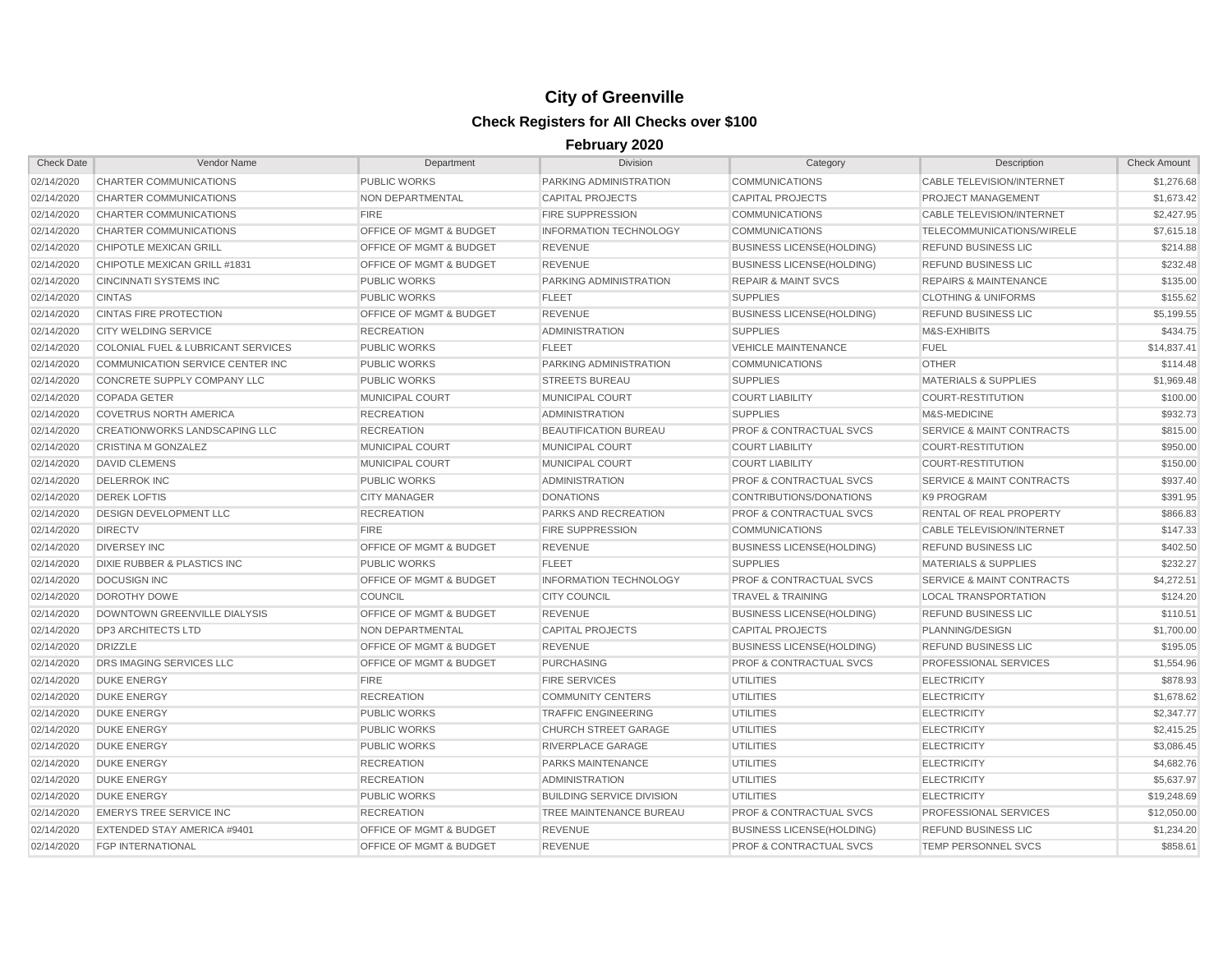| <b>Check Date</b> | Vendor Name                            | Department                | <b>Division</b>                      | Category                           | Description                          | <b>Check Amount</b> |
|-------------------|----------------------------------------|---------------------------|--------------------------------------|------------------------------------|--------------------------------------|---------------------|
| 02/14/2020        | <b>FIDELITY BROKERAGE SERVICES LL</b>  | OFFICE OF MGMT & BUDGET   | <b>REVENUE</b>                       | <b>BUSINESS LICENSE(HOLDING)</b>   | <b>REFUND BUSINESS LIC</b>           | \$162.79            |
| 02/14/2020        | <b>FIRST SUN EAP</b>                   | <b>HUMAN RESOURCES</b>    | OCCUPATIONAL HEALTH                  | <b>PROF &amp; CONTRACTUAL SVCS</b> | PROFESSIONAL SERVICES                | \$1,554.00          |
| 02/14/2020        | <b>FLORES &amp; ASSOCIATES LLC</b>     | <b>HUMAN RESOURCES</b>    | <b>HEALTH CARE</b>                   | <b>HEALTH</b>                      | <b>FSA ADMIN FEES</b>                | \$885.00            |
| 02/14/2020        | <b>FOLKMANIS INC</b>                   | <b>RECREATION</b>         | <b>PUBLIC SERVICES</b>               | <b>SUPPLIES</b>                    | <b>SALE GIFTS</b>                    | \$573.50            |
| 02/14/2020        | <b>FRANCES RIZZO</b>                   | MUNICIPAL COURT           | MUNICIPAL COURT                      | <b>COURT LIABILITY</b>             | <b>COURT-RESTITUTION</b>             | \$155.00            |
| 02/14/2020        | <b>FURMAN UNIVERSITY</b>               | PUBLIC INFORMATION/EVENTS | <b>EVENTS MANAGEMENT</b>             | <b>TRAVEL &amp; TRAINING</b>       | <b>TRAVEL &amp; TRAINING</b>         | \$850.00            |
| 02/14/2020        | <b>GABE'S LOSS PREVENTION</b>          | MUNICIPAL COURT           | MUNICIPAL COURT                      | <b>COURT LIABILITY</b>             | <b>COURT-RESTITUTION</b>             | \$160.00            |
| 02/14/2020        | GEORGE COLEMAN FORD INC                | <b>PUBLIC WORKS</b>       | <b>VEHICLE MAINTENANCE</b>           | <b>VEHICLE MAINTENANCE</b>         | <b>PARTS</b>                         | \$143.31            |
| 02/14/2020        | <b>GEORGIA BARK COMPANY</b>            | <b>RECREATION</b>         | <b>BEAUTIFICATION BUREAU</b>         | <b>SUPPLIES</b>                    | <b>MATERIALS &amp; SUPPLIES</b>      | \$1,484.00          |
| 02/14/2020        | <b>GILLIG LLC</b>                      | <b>PUBLIC WORKS</b>       | <b>VEHICLE MAINTENANCE</b>           | <b>VEHICLE MAINTENANCE</b>         | <b>PARTS</b>                         | \$1,565.20          |
| 02/14/2020        | <b>GLOBAL ASSETS INTEGRATED LLC</b>    | <b>PUBLIC SAFETY</b>      | NARCOTICS FUNDS                      | <b>SUPPLIES</b>                    | <b>MATERIALS &amp; SUPPLIES</b>      | \$5,550.00          |
| 02/14/2020        | GRAINGER 803858935                     | <b>PUBLIC WORKS</b>       | <b>MAINTENANCE</b>                   | <b>SUPPLIES</b>                    | <b>MATERIALS &amp; SUPPLIES</b>      | \$291.19            |
| 02/14/2020        | GRAINGER 803858935                     | <b>FIRE</b>               | <b>FIRE SUPPRESSION</b>              | <b>VEHICLE MAINTENANCE</b>         | <b>PARTS</b>                         | \$728.86            |
| 02/14/2020        | <b>GREEN CLOUD TECHNOLOGIES LLC</b>    | OFFICE OF MGMT & BUDGET   | <b>REVENUE</b>                       | <b>BUSINESS LICENSE(HOLDING)</b>   | <b>REFUND BUSINESS LIC</b>           | \$250.12            |
| 02/14/2020        | GREENVILLE COUNTY ANIMAL CARE SERV     | <b>PUBLIC SAFETY</b>      | POLICE-PATROL SVS                    | PROF & CONTRACTUAL SVCS            | <b>SERVICE &amp; MAINT CONTRACTS</b> | \$1,950.00          |
| 02/14/2020        | <b>GREENVILLE COUNTY MUSEUM OF ART</b> | NON DEPARTMENTAL          | ACCOMMODATION TAX                    | <b>PROF &amp; CONTRACTUAL SVCS</b> | <b>SPECIAL PROJECTS</b>              | \$7,500.00          |
| 02/14/2020        | GREENVILLE OFFICE SUPPLY CO INC        | <b>CITY MANAGER</b>       | <b>CITY MANAGER</b>                  | <b>SUPPLIES</b>                    | <b>MATERIALS &amp; SUPPLIES</b>      | \$113.50            |
| 02/14/2020        | GREENVILLE OFFICE SUPPLY CO INC        | MUNICIPAL COURT           | <b>MUNICIPAL COURT</b>               | <b>SUPPLIES</b>                    | <b>MATERIALS &amp; SUPPLIES</b>      | \$147.94            |
| 02/14/2020        | GREENVILLE OFFICE SUPPLY CO INC        | <b>HUMAN RESOURCES</b>    | <b>OCCUPATIONAL HEALTH</b>           | <b>SUPPLIES</b>                    | <b>MATERIALS &amp; SUPPLIES</b>      | \$184.20            |
| 02/14/2020        | GREENVILLE OFFICE SUPPLY CO INC        | <b>RECREATION</b>         | PARKS MAINTENANCE                    | <b>SUPPLIES</b>                    | OFFICE SUPPLIES&MATERIALS            | \$328.44            |
| 02/14/2020        | GREENVILLE OFFICE SUPPLY CO INC        | <b>CITY ATTORNEY</b>      | <b>CITY ATTORNEY</b>                 | <b>SUPPLIES</b>                    | <b>MATERIALS &amp; SUPPLIES</b>      | \$421.74            |
| 02/14/2020        | GREENVILLE OFFICE SUPPLY CO INC        | <b>PUBLIC WORKS</b>       | PARKING ADMINISTRATION               | <b>SUPPLIES</b>                    | OFFICE SUPPLIES&MATERIALS            | \$519.64            |
| 02/14/2020        | <b>GREENVILLE TURF &amp; TRACTOR</b>   | <b>PUBLIC WORKS</b>       | <b>STORM DRAINS BUREAU</b>           | <b>SUPPLIES</b>                    | <b>CONSTRUCTION &amp; REPAIR</b>     | \$583.00            |
| 02/14/2020        | <b>GREENVILLE WATER</b>                | <b>PUBLIC WORKS</b>       | NON VEHICLE MAINTENANCE              | <b>UTILITIES</b>                   | WATER/WASTEWATER                     | \$312.07            |
| 02/14/2020        | <b>GREENVILLE WATER</b>                | <b>RECREATION</b>         | <b>TOURISM DISTRICT</b>              | <b>UTILITIES</b>                   | <b>OTHER</b>                         | \$620.06            |
| 02/14/2020        | <b>GREENVILLE WATER</b>                | <b>PUBLIC WORKS</b>       | <b>BUILDING SERVICE DIVISION</b>     | <b>UTILITIES</b>                   | <b>OTHER</b>                         | \$4,320.16          |
| 02/14/2020        | H2L CONSULTING ENGINEERS               | <b>RECREATION</b>         | <b>COMMUNITY CENTERS</b>             | PROF & CONTRACTUAL SVCS            | PROFESSIONAL SERVICES                | \$3,600.00          |
| 02/14/2020        | <b>HAJOCA CORPORATION</b>              | <b>PUBLIC WORKS</b>       | <b>BUILDING SERVICE DIVISION</b>     | <b>SUPPLIES</b>                    | <b>MATERIALS &amp; SUPPLIES</b>      | \$633.52            |
| 02/14/2020        | <b>HARRISON'S WORKWEAR</b>             | <b>RECREATION</b>         | <b>BEAUTIFICATION BUREAU</b>         | <b>SUPPLIES</b>                    | <b>CLOTHING &amp; UNIFORMS</b>       | \$132.49            |
| 02/14/2020        | HAYWOOD POINTE APARTMENTS              | OFFICE OF MGMT & BUDGET   | <b>REVENUE</b>                       | <b>BUSINESS LICENSE(HOLDING)</b>   | <b>REFUND BUSINESS LIC</b>           | \$4,030.65          |
| 02/14/2020        | HENRY SCHEIN INC MEDICAL DIVISION      | <b>HUMAN RESOURCES</b>    | OCCUPATIONAL HEALTH                  | <b>SUPPLIES</b>                    | <b>MATERIALS &amp; SUPPLIES</b>      | \$397.67            |
| 02/14/2020        | HOFFMAN MECHANICAL SOLUTIONS INC       | <b>PUBLIC WORKS</b>       | <b>BUILDING SERVICE DIVISION</b>     | <b>REPAIR &amp; MAINT SVCS</b>     | <b>REPAIRS &amp; MAINTENANCE</b>     | \$876.00            |
| 02/14/2020        | HOME DEPOT CREDIT SERVICE 5906         | <b>PUBLIC WORKS</b>       | <b>BUILDING SERVICE DIVISION</b>     | <b>SUPPLIES</b>                    | <b>MATERIALS &amp; SUPPLIES</b>      | \$433.03            |
| 02/14/2020        | HOME DEPOT CREDIT SERVICE 5914         | <b>RECREATION</b>         | <b>ADMINISTRATION</b>                | <b>SUPPLIES</b>                    | M&S-MAINTENANCE                      | \$175.75            |
| 02/14/2020        | HOME DEPOT CREDIT SERVICE 5922         | <b>RECREATION</b>         | PARKS MAINTENANCE                    | <b>SUPPLIES</b>                    | <b>MATERIALS &amp; SUPPLIES</b>      | \$612.03            |
| 02/14/2020        | HOMES OF HOPE                          | HOME                      | <b>HOME PROJECTS</b>                 | <b>CD PROJECTS</b>                 | PUBLIC INFORMATION                   | \$53,850.00         |
| 02/14/2020        | HOMES OF HOPE                          | <b>HOME</b>               | <b>HOME PROJECTS</b>                 | <b>CD PROJECTS</b>                 | <b>ACTIVITIES SP SUBRECIPIEN</b>     | \$100,000.00        |
| 02/14/2020        | <b>HUGHES SUPPLY</b>                   | OFFICE OF MGMT & BUDGET   | <b>REVENUE</b>                       | <b>BUSINESS LICENSE(HOLDING)</b>   | <b>REFUND BUSINESS LIC</b>           | \$200.26            |
| 02/14/2020        | <b>ICC REGION 8 CHAPTER</b>            | ECONOMIC DEVELOPMENT      | <b>BUILDING &amp; PROPERTY MAINT</b> | <b>TRAVEL &amp; TRAINING</b>       | <b>TRAVEL &amp; TRAINING</b>         | \$130.00            |
| 02/14/2020        | <b>IDEXX LABORATORIES</b>              | <b>RECREATION</b>         | <b>ADMINISTRATION</b>                | <b>PROF &amp; CONTRACTUAL SVCS</b> | PROFESSIONAL SERVICES                | \$1,560.82          |
| 02/14/2020        | <b>INFINITY MARKETING SOLUTIONS I</b>  | OFFICE OF MGMT & BUDGET   | <b>REVENUE</b>                       | <b>BUSINESS LICENSE(HOLDING)</b>   | <b>REFUND BUSINESS LIC</b>           | \$1,359.12          |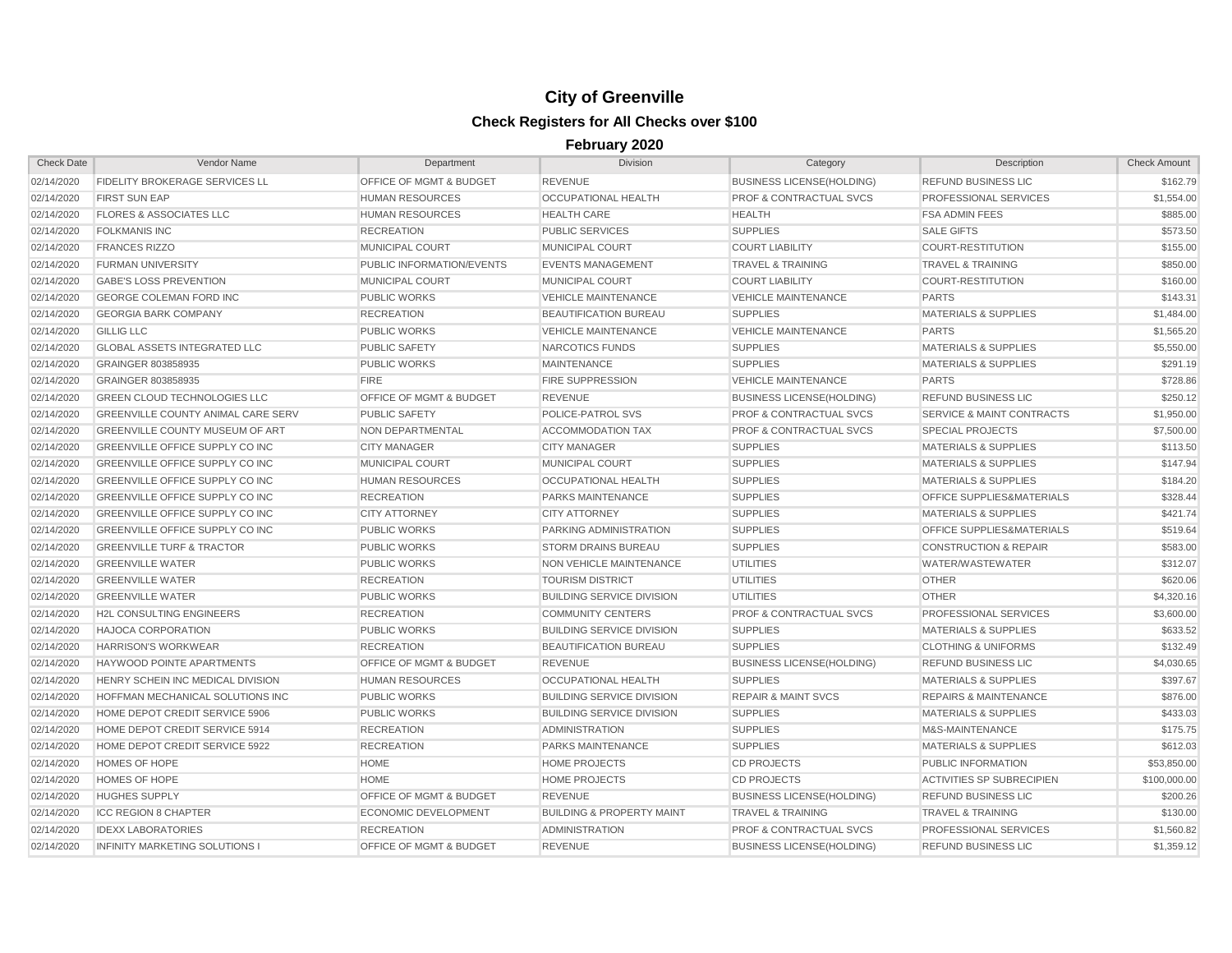| <b>Check Date</b> | Vendor Name                       | Department                         | <b>Division</b>                      | Category                           | Description                          | <b>Check Amount</b> |
|-------------------|-----------------------------------|------------------------------------|--------------------------------------|------------------------------------|--------------------------------------|---------------------|
| 02/14/2020        | INTERNATIONAL CODE COUNCIL INC    | <b>ECONOMIC DEVELOPMENT</b>        | <b>BUILDING &amp; PROPERTY MAINT</b> | <b>SUPPLIES</b>                    | OFFICE SUPPLIES&MATERIALS            | \$4,792.26          |
| 02/14/2020        | <b>IVEY COMMUNICATIONS INC</b>    | OFFICE OF MGMT & BUDGET            | <b>INFORMATION TECHNOLOGY</b>        | <b>REPAIR &amp; MAINT SVCS</b>     | <b>REPAIRS &amp; MAINTENANCE</b>     | \$262.50            |
| 02/14/2020        | <b>IVEY COMMUNICATIONS INC</b>    | <b>RECREATION</b>                  | <b>ADMINISTRATION</b>                | <b>REPAIR &amp; MAINT SVCS</b>     | <b>REPAIRS &amp; MAINTENANCE</b>     | \$401.75            |
| 02/14/2020        | <b>IVEY COMMUNICATIONS INC</b>    | <b>RECREATION</b>                  | <b>TOURISM DISTRICT</b>              | <b>SUPPLIES</b>                    | <b>MATERIALS &amp; SUPPLIES</b>      | \$2,798.38          |
| 02/14/2020        | J A PIPER ROOFING CO              | <b>PUBLIC WORKS</b>                | <b>BUILDING SERVICE DIVISION</b>     | <b>REPAIR &amp; MAINT SVCS</b>     | <b>REPAIRS &amp; MAINTENANCE</b>     | \$1,408.87          |
| 02/14/2020        | <b>JAMES D REVELS</b>             | <b>MUNICIPAL COURT</b>             | MUNICIPAL COURT                      | <b>COURT LIABILITY</b>             | <b>COURT-RESTITUTION</b>             | \$300.00            |
| 02/14/2020        | <b>JESSICA HALL</b>               | <b>PUBLIC SAFETY</b>               | POLICE-PATROL SVS                    | <b>SUNDRY</b>                      | <b>RECRUITMENT ADS</b>               | \$194.84            |
| 02/14/2020        | JOE F JORDON PHOTOGRAPHER         | <b>COUNCIL</b>                     | <b>CITY COUNCIL</b>                  | <b>SUNDRY</b>                      | <b>MISCELLANEOUS</b>                 | \$484.95            |
| 02/14/2020        | JOHNSTONE SUPPLY OF GREENVILLE    | <b>PUBLIC WORKS</b>                | <b>RIVER STREET GARAGE</b>           | <b>REPAIR &amp; MAINT SVCS</b>     | <b>REPAIRS &amp; MAINTENANCE</b>     | \$1,805.77          |
| 02/14/2020        | K & M INTERNATIONAL WILD REPUBLIC | <b>RECREATION</b>                  | <b>PUBLIC SERVICES</b>               | <b>SUPPLIES</b>                    | <b>SALE GIFTS</b>                    | \$1,733.39          |
| 02/14/2020        | <b>KCI TECHNOLOGIES INC</b>       | NON DEPARTMENTAL                   | <b>CAPITAL PROJECTS</b>              | <b>CAPITAL PROJECTS</b>            | PLANNING/DESIGN                      | \$47,336,73         |
| 02/14/2020        | <b>KENT WORLDWIDE</b>             | <b>OFFICE OF MGMT &amp; BUDGET</b> | <b>REVENUE</b>                       | <b>BUSINESS LICENSE(HOLDING)</b>   | <b>REFUND BUSINESS LIC</b>           | \$1,225.00          |
| 02/14/2020        | <b>KEY ACUPUNCTURE</b>            | <b>OFFICE OF MGMT &amp; BUDGET</b> | <b>REVENUE</b>                       | <b>BUSINESS LICENSE(HOLDING)</b>   | <b>REFUND BUSINESS LIC</b>           | \$287.80            |
| 02/14/2020        | KINDRED AT HOME                   | <b>OFFICE OF MGMT &amp; BUDGET</b> | <b>REVENUE</b>                       | <b>BUSINESS LICENSE(HOLDING)</b>   | <b>REFUND BUSINESS LIC</b>           | \$208.18            |
| 02/14/2020        | <b>KRAV MAGA WORLDWIDE INC</b>    | <b>PUBLIC SAFETY</b>               | POLICE-PATROL SVS                    | <b>TRAVEL &amp; TRAINING</b>       | <b>TRAVEL &amp; TRAINING</b>         | \$300.00            |
| 02/14/2020        | LABORATORY CORPORATION OF AMERICA | <b>HUMAN RESOURCES</b>             | <b>OCCUPATIONAL HEALTH</b>           | <b>PROF &amp; CONTRACTUAL SVCS</b> | PROFESSIONAL SERVICES                | \$3,617.27          |
| 02/14/2020        | LAWMEN'S SAFETY SUPPLY            | <b>PUBLIC SAFETY</b>               | POLICE-PATROL SVS                    | <b>SUPPLIES</b>                    | <b>MATERIALS &amp; SUPPLIES</b>      | \$2,435.36          |
| 02/14/2020        | <b>LAWN &amp; ORDER LLC</b>       | <b>PUBLIC WORKS</b>                | PARKING ADMINISTRATION               | <b>PROF &amp; CONTRACTUAL SVCS</b> | <b>SERVICE &amp; MAINT CONTRACTS</b> | \$425.00            |
| 02/14/2020        | LEXISNEXIS 1239194                | <b>PUBLIC SAFETY</b>               | POLICE-PATROL SVS                    | <b>PROF &amp; CONTRACTUAL SVCS</b> | PROFESSIONAL SERVICES                | \$318.00            |
| 02/14/2020        | LEXISNEXIS 1403290                | <b>ECONOMIC DEVELOPMENT</b>        | <b>BUILDING &amp; PROPERTY MAINT</b> | <b>SUNDRY</b>                      | DUES.SUBSCRIPTN.PUBLICATN            | \$156.35            |
| 02/14/2020        | M P CONSTRUCTION LLC              | <b>OFFICE OF MGMT &amp; BUDGET</b> | <b>REVENUE</b>                       | <b>BUSINESS LICENSE(HOLDING)</b>   | <b>REFUND BUSINESS LIC</b>           | \$540.54            |
| 02/14/2020        | <b>MACK PEST SOLUTIONS INC</b>    | <b>PUBLIC WORKS</b>                | <b>BUILDING SERVICE DIVISION</b>     | <b>PROF &amp; CONTRACTUAL SVCS</b> | <b>SERVICE &amp; MAINT CONTRACTS</b> | \$200.00            |
| 02/14/2020        | <b>MACS SPEED SHOP</b>            | <b>OFFICE OF MGMT &amp; BUDGET</b> | <b>REVENUE</b>                       | <b>BUSINESS LICENSE(HOLDING)</b>   | <b>REFUND BUSINESS LIC</b>           | \$115.06            |
| 02/14/2020        | <b>MARATHON STAFFING INC</b>      | <b>RECREATION</b>                  | <b>COMMUNITY CENTERS</b>             | <b>PROF &amp; CONTRACTUAL SVCS</b> | TEMP PERSONNEL SVCS                  | \$346.25            |
| 02/14/2020        | <b>MARATHON STAFFING INC</b>      | <b>PUBLIC WORKS</b>                | <b>STORM DRAINS BUREAU</b>           | <b>PROF &amp; CONTRACTUAL SVCS</b> | <b>TEMP PERSONNEL SVCS</b>           | \$776.00            |
| 02/14/2020        | <b>MARATHON STAFFING INC</b>      | <b>PUBLIC SAFETY</b>               | POLICE-DISPATCH BUREAU               | <b>PROF &amp; CONTRACTUAL SVCS</b> | <b>TEMP PERSONNEL SVCS</b>           | \$2,602.57          |
| 02/14/2020        | <b>MARK INSCHO</b>                | <b>MUNICIPAL COURT</b>             | MUNICIPAL COURT                      | <b>COURT LIABILITY</b>             | <b>COURT-RESTITUTION</b>             | \$200.00            |
| 02/14/2020        | MASATOSHI SHIRAFUJI               | <b>MUNICIPAL COURT</b>             | MUNICIPAL COURT                      | <b>COURT LIABILITY</b>             | <b>COURT-REFUNDS</b>                 | \$156.00            |
| 02/14/2020        | MCCARTHY TIRE SERVICE CO          | <b>PUBLIC WORKS</b>                | <b>FLEET</b>                         | <b>VEHICLE MAINTENANCE</b>         | <b>OUTSIDE REPAIRS</b>               | \$571.58            |
| 02/14/2020        | MCGRIFF INSURANCE SERVICES        | <b>FIRE</b>                        | <b>FIRE</b>                          | <b>PROF &amp; CONTRACTUAL SVCS</b> | PROFESSIONAL SERVICES                | \$4,512.50          |
| 02/14/2020        | METROPOLITAN ARTS COUNCIL         | <b>NON DEPARTMENTAL</b>            | <b>ACCOMMODATION TAX</b>             | <b>PROF &amp; CONTRACTUAL SVCS</b> | <b>SPECIAL PROJECTS</b>              | \$57,370.00         |
| 02/14/2020        | <b>MIKE JANK</b>                  | <b>OFFICE OF MGMT &amp; BUDGET</b> | <b>RISK MANAGEMENT</b>               | <b>TRAVEL &amp; TRAINING</b>       | <b>TRAVEL &amp; TRAINING</b>         | \$100.00            |
| 02/14/2020        | MIKE'S BODY SHOP & TOWING INC     | <b>PUBLIC WORKS</b>                | <b>VEHICLE MAINTENANCE</b>           | <b>VEHICLE MAINTENANCE</b>         | <b>OUTSIDE REPAIRS</b>               | \$1,683.64          |
| 02/14/2020        | MOBILE COMMUNICATIONS AMERICA INC | <b>PUBLIC WORKS</b>                | <b>SEWERS BUREAU</b>                 | <b>COMMUNICATIONS</b>              | <b>OTHER</b>                         | \$228.96            |
| 02/14/2020        | MOBILE COMMUNICATIONS AMERICA INC | <b>PUBLIC WORKS</b>                | <b>STORM DRAINS BUREAU</b>           | <b>COMMUNICATIONS</b>              | <b>OTHER</b>                         | \$267.12            |
| 02/14/2020        | MOBILE COMMUNICATIONS AMERICA INC | <b>PUBLIC WORKS</b>                | <b>STREETS BUREAU</b>                | <b>COMMUNICATIONS</b>              | <b>OTHER</b>                         | \$419.76            |
| 02/14/2020        | MOBILE COMMUNICATIONS AMERICA INC | <b>PUBLIC WORKS</b>                | <b>RESIDENTIAL COLL BUREAU</b>       | <b>COMMUNICATIONS</b>              | <b>OTHER</b>                         | \$1,045.16          |
| 02/14/2020        | <b>MST CONCRETE PRODUCTS</b>      | <b>PUBLIC WORKS</b>                | <b>STORM DRAINS BUREAU</b>           | <b>SUPPLIES</b>                    | <b>MATERIALS &amp; SUPPLIES</b>      | \$2,146.42          |
| 02/14/2020        | <b>MULCH IN MOTION</b>            | <b>RECREATION</b>                  | <b>ADMINISTRATION</b>                | <b>SUPPLIES</b>                    | M&S-GROUNDS                          | \$1,373.58          |
| 02/14/2020        | N M A INSPECTION LLC              | OFFICE OF MGMT & BUDGET            | <b>REVENUE</b>                       | <b>BUSINESS LICENSE(HOLDING)</b>   | <b>REFUND BUSINESS LIC</b>           | \$186.18            |
| 02/14/2020        | NAPA AUTO PARTS                   | <b>FIRE</b>                        | <b>FIRE SUPPRESSION</b>              | <b>VEHICLE MAINTENANCE</b>         | <b>PARTS</b>                         | \$706.47            |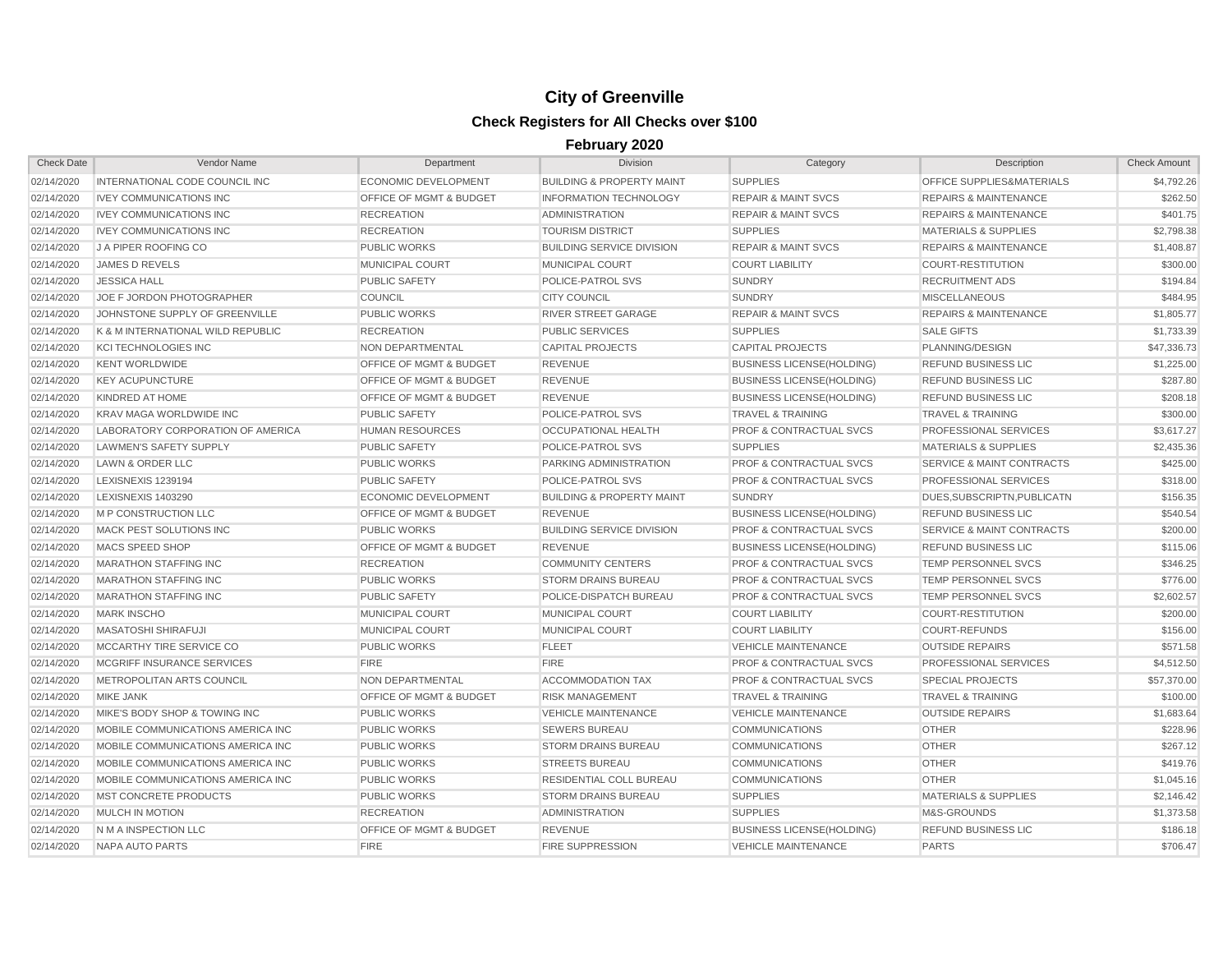| <b>Check Date</b> | <b>Vendor Name</b>                   | Department              | <b>Division</b>                      | Category                           | Description                          | <b>Check Amount</b> |
|-------------------|--------------------------------------|-------------------------|--------------------------------------|------------------------------------|--------------------------------------|---------------------|
| 02/14/2020        | NAVCO SECURITY SYSTEMS               | OFFICE OF MGMT & BUDGET | <b>REVENUE</b>                       | <b>BUSINESS LICENSE(HOLDING)</b>   | <b>REFUND BUSINESS LIC</b>           | \$132.00            |
| 02/14/2020        | NORRIS SUPPLY CO                     | <b>PUBLIC WORKS</b>     | <b>STORM DRAINS BUREAU</b>           | <b>SUPPLIES</b>                    | <b>CONSTRUCTION &amp; REPAIR</b>     | \$558.25            |
| 02/14/2020        | NORTHERN SAFETY CO INC               | <b>PUBLIC WORKS</b>     | <b>BUILDING SERVICE DIVISION</b>     | <b>SUPPLIES</b>                    | <b>MATERIALS &amp; SUPPLIES</b>      | \$392.14            |
| 02/14/2020        | <b>NORTHERN TOOL &amp; EQUIPMENT</b> | <b>RECREATION</b>       | <b>BEAUTIFICATION BUREAU</b>         | <b>SUPPLIES</b>                    | <b>MATERIALS &amp; SUPPLIES</b>      | \$180.12            |
| 02/14/2020        | O J'S DINER                          | <b>RECREATION</b>       | <b>PARKS MAINTENANCE</b>             | <b>PROF &amp; CONTRACTUAL SVCS</b> | TEMP PERSONNEL SVCS                  | \$751.14            |
| 02/14/2020        | OCONEE PUBLISHING INC                | <b>RECREATION</b>       | <b>PUBLIC SERVICES</b>               | <b>SUPPLIES</b>                    | <b>SUPPLIES PROMOTIONS</b>           | \$120.00            |
| 02/14/2020        | PANAGAKOS ASPHALT PAVING INC         | <b>PUBLIC WORKS</b>     | <b>STORM DRAINS BUREAU</b>           | <b>SUPPLIES</b>                    | <b>MATERIALS &amp; SUPPLIES</b>      | \$101.76            |
| 02/14/2020        | PANAGAKOS ASPHALT PAVING INC         | <b>PUBLIC WORKS</b>     | <b>SEWERS BUREAU</b>                 | <b>SUPPLIES</b>                    | <b>MATERIALS &amp; SUPPLIES</b>      | \$101.76            |
| 02/14/2020        | PANAGAKOS ASPHALT PAVING INC         | <b>PUBLIC WORKS</b>     | <b>STREETS BUREAU</b>                | <b>SUPPLIES</b>                    | <b>MATERIALS &amp; SUPPLIES</b>      | \$203.52            |
| 02/14/2020        | PATTERSON VETERINARY SUPPLY INC      | <b>RECREATION</b>       | <b>ADMINISTRATION</b>                | <b>SUPPLIES</b>                    | M&S-VETERINARY                       | \$160.47            |
| 02/14/2020        | PERFECT DELIVERY INC                 | <b>PUBLIC SAFETY</b>    | POLICE-PATROL SVS                    | <b>SUPPLIES</b>                    | <b>MATERIALS &amp; SUPPLIES</b>      | \$412.99            |
| 02/14/2020        | PETERBILT STORE OF GREENVILLE, THE   | <b>PUBLIC WORKS</b>     | <b>VEHICLE MAINTENANCE</b>           | <b>VEHICLE MAINTENANCE</b>         | <b>PARTS</b>                         | \$107.17            |
| 02/14/2020        | PIEDMONT NATURAL GAS CO INC          | <b>FIRE</b>             | <b>FIRE SERVICES</b>                 | <b>UTILITIES</b>                   | GAS                                  | \$331.04            |
| 02/14/2020        | PIPELOGIX INC                        | <b>PUBLIC WORKS</b>     | <b>SEWERS BUREAU</b>                 | <b>SUPPLIES</b>                    | <b>MATERIALS &amp; SUPPLIES</b>      | \$2,500.00          |
| 02/14/2020        | PLANTATIONS AT HAYWOOD LLC           | OFFICE OF MGMT & BUDGET | <b>REVENUE</b>                       | <b>BUSINESS LICENSE(HOLDING)</b>   | <b>REFUND BUSINESS LIC</b>           | \$241.19            |
| 02/14/2020        | POLICE EXECUTIVE RESEARCH FORUM      | <b>PUBLIC SAFETY</b>    | POLICE-PATROL SVS                    | <b>TRAVEL &amp; TRAINING</b>       | <b>TRAVEL &amp; TRAINING</b>         | \$9,700.00          |
| 02/14/2020        | PRAXAIR DISTRIBUTION INC             | <b>PUBLIC WORKS</b>     | <b>FLEET</b>                         | <b>SUPPLIES</b>                    | <b>MATERIALS &amp; SUPPLIES</b>      | \$109.76            |
| 02/14/2020        | PRESERVE AT WOODS LAKE, THE          | OFFICE OF MGMT & BUDGET | <b>REVENUE</b>                       | <b>BUSINESS LICENSE(HOLDING)</b>   | <b>REFUND BUSINESS LIC</b>           | \$100.91            |
| 02/14/2020        | PRESORT PLUS INC                     | <b>RECREATION</b>       | <b>PUBLIC SERVICES</b>               | <b>PRINTING</b>                    | PRINTING & BINDING                   | \$932.80            |
| 02/14/2020        | PRESORT PLUS INC                     | OFFICE OF MGMT & BUDGET | <b>PURCHASING</b>                    | <b>COMMUNICATIONS</b>              | <b>POSTAGE</b>                       | \$3,757.74          |
| 02/14/2020        | PRISMA HEALTH LIFE CENTER            | <b>HUMAN RESOURCES</b>  | <b>HEALTH CARE</b>                   | <b>SUNDRY</b>                      | <b>WELLNESS ACTIVITIES</b>           | \$750.00            |
| 02/14/2020        | PROFORMA RHINO GRAPHICS              | <b>COUNCIL</b>          | <b>CITY COUNCIL</b>                  | <b>PRINTING</b>                    | PRINTING & BINDING                   | \$386.85            |
| 02/14/2020        | PROVIDENT LIFE & ACCIDENT INS CO     | <b>HUMAN RESOURCES</b>  | <b>HEALTH CARE</b>                   | <b>OTHER INSURANCE</b>             | <b>LIFE INSURANCE</b>                | \$1,163.44          |
| 02/14/2020        | PSYCHEMEDICS CORPORATION             | <b>HUMAN RESOURCES</b>  | <b>OCCUPATIONAL HEALTH</b>           | <b>PROF &amp; CONTRACTUAL SVCS</b> | PROFESSIONAL SERVICES                | \$1,705.00          |
| 02/14/2020        | PURPLE COMMUNICATIONS INC            | <b>RECREATION</b>       | PARKS AND RECREATION                 | <b>PROF &amp; CONTRACTUAL SVCS</b> | PROFESSIONAL SERVICES                | \$164.64            |
| 02/14/2020        | <b>RAYCO FIRE PROTECTION</b>         | <b>PUBLIC WORKS</b>     | <b>CHURCH STREET GARAGE</b>          | <b>REPAIR &amp; MAINT SVCS</b>     | <b>REPAIRS &amp; MAINTENANCE</b>     | \$400.00            |
| 02/14/2020        | <b>RED WING SHOE STORE</b>           | <b>FIRE</b>             | <b>FIRE SUPPRESSION</b>              | <b>SUPPLIES</b>                    | <b>CLOTHING &amp; UNIFORMS</b>       | \$280.00            |
| 02/14/2020        | <b>REEL VIDEO &amp; STILLS INC</b>   | <b>PUBLIC WORKS</b>     | <b>FLEET</b>                         | <b>PRINTING</b>                    | <b>OTHER</b>                         | \$625.40            |
| 02/14/2020        | <b>RENEWABLE WATER RESOURCES</b>     | OFFICE OF MGMT & BUDGET | <b>REVENUE</b>                       | LIAB-REWA                          | <b>REWA</b>                          | \$76,000.00         |
| 02/14/2020        | RHODE ISLAND NOVELTY INC             | <b>RECREATION</b>       | <b>PUBLIC SERVICES</b>               | <b>SUPPLIES</b>                    | <b>SALE GIFTS</b>                    | \$1,248.80          |
| 02/14/2020        | RIVERPLACE DEVELOPMENT II LLC        | <b>PUBLIC WORKS</b>     | RIVERPLACE GARAGE                    | <b>PROF &amp; CONTRACTUAL SVCS</b> | <b>SERVICE &amp; MAINT CONTRACTS</b> | \$1,876.26          |
| 02/14/2020        | ROBERT PECQUEUR                      | <b>PUBLIC WORKS</b>     | <b>CONSTRUCTION &amp; INSPECTION</b> | <b>TRAVEL &amp; TRAINING</b>       | <b>TRAVEL &amp; TRAINING</b>         | \$434.04            |
| 02/14/2020        | ROGERS & CALLCOTT ENVIRONMENTAL      | <b>PUBLIC WORKS</b>     | <b>GARBAGE DISPOSAL BUREAU</b>       | <b>PROF &amp; CONTRACTUAL SVCS</b> | PROFESSIONAL SERVICES                | \$997.70            |
| 02/14/2020        | <b>S C DEPARTMENT OF CORRECTIONS</b> | <b>RECREATION</b>       | <b>PARKS MAINTENANCE</b>             | <b>PROF &amp; CONTRACTUAL SVCS</b> | TEMP PERSONNEL SVCS                  | \$1,287.00          |
| 02/14/2020        | <b>SAFARILTD</b>                     | <b>RECREATION</b>       | <b>PUBLIC SERVICES</b>               | <b>SUPPLIES</b>                    | <b>SALE GIFTS</b>                    | \$2,380.82          |
| 02/14/2020        | <b>SAFETY PRODUCTS INC</b>           | <b>PUBLIC WORKS</b>     | <b>BROAD STREET GARAGE</b>           | <b>REPAIR &amp; MAINT SVCS</b>     | <b>REPAIRS &amp; MAINTENANCE</b>     | \$235.32            |
| 02/14/2020        | SAFETY PRODUCTS INC                  | <b>PUBLIC WORKS</b>     | PARKING ADMINISTRATION               | <b>SUPPLIES</b>                    | <b>CLOTHING &amp; UNIFORMS</b>       | \$401.95            |
| 02/14/2020        | <b>SAM'S CLUB</b>                    | <b>FIRE</b>             | <b>FIRE SUPPRESSION</b>              | <b>SUPPLIES</b>                    | <b>JANITORIAL SUPPLIES</b>           | \$822.97            |
| 02/14/2020        | <b>SANOFI PASTEUR INC</b>            | <b>HUMAN RESOURCES</b>  | OCCUPATIONAL HEALTH                  | <b>SUPPLIES</b>                    | <b>MATERIALS &amp; SUPPLIES</b>      | \$2,011.77          |
| 02/14/2020        | <b>SC DHEC</b>                       | <b>PUBLIC WORKS</b>     | <b>STORM DRAINS BUREAU</b>           | <b>SUPPLIES</b>                    | <b>CONSTRUCTION &amp; REPAIR</b>     | \$1,000.00          |
| 02/14/2020        | SCHINDLER ELEVATOR CORPORATION       | <b>RECREATION</b>       | <b>TOURISM DISTRICT</b>              | <b>PROF &amp; CONTRACTUAL SVCS</b> | PROFESSIONAL SERVICES                | \$7,240.00          |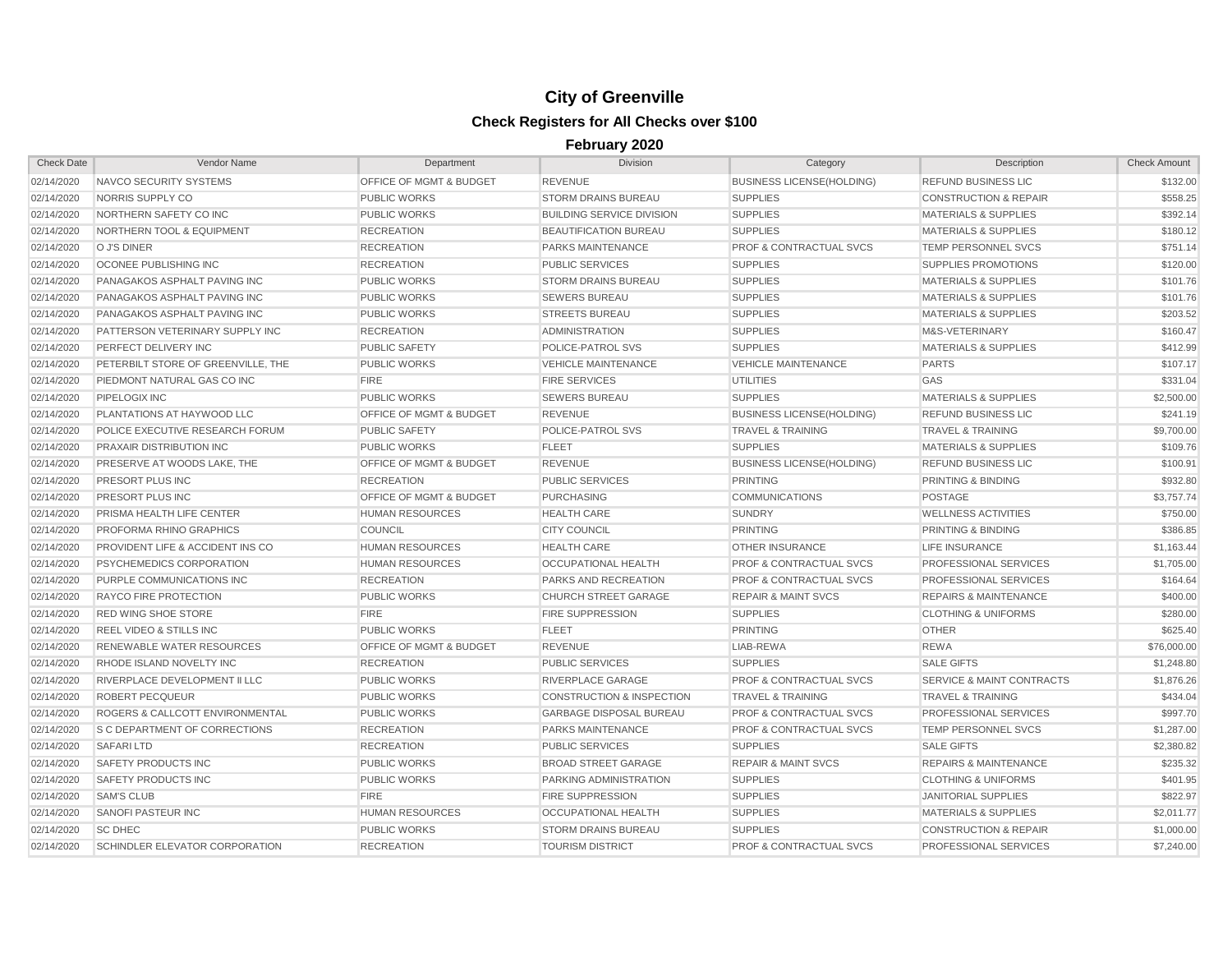| <b>Check Date</b> | Vendor Name                               | Department                         | <b>Division</b>                      | Category                           | Description                          | <b>Check Amount</b> |
|-------------------|-------------------------------------------|------------------------------------|--------------------------------------|------------------------------------|--------------------------------------|---------------------|
| 02/14/2020        | <b>SCPTA S C PERMIT TECHNICIANS ASSOC</b> | ECONOMIC DEVELOPMENT               | <b>BUILDING &amp; PROPERTY MAINT</b> | <b>TRAVEL &amp; TRAINING</b>       | <b>TRAVEL &amp; TRAINING</b>         | \$400.00            |
| 02/14/2020        | <b>SEJ SERVICES LLC</b>                   | <b>PUBLIC WORKS</b>                | <b>STREETS BUREAU</b>                | <b>PROF &amp; CONTRACTUAL SVCS</b> | SERVICE & MAINT CONTRACTS            | \$252.00            |
| 02/14/2020        | <b>SEJ SERVICES LLC</b>                   | <b>PUBLIC WORKS</b>                | PARKING ADMINISTRATION               | <b>PROF &amp; CONTRACTUAL SVCS</b> | <b>SERVICE &amp; MAINT CONTRACTS</b> | \$600.00            |
| 02/14/2020        | <b>SEJ SERVICES LLC</b>                   | <b>PUBLIC WORKS</b>                | <b>TRAFFIC ENGINEERING</b>           | <b>PROF &amp; CONTRACTUAL SVCS</b> | SERVICE & MAINT CONTRACTS            | \$696.00            |
| 02/14/2020        | <b>SEJ SERVICES LLC</b>                   | <b>PUBLIC SAFETY</b>               | POLICE-PATROL SVS                    | <b>PROF &amp; CONTRACTUAL SVCS</b> | <b>SERVICE &amp; MAINT CONTRACTS</b> | \$1,150.00          |
| 02/14/2020        | <b>SEJ SERVICES LLC</b>                   | <b>FIRE</b>                        | <b>FIRE SERVICES</b>                 | <b>PROF &amp; CONTRACTUAL SVCS</b> | <b>SERVICE &amp; MAINT CONTRACTS</b> | \$1,800.00          |
| 02/14/2020        | <b>SEJ SERVICES LLC</b>                   | MUNICIPAL COURT                    | MUNICIPAL COURT                      | <b>PROF &amp; CONTRACTUAL SVCS</b> | <b>SERVICE &amp; MAINT CONTRACTS</b> | \$2,800.00          |
| 02/14/2020        | <b>SEJ SERVICES LLC</b>                   | <b>PUBLIC WORKS</b>                | <b>BUILDING SERVICE DIVISION</b>     | <b>PROF &amp; CONTRACTUAL SVCS</b> | <b>SERVICE &amp; MAINT CONTRACTS</b> | \$6,000.00          |
| 02/14/2020        | <b>SERA BUSS</b>                          | <b>PUBLIC WORKS</b>                | <b>PARKING LOTS</b>                  | MISCELLANEOUS REVENUE              | <b>REFUND</b>                        | \$145.00            |
| 02/14/2020        | SHELLPOINT MORTGAGE SERVICING             | OFFICE OF MGMT & BUDGET            | <b>REVENUE</b>                       | <b>BUSINESS LICENSE(HOLDING)</b>   | <b>REFUND BUSINESS LIC</b>           | \$170.00            |
| 02/14/2020        | <b>SIGNATURES</b>                         | <b>RECREATION</b>                  | <b>COMMUNITY CENTERS</b>             | <b>SUPPLIES</b>                    | <b>CLOTHING &amp; UNIFORMS</b>       | \$171.59            |
| 02/14/2020        | SITE DESIGN INC                           | NON DEPARTMENTAL                   | <b>CAPITAL PROJECTS</b>              | <b>CAPITAL PROJECTS</b>            | PLANNING/DESIGN                      | \$4,460.00          |
| 02/14/2020        | SKILLPATH SEMINARS                        | <b>PUBLIC WORKS</b>                | <b>STREETS BUREAU</b>                | <b>TRAVEL &amp; TRAINING</b>       | <b>TRAVEL &amp; TRAINING</b>         | \$1,120.00          |
| 02/14/2020        | <b>SNAP ON INDUSTRIAL</b>                 | <b>FIRE</b>                        | <b>FIRE SERVICES</b>                 | <b>SUPPLIES</b>                    | <b>MATERIALS &amp; SUPPLIES</b>      | \$534.33            |
| 02/14/2020        | SNIDER FLEET SOLUTIONS                    | <b>PUBLIC WORKS</b>                | <b>FLEET</b>                         | <b>VEHICLE MAINTENANCE</b>         | <b>OUTSIDE REPAIRS</b>               | \$1,463.18          |
| 02/14/2020        | SOCIETY FOR HUMAN RESOURCE MGT            | <b>HUMAN RESOURCES</b>             | <b>HUMAN RESOURCES</b>               | <b>SUNDRY</b>                      | DUES, SUBSCRIPTN, PUBLICATN          | \$219.00            |
| 02/14/2020        | SOUND-EKLIN                               | <b>RECREATION</b>                  | <b>ADMINISTRATION</b>                | <b>PROF &amp; CONTRACTUAL SVCS</b> | <b>SERVICE &amp; MAINT CONTRACTS</b> | \$236.30            |
| 02/14/2020        | SOUTHEASTERN PAPER GROUP                  | <b>RECREATION</b>                  | <b>TOURISM DISTRICT</b>              | <b>SUPPLIES</b>                    | <b>JANITORIAL SUPPLIES</b>           | \$762.35            |
| 02/14/2020        | <b>SOUTHERN TIDE LLC</b>                  | <b>OFFICE OF MGMT &amp; BUDGET</b> | <b>REVENUE</b>                       | <b>BUSINESS LICENSE(HOLDING)</b>   | <b>REFUND BUSINESS LIC</b>           | \$511.24            |
| 02/14/2020        | <b>SPECTRUM REACH</b>                     | <b>RECREATION</b>                  | <b>PUBLIC SERVICES</b>               | <b>SUPPLIES</b>                    | SUPPLIES PROMOTIONS                  | \$270.00            |
| 02/14/2020        | <b>SPX GENFARE</b>                        | <b>PUBLIC WORKS</b>                | <b>VEHICLE MAINTENANCE</b>           | <b>VEHICLE MAINTENANCE</b>         | <b>PARTS</b>                         | \$4,724.26          |
| 02/14/2020        | STANTEC CONSULTING INC                    | <b>NON DEPARTMENTAL</b>            | <b>CAPITAL PROJECTS</b>              | <b>CAPITAL PROJECTS</b>            | PLANNING/DESIGN                      | \$29,782.47         |
| 02/14/2020        | <b>STATE TREASURER</b>                    | MUNICIPAL COURT                    | <b>MUNICIPAL COURT</b>               | <b>COURT LIABILITY</b>             | DUI/DUAC BRTHLZR TST SLED            | \$120.67            |
| 02/14/2020        | <b>STATE TREASURER</b>                    | MUNICIPAL COURT                    | MUNICIPAL COURT                      | <b>COURT LIABILITY</b>             | <b>COURT-DUI HWY PATRL SURCH</b>     | \$382.72            |
| 02/14/2020        | <b>STATE TREASURER</b>                    | MUNICIPAL COURT                    | MUNICIPAL COURT                      | <b>COURT LIABILITY</b>             | <b>COURT-DUI SPINAL CORD SUR</b>     | \$482.72            |
| 02/14/2020        | <b>STATE TREASURER</b>                    | <b>MUNICIPAL COURT</b>             | MUNICIPAL COURT                      | <b>COURT LIABILITY</b>             | <b>DUS HWY PATROL</b>                | \$974.59            |
| 02/14/2020        | <b>STATE TREASURER</b>                    | MUNICIPAL COURT                    | MUNICIPAL COURT                      | <b>COURT LIABILITY</b>             | <b>COURT-DRUG SURCHARGE</b>          | \$2,464.17          |
| 02/14/2020        | <b>STATE TREASURER</b>                    | MUNICIPAL COURT                    | MUNICIPAL COURT                      | <b>COURT LIABILITY</b>             | COURT-TRAFFIC SURCHARGE              | \$13,047.74         |
| 02/14/2020        | <b>STATE TREASURER</b>                    | MUNICIPAL COURT                    | MUNICIPAL COURT                      | <b>COURT LIABILITY</b>             | <b>COURT-STATE ASSESSMENT</b>        | \$24,179.58         |
| 02/14/2020        | STUDIO 17                                 | OFFICE OF MGMT & BUDGET            | <b>REVENUE</b>                       | <b>BUSINESS LICENSE(HOLDING)</b>   | <b>REFUND BUSINESS LIC</b>           | \$165.07            |
| 02/14/2020        | T2 SYSTEMS CANADA INC                     | <b>PUBLIC WORKS</b>                | <b>ENFORCEMENT</b>                   | <b>PROF &amp; CONTRACTUAL SVCS</b> | <b>SERVICE &amp; MAINT CONTRACTS</b> | \$106.00            |
| 02/14/2020        | <b>TALENT MANAGEMENT SOLUTIONS</b>        | <b>RECREATION</b>                  | <b>TOURISM DISTRICT</b>              | <b>PROF &amp; CONTRACTUAL SVCS</b> | TEMP PERSONNEL SVCS                  | \$135.92            |
| 02/14/2020        | <b>TALENT MANAGEMENT SOLUTIONS</b>        | <b>RECREATION</b>                  | <b>PUBLIC SERVICES</b>               | <b>PROF &amp; CONTRACTUAL SVCS</b> | TEMP PERSONNEL SVCS                  | \$322.74            |
| 02/14/2020        | <b>TALENT MANAGEMENT SOLUTIONS</b>        | <b>RECREATION</b>                  | <b>COMMUNITY CENTERS</b>             | <b>PROF &amp; CONTRACTUAL SVCS</b> | TEMP PERSONNEL SVCS                  | \$485.76            |
| 02/14/2020        | TALENT MANAGEMENT SOLUTIONS               | MUNICIPAL COURT                    | MUNICIPAL COURT                      | <b>PROF &amp; CONTRACTUAL SVCS</b> | TEMP PERSONNEL SVCS                  | \$517.20            |
| 02/14/2020        | <b>TALENT MANAGEMENT SOLUTIONS</b>        | <b>PUBLIC SAFETY</b>               | POLICE-ADMIN SVCS                    | <b>PROF &amp; CONTRACTUAL SVCS</b> | TEMP PERSONNEL SVCS                  | \$528.00            |
| 02/14/2020        | <b>TALENT MANAGEMENT SOLUTIONS</b>        | <b>HUMAN RESOURCES</b>             | <b>HUMAN RESOURCES</b>               | <b>PROF &amp; CONTRACTUAL SVCS</b> | TEMP PERSONNEL SVCS                  | \$544.50            |
| 02/14/2020        | <b>TALENT MANAGEMENT SOLUTIONS</b>        | <b>RECREATION</b>                  | <b>BEAUTIFICATION BUREAU</b>         | <b>PROF &amp; CONTRACTUAL SVCS</b> | TEMP PERSONNEL SVCS                  | \$573.41            |
| 02/14/2020        | <b>TALENT MANAGEMENT SOLUTIONS</b>        | <b>PUBLIC WORKS</b>                | RESIDENTIAL COLL BUREAU              | <b>PROF &amp; CONTRACTUAL SVCS</b> | TEMP PERSONNEL SVCS                  | \$1,488.80          |
| 02/14/2020        | <b>TALENT MANAGEMENT SOLUTIONS</b>        | <b>PUBLIC WORKS</b>                | <b>STORM DRAINS BUREAU</b>           | <b>PROF &amp; CONTRACTUAL SVCS</b> | TEMP PERSONNEL SVCS                  | \$1,497.60          |
| 02/14/2020        | <b>TALENT MANAGEMENT SOLUTIONS</b>        | <b>PUBLIC WORKS</b>                | <b>SEWERS BUREAU</b>                 | <b>PROF &amp; CONTRACTUAL SVCS</b> | TEMP PERSONNEL SVCS                  | \$1,497.60          |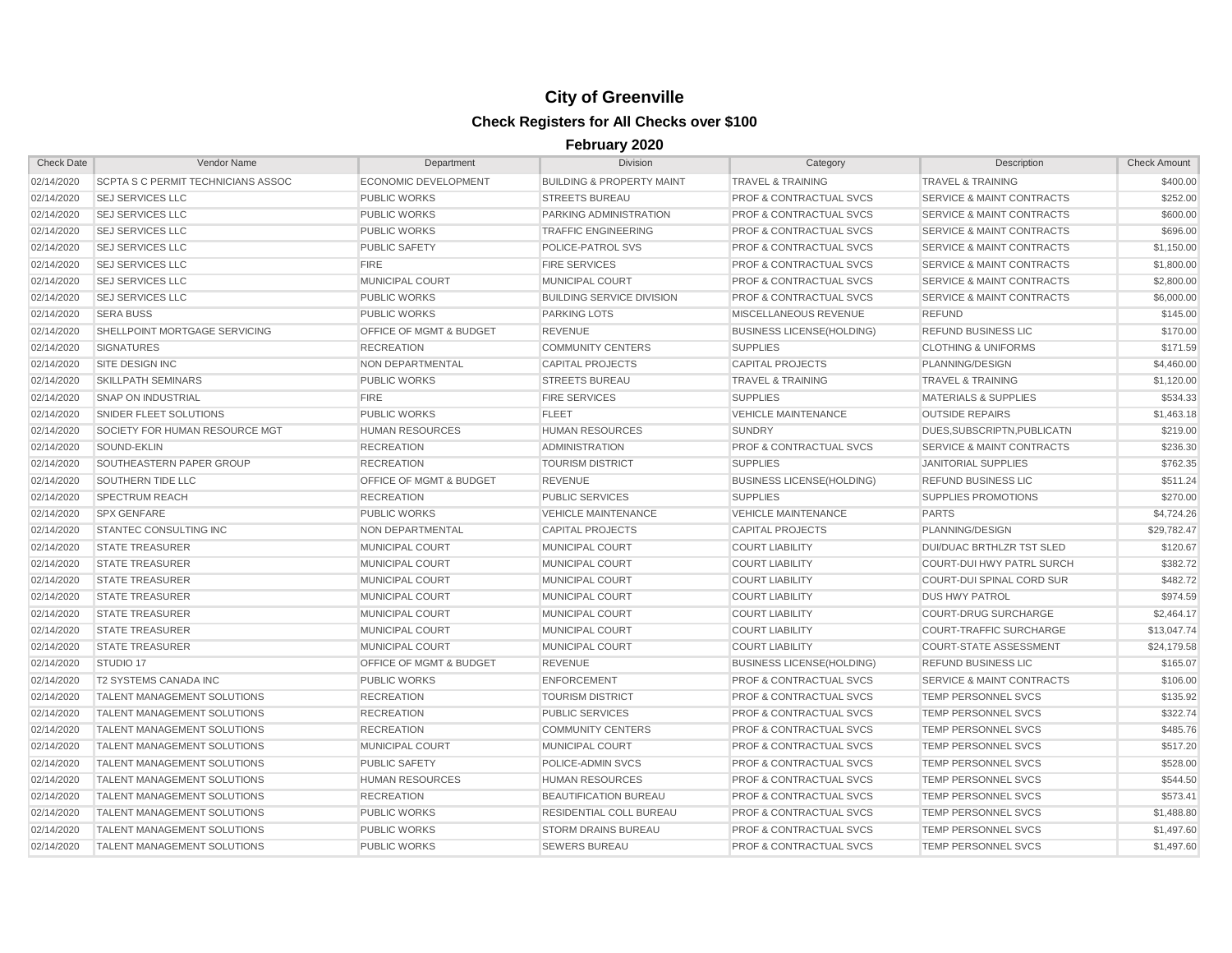| <b>Check Date</b> | Vendor Name                        | Department                  | <b>Division</b>                      | Category                           | Description                          | <b>Check Amount</b> |
|-------------------|------------------------------------|-----------------------------|--------------------------------------|------------------------------------|--------------------------------------|---------------------|
| 02/14/2020        | <b>TALENT MANAGEMENT SOLUTIONS</b> | <b>RECREATION</b>           | PARKS MAINTENANCE                    | <b>PROF &amp; CONTRACTUAL SVCS</b> | TEMP PERSONNEL SVCS                  | \$2,038.80          |
| 02/14/2020        | <b>TALENT MANAGEMENT SOLUTIONS</b> | <b>PUBLIC WORKS</b>         | <b>STREETS BUREAU</b>                | <b>PROF &amp; CONTRACTUAL SVCS</b> | <b>TEMP PERSONNEL SVCS</b>           | \$3,332.16          |
| 02/14/2020        | <b>TALENT MANAGEMENT SOLUTIONS</b> | <b>PUBLIC WORKS</b>         | <b>FIXED ROUTE</b>                   | <b>PROF &amp; CONTRACTUAL SVCS</b> | TEMP PERSONNEL SVCS                  | \$3,842.22          |
| 02/14/2020        | <b>TAPCO</b>                       | NON DEPARTMENTAL            | <b>CAPITAL PROJECTS</b>              | <b>CAPITAL PROJECTS</b>            | <b>EQUIPMENT</b>                     | \$152,738.50        |
| 02/14/2020        | <b>TD CARD SERVICES</b>            | ECONOMIC DEVELOPMENT        | <b>ECONOMIC DEVELOPMENT</b>          | <b>SUNDRY</b>                      | <b>MISCELLANEOUS</b>                 | \$114.15            |
| 02/14/2020        | <b>TD CARD SERVICES</b>            | <b>CITY MANAGER</b>         | <b>CITY MANAGER</b>                  | <b>SUNDRY</b>                      | <b>MISCELLANEOUS</b>                 | \$114.55            |
| 02/14/2020        | <b>TD CARD SERVICES</b>            | <b>FIRE</b>                 | <b>FIRE SERVICES</b>                 | <b>TRAVEL &amp; TRAINING</b>       | <b>TRAVEL &amp; TRAINING</b>         | \$115.00            |
| 02/14/2020        | <b>TD CARD SERVICES</b>            | <b>PUBLIC WORKS</b>         | STORMWATER MANAGEMENT                | <b>SUPPLIES</b>                    | <b>MATERIALS &amp; SUPPLIES</b>      | \$131.46            |
| 02/14/2020        | <b>TD CARD SERVICES</b>            | <b>FIRE</b>                 | <b>FIRE SERVICES</b>                 | <b>SUPPLIES</b>                    | <b>OFFICE SUPPLIES&amp;MATERIALS</b> | \$136.33            |
| 02/14/2020        | <b>TD CARD SERVICES</b>            | <b>ECONOMIC DEVELOPMENT</b> | <b>ECONOMIC DEVELOPMENT</b>          | <b>SUNDRY</b>                      | DUES.SUBSCRIPTN.PUBLICATN            | \$154.00            |
| 02/14/2020        | <b>TD CARD SERVICES</b>            | PUBLIC INFORMATION/EVENTS   | <b>EVENTS MANAGEMENT</b>             | <b>PROF &amp; CONTRACTUAL SVCS</b> | <b>PROFESSIONAL SERVICES</b>         | \$167.04            |
| 02/14/2020        | <b>TD CARD SERVICES</b>            | <b>PUBLIC WORKS</b>         | <b>STORM DRAINS BUREAU</b>           | <b>SUPPLIES</b>                    | <b>MATERIALS &amp; SUPPLIES</b>      | \$170.31            |
| 02/14/2020        | <b>TD CARD SERVICES</b>            | PUBLIC INFORMATION/EVENTS   | <b>EVENTS MANAGEMENT</b>             | <b>SUNDRY</b>                      | <b>MISCELLANEOUS</b>                 | \$177.64            |
| 02/14/2020        | <b>TD CARD SERVICES</b>            | <b>PUBLIC WORKS</b>         | <b>STREETS BUREAU</b>                | <b>SUPPLIES</b>                    | <b>MATERIALS &amp; SUPPLIES</b>      | \$200.99            |
| 02/14/2020        | <b>TD CARD SERVICES</b>            | <b>RECREATION</b>           | PARKS AND RECREATION                 | <b>SUNDRY</b>                      | <b>MISCELLANEOUS</b>                 | \$202.63            |
| 02/14/2020        | <b>TD CARD SERVICES</b>            | <b>PUBLIC WORKS</b>         | RESIDENTIAL COLL BUREAU              | <b>SUPPLIES</b>                    | <b>MATERIALS &amp; SUPPLIES</b>      | \$207.40            |
| 02/14/2020        | <b>TD CARD SERVICES</b>            | <b>PUBLIC SAFETY</b>        | POLICE-PATROL SVS                    | <b>SUNDRY</b>                      | DUES, SUBSCRIPTN, PUBLICATN          | \$237.00            |
| 02/14/2020        | <b>TD CARD SERVICES</b>            | NON DEPARTMENTAL            | <b>MISC GRANTS</b>                   | <b>SUPPLIES</b>                    | <b>MATERIALS &amp; SUPPLIES</b>      | \$237.16            |
| 02/14/2020        | <b>TD CARD SERVICES</b>            | <b>PUBLIC WORKS</b>         | <b>TRAFFIC ENGINEERING</b>           | <b>SUPPLIES</b>                    | <b>MATERIALS &amp; SUPPLIES</b>      | \$264.98            |
| 02/14/2020        | <b>TD CARD SERVICES</b>            | <b>PUBLIC WORKS</b>         | PARKING ADMINISTRATION               | <b>SUPPLIES</b>                    | <b>MATERIALS &amp; SUPPLIES</b>      | \$268.47            |
| 02/14/2020        | <b>TD CARD SERVICES</b>            | <b>CITY ATTORNEY</b>        | <b>CITY ATTORNEY</b>                 | <b>TRAVEL &amp; TRAINING</b>       | <b>TRAVEL &amp; TRAINING</b>         | \$285.00            |
| 02/14/2020        | <b>TD CARD SERVICES</b>            | <b>RECREATION</b>           | <b>ADMINISTRATION</b>                | <b>SUPPLIES</b>                    | M&S-GROUNDS                          | \$294.40            |
| 02/14/2020        | <b>TD CARD SERVICES</b>            | <b>ECONOMIC DEVELOPMENT</b> | <b>BUILDING &amp; PROPERTY MAINT</b> | <b>SUNDRY</b>                      | DUES, SUBSCRIPTN, PUBLICATN          | \$300.00            |
| 02/14/2020        | <b>TD CARD SERVICES</b>            | PUBLIC INFORMATION/EVENTS   | <b>SPECIAL EVENTS</b>                | <b>SUPPLIES</b>                    | <b>MATERIALS &amp; SUPPLIES</b>      | \$300.00            |
| 02/14/2020        | <b>TD CARD SERVICES</b>            | <b>RECREATION</b>           | <b>ADMINISTRATION</b>                | <b>SUNDRY</b>                      | DUES.SUBSCRIPTN.PUBLICATN            | \$314.00            |
| 02/14/2020        | <b>TD CARD SERVICES</b>            | PUBLIC INFORMATION/EVENTS   | PUBLIC INFORMATION                   | <b>SUNDRY</b>                      | DUES, SUBSCRIPTN, PUBLICATN          | \$332.55            |
| 02/14/2020        | <b>TD CARD SERVICES</b>            | PUBLIC INFORMATION/EVENTS   | PUBLIC INFORMATION                   | <b>SUPPLIES</b>                    | <b>MATERIALS &amp; SUPPLIES</b>      | \$345.75            |
| 02/14/2020        | <b>TD CARD SERVICES</b>            | <b>PUBLIC WORKS</b>         | <b>PUBLIC WORKS</b>                  | <b>SUPPLIES</b>                    | <b>MATERIALS &amp; SUPPLIES</b>      | \$355.24            |
| 02/14/2020        | <b>TD CARD SERVICES</b>            | <b>COUNCIL</b>              | <b>CITY COUNCIL</b>                  | <b>SUNDRY</b>                      | <b>MISCELLANEOUS</b>                 | \$373.80            |
| 02/14/2020        | <b>TD CARD SERVICES</b>            | <b>RECREATION</b>           | <b>PARKS AND RECREATION</b>          | <b>SUPPLIES</b>                    | <b>MATERIALS &amp; SUPPLIES</b>      | \$388.47            |
| 02/14/2020        | <b>TD CARD SERVICES</b>            | <b>RECREATION</b>           | <b>COMMUNITY CENTERS</b>             | <b>SUPPLIES</b>                    | <b>MATERIALS &amp; SUPPLIES</b>      | \$391.31            |
| 02/14/2020        | <b>TD CARD SERVICES</b>            | <b>RECREATION</b>           | <b>ADMINISTRATION</b>                | <b>SUPPLIES</b>                    | M&S-MEDICINE                         | \$393.92            |
| 02/14/2020        | <b>TD CARD SERVICES</b>            | <b>PUBLIC WORKS</b>         | <b>SEWERS BUREAU</b>                 | <b>SUPPLIES</b>                    | <b>MATERIALS &amp; SUPPLIES</b>      | \$430.34            |
| 02/14/2020        | <b>TD CARD SERVICES</b>            | <b>FIRE</b>                 | <b>FIRE SUPPRESSION</b>              | <b>TRAVEL &amp; TRAINING</b>       | <b>TRAVEL &amp; TRAINING</b>         | \$437.13            |
| 02/14/2020        | <b>TD CARD SERVICES</b>            | <b>PUBLIC WORKS</b>         | <b>FLEET</b>                         | <b>SUPPLIES</b>                    | <b>CLOTHING &amp; UNIFORMS</b>       | \$448.69            |
| 02/14/2020        | <b>TD CARD SERVICES</b>            | <b>RECREATION</b>           | <b>ADMINISTRATION</b>                | <b>SUPPLIES</b>                    | M&S-VETERINARY                       | \$483.86            |
| 02/14/2020        | <b>TD CARD SERVICES</b>            | <b>PUBLIC WORKS</b>         | <b>FIXED ROUTE</b>                   | <b>SUPPLIES</b>                    | <b>MATERIALS &amp; SUPPLIES</b>      | \$518.65            |
| 02/14/2020        | <b>TD CARD SERVICES</b>            | <b>PUBLIC WORKS</b>         | STORMWATER MANAGEMENT                | <b>SUNDRY</b>                      | DUES.SUBSCRIPTN.PUBLICATN            | \$565.00            |
| 02/14/2020        | <b>TD CARD SERVICES</b>            | <b>ECONOMIC DEVELOPMENT</b> | <b>BUILDING &amp; PROPERTY MAINT</b> | <b>SUPPLIES</b>                    | <b>OFFICE SUPPLIES&amp;MATERIALS</b> | \$572.99            |
| 02/14/2020        | <b>TD CARD SERVICES</b>            | <b>RECREATION</b>           | <b>PUBLIC SERVICES</b>               | <b>SUPPLIES</b>                    | SUPPLIES PROMOTIONS                  | \$599.00            |
| 02/14/2020        | <b>TD CARD SERVICES</b>            | <b>PUBLIC WORKS</b>         | <b>TRAFFIC ENGINEERING</b>           | <b>TRAVEL &amp; TRAINING</b>       | <b>TRAVEL &amp; TRAINING</b>         | \$622.72            |
|                   |                                    |                             |                                      |                                    |                                      |                     |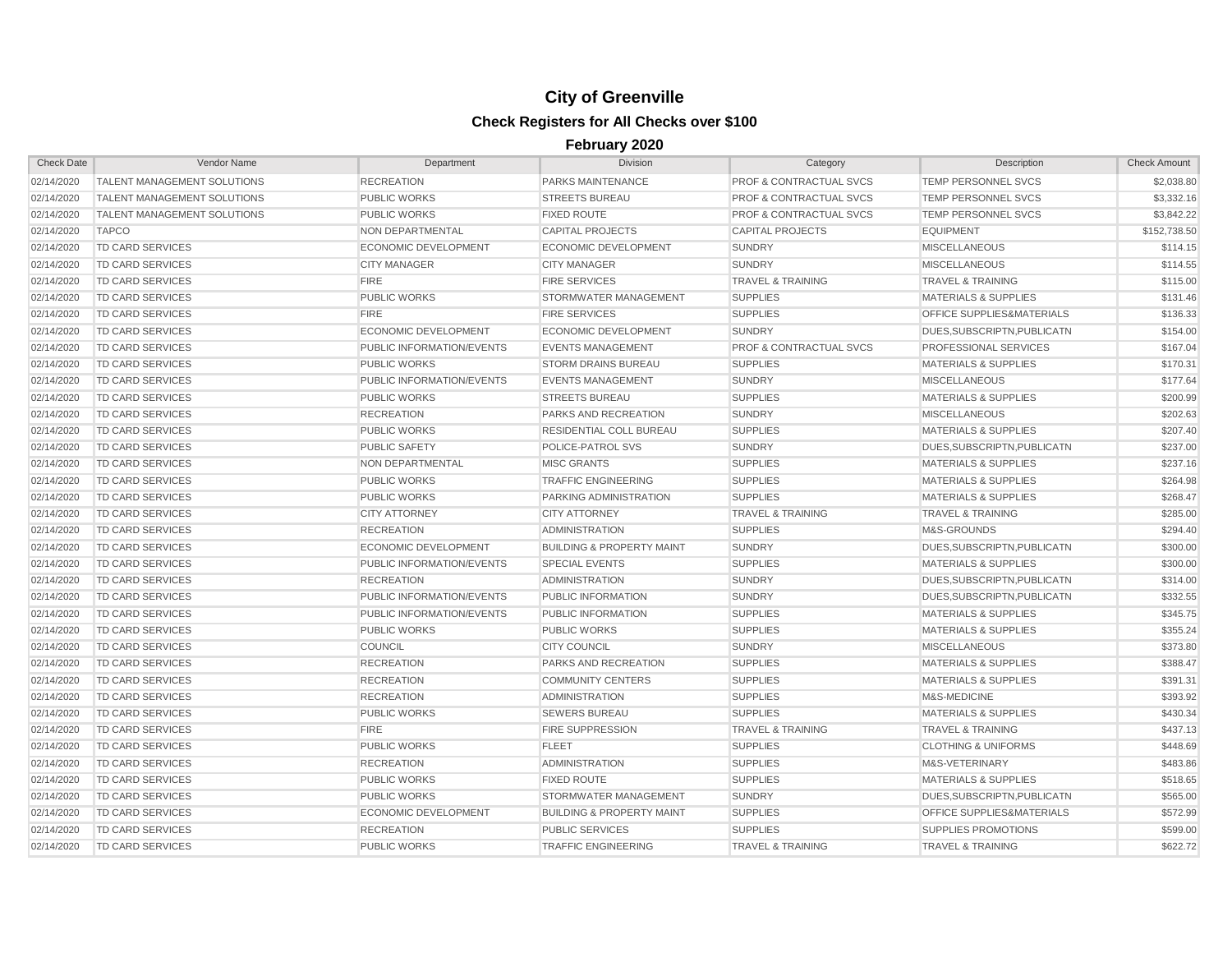| <b>Check Date</b> | <b>Vendor Name</b>              | Department                         | <b>Division</b>                      | Category                           | Description                          | <b>Check Amount</b> |
|-------------------|---------------------------------|------------------------------------|--------------------------------------|------------------------------------|--------------------------------------|---------------------|
| 02/14/2020        | <b>TD CARD SERVICES</b>         | <b>RECREATION</b>                  | PARKS AND RECREATION                 | <b>CAPITAL PROJECTS</b>            | <b>CONSTRUCTION</b>                  | \$635.18            |
| 02/14/2020        | <b>TD CARD SERVICES</b>         | <b>FIRE</b>                        | <b>FIRE SUPPRESSION</b>              | <b>SUPPLIES</b>                    | <b>CLOTHING &amp; UNIFORMS</b>       | \$643.04            |
| 02/14/2020        | <b>TD CARD SERVICES</b>         | <b>FIRE</b>                        | <b>FIRE SERVICES</b>                 | <b>SUNDRY</b>                      | DUES, SUBSCRIPTN, PUBLICATN          | \$644.00            |
| 02/14/2020        | <b>TD CARD SERVICES</b>         | <b>PUBLIC WORKS</b>                | <b>TROLLEY</b>                       | <b>VEHICLE MAINTENANCE</b>         | <b>PARTS</b>                         | \$651.15            |
| 02/14/2020        | <b>TD CARD SERVICES</b>         | <b>RECREATION</b>                  | PARKS AND RECREATION                 | <b>MACHINERY AND EQUIPMENT</b>     | <b>FURNITURE</b>                     | \$688.95            |
| 02/14/2020        | TD CARD SERVICES                | <b>CITY MANAGER</b>                | <b>CITY CLERK</b>                    | <b>TRAVEL &amp; TRAINING</b>       | <b>TRAVEL &amp; TRAINING</b>         | \$716.00            |
| 02/14/2020        | TD CARD SERVICES                | <b>PUBLIC WORKS</b>                | <b>ADMINISTRATION</b>                | <b>PROF &amp; CONTRACTUAL SVCS</b> | ADVERTISING EXPENSE                  | \$814.76            |
| 02/14/2020        | TD CARD SERVICES                | <b>ECONOMIC DEVELOPMENT</b>        | PLANNING AND ZONING                  | <b>SUPPLIES</b>                    | OTHER SUPPLIES&MATERIALS             | \$816.43            |
| 02/14/2020        | <b>TD CARD SERVICES</b>         | <b>PUBLIC SAFETY</b>               | POLICE-PATROL SVS                    | PROF & CONTRACTUAL SVCS            | <b>PROFESSIONAL SERVICES</b>         | \$862.87            |
| 02/14/2020        | <b>TD CARD SERVICES</b>         | <b>FIRE</b>                        | <b>FIRE SUPPRESSION</b>              | <b>SUNDRY</b>                      | DUES, SUBSCRIPTN, PUBLICATN          | \$939.00            |
| 02/14/2020        | <b>TD CARD SERVICES</b>         | <b>PUBLIC WORKS</b>                | STORMWATER MANAGEMENT                | <b>TRAVEL &amp; TRAINING</b>       | <b>TRAVEL &amp; TRAINING</b>         | \$1,047.79          |
| 02/14/2020        | <b>TD CARD SERVICES</b>         | <b>PUBLIC SAFETY</b>               | POLICE-PATROL SVS                    | <b>SUNDRY</b>                      | <b>RECRUITMENT ADS</b>               | \$1,093.17          |
| 02/14/2020        | <b>TD CARD SERVICES</b>         | <b>PUBLIC SAFETY</b>               | POLICE-PATROL SVS                    | <b>SUNDRY</b>                      | <b>MISCELLANEOUS</b>                 | \$1,126.00          |
| 02/14/2020        | <b>TD CARD SERVICES</b>         | <b>FIRE</b>                        | <b>FIRE SUPPRESSION</b>              | <b>SUPPLIES</b>                    | <b>MATERIALS &amp; SUPPLIES</b>      | \$1,141.74          |
| 02/14/2020        | TD CARD SERVICES                | <b>PUBLIC WORKS</b>                | <b>ENGINEERING</b>                   | <b>TRAVEL &amp; TRAINING</b>       | <b>TRAVEL &amp; TRAINING</b>         | \$1,235.00          |
| 02/14/2020        | TD CARD SERVICES                | <b>PUBLIC WORKS</b>                | <b>ADMINISTRATION</b>                | <b>SUPPLIES</b>                    | <b>MATERIALS &amp; SUPPLIES</b>      | \$1,254.56          |
| 02/14/2020        | <b>TD CARD SERVICES</b>         | PUBLIC INFORMATION/EVENTS          | <b>EVENTS MANAGEMENT</b>             | <b>SUPPLIES</b>                    | OFFICE SUPPLIES&MATERIALS            | \$1,294.96          |
| 02/14/2020        | <b>TD CARD SERVICES</b>         | <b>PUBLIC WORKS</b>                | <b>ADMINISTRATION</b>                | <b>TRAVEL &amp; TRAINING</b>       | <b>TRAVEL &amp; TRAINING</b>         | \$1,427.43          |
| 02/14/2020        | TD CARD SERVICES                | <b>RECREATION</b>                  | <b>PUBLIC SERVICES</b>               | <b>SUNDRY</b>                      | <b>RESEARCH CONSERVATION EXP</b>     | \$1,504.79          |
| 02/14/2020        | TD CARD SERVICES                | <b>PUBLIC WORKS</b>                | <b>FLEET</b>                         | <b>TRAVEL &amp; TRAINING</b>       | <b>TRAVEL &amp; TRAINING</b>         | \$1,625.32          |
| 02/14/2020        | TD CARD SERVICES                | <b>PUBLIC SAFETY</b>               | POLICE-PATROL SVS                    | <b>TRAVEL &amp; TRAINING</b>       | <b>TRAVEL &amp; TRAINING</b>         | \$1,853.60          |
| 02/14/2020        | <b>TD CARD SERVICES</b>         | <b>FIRE</b>                        | <b>FIRE SUPPRESSION</b>              | <b>VEHICLE MAINTENANCE</b>         | <b>PARTS</b>                         | \$1,863.90          |
| 02/14/2020        | TD CARD SERVICES                | <b>PUBLIC WORKS</b>                | <b>VEHICLE MAINTENANCE</b>           | <b>SUPPLIES</b>                    | <b>MATERIALS &amp; SUPPLIES</b>      | \$2,032.26          |
| 02/14/2020        | TD CARD SERVICES                | PUBLIC INFORMATION/EVENTS          | <b>EVENTS MANAGEMENT</b>             | <b>SUPPLIES</b>                    | <b>MATERIALS &amp; SUPPLIES</b>      | \$2,108.68          |
| 02/14/2020        | TD CARD SERVICES                | <b>PUBLIC WORKS</b>                | <b>FLEET</b>                         | <b>PROF &amp; CONTRACTUAL SVCS</b> | <b>SERVICE &amp; MAINT CONTRACTS</b> | \$2,244.20          |
| 02/14/2020        | TD CARD SERVICES                | <b>PUBLIC SAFETY</b>               | POLICE-PATROL SVS                    | <b>SUPPLIES</b>                    | <b>MATERIALS &amp; SUPPLIES</b>      | \$3,579.46          |
| 02/14/2020        | <b>TERRILKERR</b>               | MUNICIPAL COURT                    | MUNICIPAL COURT                      | <b>COURT LIABILITY</b>             | COURT-RESTITUTION                    | \$200.00            |
| 02/14/2020        | THE BRASS BEE                   | <b>MUNICIPAL COURT</b>             | MUNICIPAL COURT                      | <b>COURT LIABILITY</b>             | <b>COURT-RESTITUTION</b>             | \$200.00            |
| 02/14/2020        | THRIVE FAMILY MEDICINE          | OFFICE OF MGMT & BUDGET            | <b>REVENUE</b>                       | <b>BUSINESS LICENSE(HOLDING)</b>   | <b>REFUND BUSINESS LIC</b>           | \$908.46            |
| 02/14/2020        | <b>TITAN LABS</b>               | <b>PUBLIC WORKS</b>                | <b>VEHICLE MAINTENANCE</b>           | <b>PROF &amp; CONTRACTUAL SVCS</b> | <b>SERVICE &amp; MAINT CONTRACTS</b> | \$704.76            |
| 02/14/2020        | TMS SOUTH INC                   | <b>PUBLIC WORKS</b>                | <b>BUILDING SERVICE DIVISION</b>     | <b>SUPPLIES</b>                    | <b>MATERIALS &amp; SUPPLIES</b>      | \$146.62            |
| 02/14/2020        | TREK BICYCLE STORE SOUTH CAROL  | OFFICE OF MGMT & BUDGET            | <b>REVENUE</b>                       | <b>BUSINESS LICENSE(HOLDING)</b>   | <b>REFUND BUSINESS LIC</b>           | \$302.37            |
| 02/14/2020        | <b>TRIMECH SOLUTIONS LLC</b>    | OFFICE OF MGMT & BUDGET            | <b>REVENUE</b>                       | <b>BUSINESS LICENSE (HOLDING)</b>  | <b>REFUND BUSINESS LIC</b>           | \$1,559.14          |
| 02/14/2020        | TRUCK TOYZ INC                  | <b>FIRE</b>                        | <b>FIRE SUPPRESSION</b>              | <b>VEHICLE MAINTENANCE</b>         | <b>PARTS</b>                         | \$2,190.00          |
| 02/14/2020        | TRUCKPRO LLC                    | <b>PUBLIC WORKS</b>                | <b>VEHICLE MAINTENANCE</b>           | <b>VEHICLE MAINTENANCE</b>         | <b>PARTS</b>                         | \$211.43            |
| 02/14/2020        | <b>TY INC</b>                   | <b>RECREATION</b>                  | <b>PUBLIC SERVICES</b>               | <b>SUPPLIES</b>                    | <b>SALE GIFTS</b>                    | \$967.51            |
| 02/14/2020        | UNIFIRST                        | <b>PUBLIC WORKS</b>                | <b>VEHICLE MAINTENANCE</b>           | <b>SUPPLIES</b>                    | <b>CLOTHING &amp; UNIFORMS</b>       | \$234.46            |
| 02/14/2020        | UNITED CHEMICAL & SUPPLY CO INC | <b>RECREATION</b>                  | <b>BEAUTIFICATION BUREAU</b>         | <b>SUPPLIES</b>                    | <b>JANITORIAL SUPPLIES</b>           | \$302.63            |
| 02/14/2020        | <b>UPSTREAM IDENTITY LLC</b>    | <b>ECONOMIC DEVELOPMENT</b>        | <b>BUILDING &amp; PROPERTY MAINT</b> | <b>SUPPLIES</b>                    | <b>CLOTHING &amp; UNIFORMS</b>       | \$369.41            |
| 02/14/2020        | <b>VANS #398</b>                | <b>OFFICE OF MGMT &amp; BUDGET</b> | <b>REVENUE</b>                       | <b>BUSINESS LICENSE(HOLDING)</b>   | <b>REFUND BUSINESS LIC</b>           | \$103.50            |
| 02/14/2020        | VAUGHN AND MELTON               | <b>PUBLIC WORKS</b>                | <b>ENGINEERING</b>                   | PROF & CONTRACTUAL SVCS            | PROFESSIONAL SERVICES                | \$625.00            |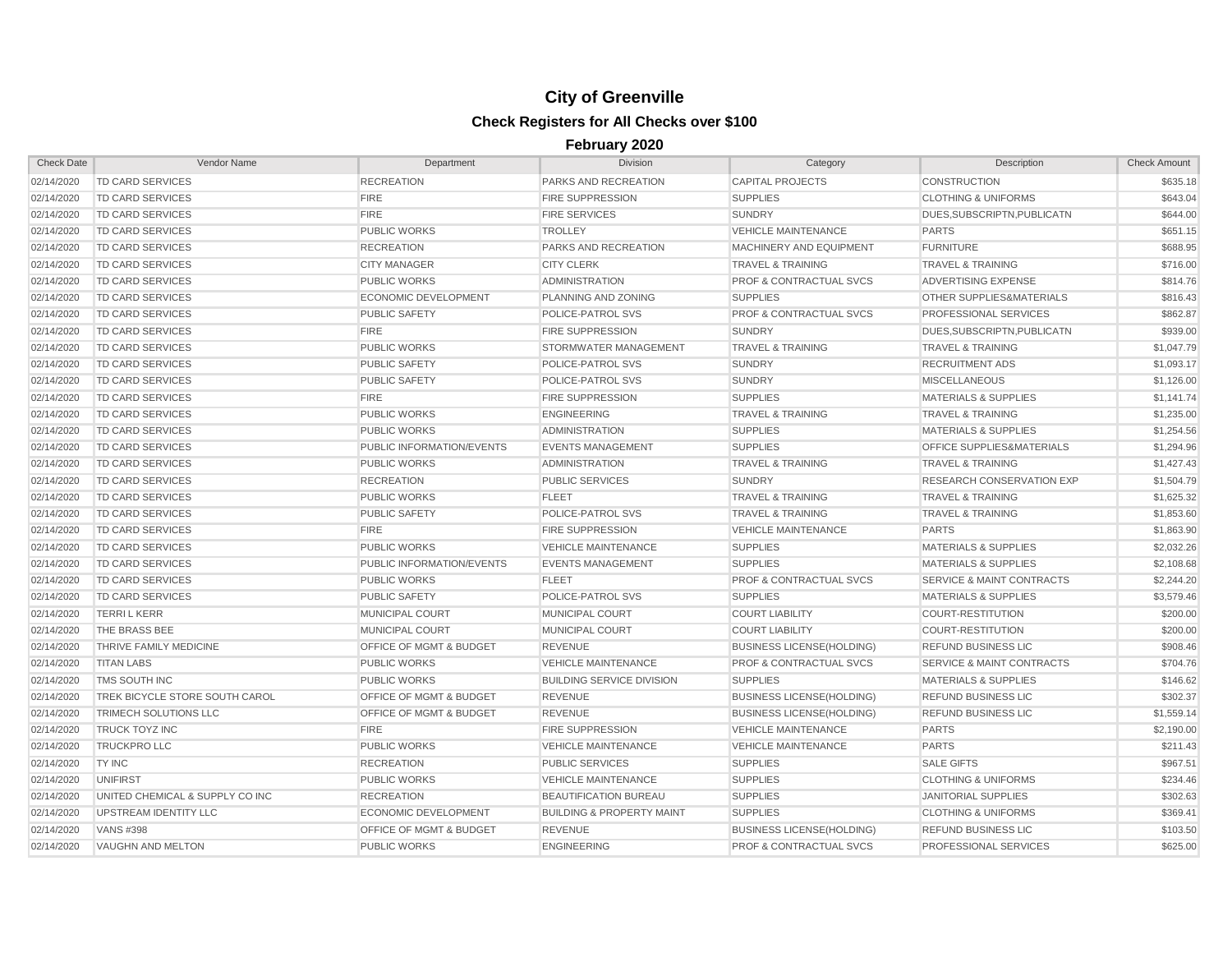| <b>Check Date</b> | Vendor Name                         | Department                         | <b>Division</b>                      | Category                           | Description                      | <b>Check Amount</b> |
|-------------------|-------------------------------------|------------------------------------|--------------------------------------|------------------------------------|----------------------------------|---------------------|
| 02/14/2020        | <b>VERIZON WIRELESS</b>             | ECONOMIC DEVELOPMENT               | <b>BUILDING &amp; PROPERTY MAINT</b> | <b>COMMUNICATIONS</b>              | <b>OTHER</b>                     | \$101.46            |
| 02/14/2020        | <b>VERIZON WIRELESS</b>             | PUBLIC INFORMATION/EVENTS          | <b>EVENTS MANAGEMENT</b>             | <b>COMMUNICATIONS</b>              | <b>OTHER</b>                     | \$107.92            |
| 02/14/2020        | <b>VERIZON WIRELESS</b>             | <b>RECREATION</b>                  | <b>EDUCATION</b>                     | <b>SUNDRY</b>                      | <b>RESTRD DONATION EXPENSE</b>   | \$111.43            |
| 02/14/2020        | <b>VERIZON WIRELESS</b>             | <b>OFFICE OF MGMT &amp; BUDGET</b> | <b>REVENUE</b>                       | <b>COMMUNICATIONS</b>              | <b>OTHER</b>                     | \$114.03            |
| 02/14/2020        | <b>VERIZON WIRELESS</b>             | <b>RECREATION</b>                  | <b>COMMUNITY CENTERS</b>             | <b>COMMUNICATIONS</b>              | <b>CABLE TELEVISION/INTERNET</b> | \$184.13            |
| 02/14/2020        | <b>VERIZON WIRELESS</b>             | <b>RECREATION</b>                  | <b>COMMUNITY CENTERS</b>             | <b>COMMUNICATIONS</b>              | <b>OTHER</b>                     | \$186.85            |
| 02/14/2020        | <b>VERIZON WIRELESS</b>             | <b>PUBLIC WORKS</b>                | <b>FLEET</b>                         | <b>COMMUNICATIONS</b>              | <b>OTHER</b>                     | \$199.82            |
| 02/14/2020        | <b>VERIZON WIRELESS</b>             | <b>OFFICE OF MGMT &amp; BUDGET</b> | <b>ADMINISTRATION</b>                | <b>COMMUNICATIONS</b>              | <b>OTHER</b>                     | \$208.15            |
| 02/14/2020        | <b>VERIZON WIRELESS</b>             | <b>RECREATION</b>                  | PARKS AND RECREATION                 | <b>COMMUNICATIONS</b>              | <b>OTHER</b>                     | \$223.27            |
| 02/14/2020        | <b>VERIZON WIRELESS</b>             | <b>PUBLIC WORKS</b>                | <b>TRAFFIC ENGINEERING</b>           | <b>COMMUNICATIONS</b>              | <b>OTHER</b>                     | \$228.06            |
| 02/14/2020        | <b>VERIZON WIRELESS</b>             | <b>PUBLIC WORKS</b>                | <b>PUBLIC WORKS</b>                  | <b>COMMUNICATIONS</b>              | <b>OTHER</b>                     | \$249.40            |
| 02/14/2020        | <b>VERIZON WIRELESS</b>             | <b>PUBLIC WORKS</b>                | <b>ENGINEERING</b>                   | <b>COMMUNICATIONS</b>              | <b>OTHER</b>                     | \$276.76            |
| 02/14/2020        | <b>VERIZON WIRELESS</b>             | <b>CITY MANAGER</b>                | <b>CITY MANAGER</b>                  | <b>COMMUNICATIONS</b>              | <b>OTHER</b>                     | \$281.64            |
| 02/14/2020        | <b>VERIZON WIRELESS</b>             | <b>RECREATION</b>                  | TREE MAINTENANCE BUREAU              | <b>COMMUNICATIONS</b>              | <b>OTHER</b>                     | \$288.28            |
| 02/14/2020        | <b>VERIZON WIRELESS</b>             | PUBLIC INFORMATION/EVENTS          | <b>SPECIAL EVENTS</b>                | <b>COMMUNICATIONS</b>              | <b>OTHER</b>                     | \$362.82            |
| 02/14/2020        | <b>VERIZON WIRELESS</b>             | <b>PUBLIC WORKS</b>                | STORMWATER MANAGEMENT                | <b>COMMUNICATIONS</b>              | <b>TELEPHONE</b>                 | \$372.63            |
| 02/14/2020        | <b>VERIZON WIRELESS</b>             | <b>PUBLIC WORKS</b>                | <b>STREETS BUREAU</b>                | <b>COMMUNICATIONS</b>              | <b>OTHER</b>                     | \$406.02            |
| 02/14/2020        | <b>VERIZON WIRELESS</b>             | <b>PUBLIC WORKS</b>                | <b>STORM DRAINS BUREAU</b>           | <b>COMMUNICATIONS</b>              | <b>OTHER</b>                     | \$424.18            |
| 02/14/2020        | <b>VERIZON WIRELESS</b>             | <b>PUBLIC WORKS</b>                | <b>CONSTRUCTION &amp; INSPECTION</b> | <b>COMMUNICATIONS</b>              | <b>OTHER</b>                     | \$489.03            |
| 02/14/2020        | <b>VERIZON WIRELESS</b>             | <b>RECREATION</b>                  | <b>TOURISM DISTRICT</b>              | <b>COMMUNICATIONS</b>              | <b>OTHER</b>                     | \$533.92            |
| 02/14/2020        | <b>VERIZON WIRELESS</b>             | <b>RECREATION</b>                  | BEAUTIFICATION BUREAU                | <b>COMMUNICATIONS</b>              | <b>OTHER</b>                     | \$556.37            |
| 02/14/2020        | <b>VERIZON WIRELESS</b>             | <b>PUBLIC WORKS</b>                | <b>BUILDING SERVICE DIVISION</b>     | <b>COMMUNICATIONS</b>              | <b>OTHER</b>                     | \$604.53            |
| 02/14/2020        | <b>VERIZON WIRELESS</b>             | <b>PUBLIC WORKS</b>                | RESIDENTIAL COLL BUREAU              | <b>COMMUNICATIONS</b>              | <b>OTHER</b>                     | \$727.31            |
| 02/14/2020        | <b>VERIZON WIRELESS</b>             | <b>PUBLIC WORKS</b>                | <b>SEWERS BUREAU</b>                 | <b>COMMUNICATIONS</b>              | <b>OTHER</b>                     | \$823.66            |
| 02/14/2020        | <b>VERIZON WIRELESS</b>             | PUBLIC INFORMATION/EVENTS          | PUBLIC INFORMATION                   | <b>SUPPLIES</b>                    | <b>MATERIALS &amp; SUPPLIES</b>  | \$873.93            |
| 02/14/2020        | <b>VERIZON WIRELESS</b>             | OFFICE OF MGMT & BUDGET            | <b>INFORMATION TECHNOLOGY</b>        | <b>COMMUNICATIONS</b>              | TELECOMMUNICATIONS/WIRELE        | \$878.39            |
| 02/14/2020        | <b>VERIZON WIRELESS</b>             | <b>PUBLIC WORKS</b>                | <b>VEHICLE MAINTENANCE</b>           | <b>COMMUNICATIONS</b>              | CELLULAR PHONE SERVICE           | \$902.63            |
| 02/14/2020        | <b>VERIZON WIRELESS</b>             | <b>RECREATION</b>                  | <b>PARKS MAINTENANCE</b>             | <b>COMMUNICATIONS</b>              | <b>OTHER</b>                     | \$1,013.46          |
| 02/14/2020        | <b>VERIZON WIRELESS</b>             | <b>PUBLIC WORKS</b>                | <b>PARKING ADMINISTRATION</b>        | <b>COMMUNICATIONS</b>              | <b>OTHER</b>                     | \$1,074.25          |
| 02/14/2020        | <b>VERIZON WIRELESS</b>             | <b>RECREATION</b>                  | PARKS AND RECREATION                 | <b>SUPPLIES</b>                    | <b>MATERIALS &amp; SUPPLIES</b>  | \$1,266.82          |
| 02/14/2020        | <b>VERIZON WIRELESS</b>             | <b>PUBLIC SAFETY</b>               | POLICE-PATROL SVS                    | <b>COMMUNICATIONS</b>              | <b>OTHER</b>                     | \$5,888.54          |
| 02/14/2020        | <b>VISITGREENVILLESC</b>            | <b>NON DEPARTMENTAL</b>            | <b>HOSPITALITY TAX</b>               | <b>PROF &amp; CONTRACTUAL SVCS</b> | <b>SPECIAL PROJECTS</b>          | \$210,000.00        |
| 02/14/2020        | <b>VISITGREENVILLESC</b>            | NON DEPARTMENTAL                   | <b>ACCOMMODATION TAX</b>             | <b>PROF &amp; CONTRACTUAL SVCS</b> | <b>SPECIAL PROJECTS</b>          | \$250,000.00        |
| 02/14/2020        | <b>VULCAN INC</b>                   | <b>PUBLIC WORKS</b>                | <b>TRAFFIC ENGINEERING</b>           | <b>SUPPLIES</b>                    | M&S-SIGNS                        | \$424.51            |
| 02/14/2020        | W W NORTH AMERICA INC               | <b>OFFICE OF MGMT &amp; BUDGET</b> | <b>REVENUE</b>                       | <b>BUSINESS LICENSE(HOLDING)</b>   | <b>REFUND BUSINESS LIC</b>       | \$1,068.84          |
| 02/14/2020        | <b>WAYNE OWENS</b>                  | <b>PUBLIC WORKS</b>                | <b>SEWERS BUREAU</b>                 | <b>SUPPLIES</b>                    | <b>MATERIALS &amp; SUPPLIES</b>  | \$1,059.98          |
| 02/14/2020        | <b>WAYNE OWENS</b>                  | <b>PUBLIC WORKS</b>                | <b>STREETS BUREAU</b>                | <b>SUPPLIES</b>                    | <b>MATERIALS &amp; SUPPLIES</b>  | \$1,059.98          |
| 02/14/2020        | <b>WAYNE OWENS</b>                  | <b>PUBLIC WORKS</b>                | <b>STORM DRAINS BUREAU</b>           | <b>SUPPLIES</b>                    | <b>MATERIALS &amp; SUPPLIES</b>  | \$1,059.98          |
| 02/14/2020        | WESTERN WATERPROOFING CONTRACT      | <b>OFFICE OF MGMT &amp; BUDGET</b> | <b>REVENUE</b>                       | <b>BUSINESS LICENSE(HOLDING)</b>   | <b>REFUND BUSINESS LIC</b>       | \$657.00            |
| 02/14/2020        | <b>WILLIAMS FIRE APPARATUS</b>      | <b>FIRE</b>                        | <b>FIRE SUPPRESSION</b>              | <b>VEHICLE MAINTENANCE</b>         | <b>PARTS</b>                     | \$554.57            |
| 02/14/2020        | <b>WILLIS OF SOUTH CAROLINA INC</b> | OFFICE OF MGMT & BUDGET            | <b>RISK MANAGEMENT</b>               | <b>SERVICE FEES</b>                | PREMIUM AUTO LIAB                | \$8,831.00          |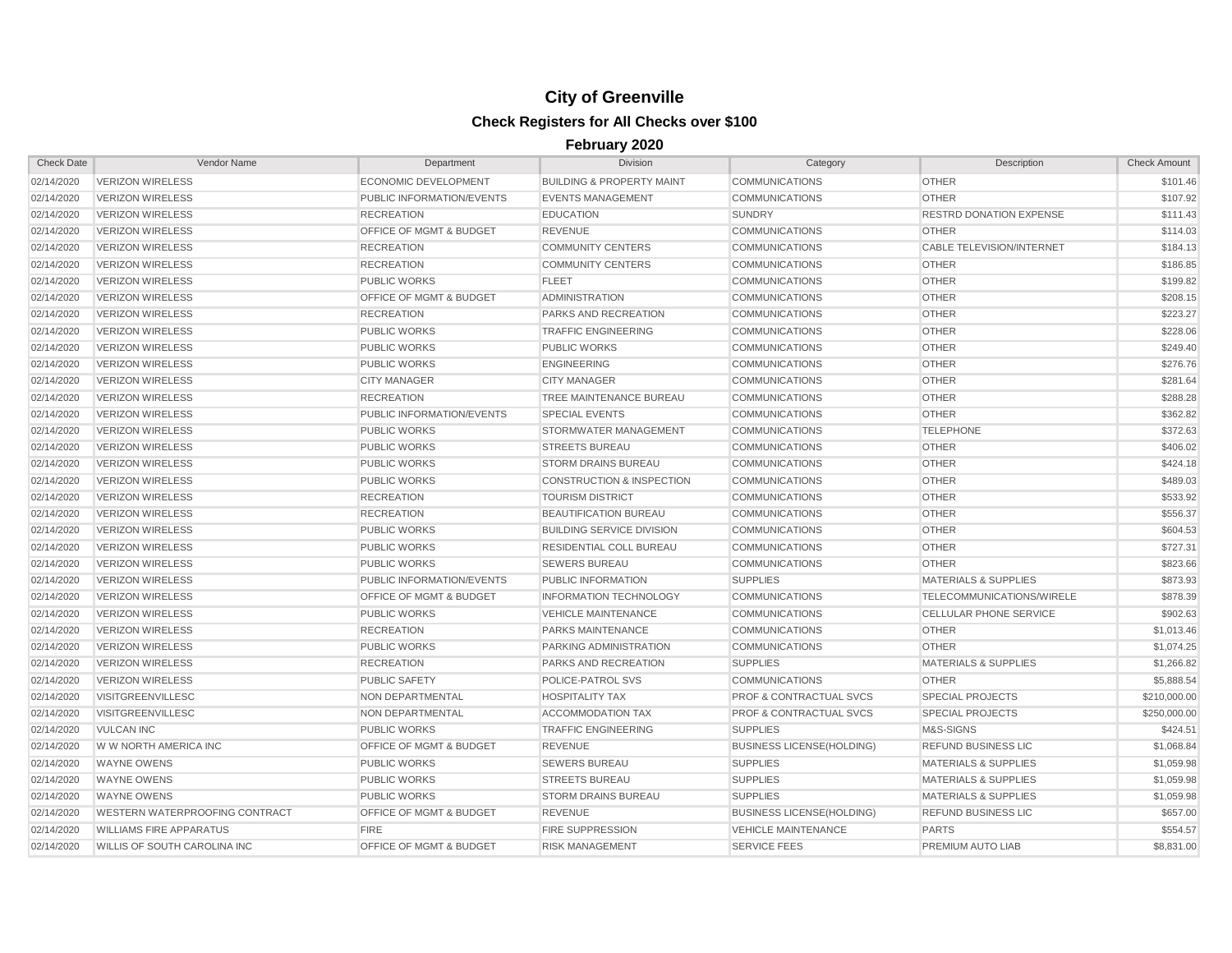| <b>Check Date</b> | Vendor Name                                | Department                         | <b>Division</b>                  | Category                           | Description                          | <b>Check Amount</b> |
|-------------------|--------------------------------------------|------------------------------------|----------------------------------|------------------------------------|--------------------------------------|---------------------|
| 02/14/2020        | <b>WORKWELL OCCUPATIONAL HEALTH CENTER</b> | <b>HUMAN RESOURCES</b>             | <b>HEALTH CARE</b>               | <b>SUNDRY</b>                      | <b>WELLNESS ACTIVITIES</b>           | \$2,060.00          |
| 02/21/2020        | 1ST TIMOTHY 4:4 LLC                        | <b>PUBLIC WORKS</b>                | PARKING ADMINISTRATION           | <b>PROF &amp; CONTRACTUAL SVCS</b> | <b>RENTAL EXPENSE</b>                | \$240.00            |
| 02/21/2020        | <b>2ND AND CHARLES</b>                     | OFFICE OF MGMT & BUDGET            | <b>REVENUE</b>                   | <b>BUSINESS LICENSE(HOLDING)</b>   | <b>REFUND BUSINESS LIC</b>           | \$2,995.56          |
| 02/21/2020        | A SERVICES GROUP LLC                       | <b>RECREATION</b>                  | <b>ADMINISTRATION</b>            | <b>PROF &amp; CONTRACTUAL SVCS</b> | <b>SERVICE &amp; MAINT CONTRACTS</b> | \$1,383.86          |
| 02/21/2020        | AAA LOCKSMITHS & ALARM COMPANY INC         | <b>PUBLIC WORKS</b>                | <b>BUILDING SERVICE DIVISION</b> | <b>SUPPLIES</b>                    | <b>MATERIALS &amp; SUPPLIES</b>      | \$110.30            |
| 02/21/2020        | ABC LOCKSMITH LLC                          | <b>PUBLIC SAFETY</b>               | POLICE-PATROL SVS                | <b>VEHICLE MAINTENANCE</b>         | POLICE CAR UPFITS                    | \$419.59            |
| 02/21/2020        | ACCOUNTEMPS (ROBERT HALF INTE              | OFFICE OF MGMT & BUDGET            | <b>REVENUE</b>                   | <b>BUSINESS LICENSE(HOLDING)</b>   | <b>REFUND BUSINESS LIC</b>           | \$802.43            |
| 02/21/2020        | ADDISON SAFETY GROUP INC                   | <b>PUBLIC WORKS</b>                | <b>RIVER STREET GARAGE</b>       | <b>REPAIR &amp; MAINT SVCS</b>     | <b>REPAIRS &amp; MAINTENANCE</b>     | \$616.50            |
| 02/21/2020        | ADVANCE AUTO PARTS                         | <b>PUBLIC WORKS</b>                | <b>FIXED ROUTE</b>               | <b>VEHICLE MAINTENANCE</b>         | <b>LUBRICANTS</b>                    | \$110.34            |
| 02/21/2020        | <b>ADVANCE AUTO PARTS</b>                  | <b>PUBLIC WORKS</b>                | <b>VEHICLE MAINTENANCE</b>       | <b>VEHICLE MAINTENANCE</b>         | <b>PARTS</b>                         | \$544.59            |
| 02/21/2020        | AGFA HEALTHCARE CORPORATION                | <b>OFFICE OF MGMT &amp; BUDGET</b> | <b>REVENUE</b>                   | <b>BUSINESS LICENSE(HOLDING)</b>   | <b>REFUND BUSINESS LIC</b>           | \$468.46            |
| 02/21/2020        | AID UPSTATE INC                            | C.D. DIVISION                      | <b>HOPWA</b>                     | <b>CD PROJECTS</b>                 | PROJ CARE OP COST-AID UPS            | \$2,500.00          |
| 02/21/2020        | AID UPSTATE INC                            | C.D. DIVISION                      | <b>HOPWA</b>                     | <b>CD PROJECTS</b>                 | TENANT RENT ASSIST-AID UP            | \$4,462.22          |
| 02/21/2020        | <b>AID UPSTATE INC</b>                     | C.D. DIVISION                      | <b>HOPWA</b>                     | <b>CD PROJECTS</b>                 | SUPPORTING SVC-AID UPSTAT            | \$6,802.71          |
| 02/21/2020        | <b>AID UPSTATE INC</b>                     | C.D. DIVISION                      | <b>HOPWA</b>                     | <b>CD PROJECTS</b>                 | <b>HOUSING PLACEMNT-AID UPST</b>     | \$7,065.00          |
| 02/21/2020        | <b>AID UPSTATE INC</b>                     | C.D. DIVISION                      | <b>HOPWA</b>                     | <b>CD PROJECTS</b>                 | S-T RENT, MORT, UTIL-AID UP          | \$15,815.32         |
| 02/21/2020        | ALDRIDGE FAMILY PRODUCE                    | <b>RECREATION</b>                  | <b>ADMINISTRATION</b>            | <b>SUPPLIES</b>                    | M&S-FOOD                             | \$538.14            |
| 02/21/2020        | ALWAYS DONE RIGHT GLASS CO INC             | <b>PUBLIC WORKS</b>                | <b>VEHICLE MAINTENANCE</b>       | VEHICLE MAINTENANCE                | <b>OUTSIDE REPAIRS</b>               | \$150.00            |
| 02/21/2020        | AMERICAN LOCK & KEY                        | <b>PUBLIC WORKS</b>                | <b>BUILDING SERVICE DIVISION</b> | <b>REPAIR &amp; MAINT SVCS</b>     | <b>REPAIRS &amp; MAINTENANCE</b>     | \$1,233.12          |
| 02/21/2020        | <b>AMTECK LLC</b>                          | NON DEPARTMENTAL                   | <b>CAPITAL PROJECTS</b>          | <b>CAPITAL PROJECTS</b>            | <b>EQUIPMENT</b>                     | \$2,999.47          |
| 02/21/2020        | APPLIED INDUSTRIAL TECHNOLOGIES            | <b>PUBLIC WORKS</b>                | <b>VEHICLE MAINTENANCE</b>       | <b>VEHICLE MAINTENANCE</b>         | <b>SMALL PARTS</b>                   | \$238.54            |
| 02/21/2020        | AT&T                                       | OFFICE OF MGMT & BUDGET            | <b>INFORMATION TECHNOLOGY</b>    | <b>COMMUNICATIONS</b>              | TELECOMMUNICATIONS/WIRELE            | \$106.50            |
| 02/21/2020        | AT & T MOBILITY                            | OFFICE OF MGMT & BUDGET            | <b>INFORMATION TECHNOLOGY</b>    | <b>COMMUNICATIONS</b>              | TELECOMMUNICATIONS/WIRELE            | \$278.09            |
| 02/21/2020        | AVANA AT CAROLINA POINT                    | OFFICE OF MGMT & BUDGET            | <b>REVENUE</b>                   | <b>BUSINESS LICENSE(HOLDING)</b>   | <b>REFUND BUSINESS LIC</b>           | \$161.21            |
| 02/21/2020        | <b>B C CANNON CO INC</b>                   | <b>PUBLIC WORKS</b>                | POINSETT GARAGE                  | <b>SUPPLIES</b>                    | <b>MATERIALS &amp; SUPPLIES</b>      | \$445.20            |
| 02/21/2020        | BATTERY SPECIALISTS INC                    | <b>RECREATION</b>                  | PARKS MAINTENANCE                | <b>REPAIR &amp; MAINT SVCS</b>     | <b>SMALL ENGINE</b>                  | \$103.45            |
| 02/21/2020        | <b>BRAVO1 PROTECTION</b>                   | PUBLIC WORKS                       | PARKING ADMINISTRATION           | <b>PROF &amp; CONTRACTUAL SVCS</b> | SERVICE & MAINT CONTRACTS            | \$1,638.00          |
| 02/21/2020        | <b>BRETT BOGGS</b>                         | <b>PUBLIC SAFETY</b>               | NARCOTICS FUNDS                  | <b>TRAVEL &amp; TRAINING</b>       | <b>TRAVEL &amp; TRAINING</b>         | \$387.00            |
| 02/21/2020        | BSN/PASSON'S/GSC/COLIN SPORTS              | <b>RECREATION</b>                  | <b>PARKS MAINTENANCE</b>         | <b>SUPPLIES</b>                    | <b>MATERIALS &amp; SUPPLIES</b>      | \$2,265.22          |
| 02/21/2020        | <b>BWI COMPANIES INC</b>                   | <b>RECREATION</b>                  | <b>BEAUTIFICATION BUREAU</b>     | <b>SUPPLIES</b>                    | <b>MATERIALS &amp; SUPPLIES</b>      | \$291.80            |
| 02/21/2020        | CALEA                                      | <b>PUBLIC SAFETY</b>               | POLICE-PATROL SVS                | <b>PROF &amp; CONTRACTUAL SVCS</b> | <b>SERVICE &amp; MAINT CONTRACTS</b> | \$5,450.00          |
| 02/21/2020        | CAROLINA RECYCLING ASSOCIATION             | NON DEPARTMENTAL                   | <b>MISC GRANTS</b>               | <b>TRAVEL &amp; TRAINING</b>       | TRAVEL & TRAINING                    | \$515.00            |
| 02/21/2020        | CDW/G                                      | <b>PUBLIC WORKS</b>                | <b>MAINTENANCE</b>               | <b>MIS PROJECTS</b>                | NEW TECHNOLOGY EQUIPMENT             | \$333.33            |
| 02/21/2020        | CDW/G                                      | OFFICE OF MGMT & BUDGET            | <b>REVENUE</b>                   | <b>SUPPLIES</b>                    | OFFICE SUPPLIES&MATERIALS            | \$772.24            |
| 02/21/2020        | <b>CINCINNATI SYSTEMS INC</b>              | <b>PUBLIC WORKS</b>                | ONE GARAGE                       | <b>REPAIR &amp; MAINT SVCS</b>     | <b>REPAIRS &amp; MAINTENANCE</b>     | \$180.00            |
| 02/21/2020        | <b>CINCINNATI SYSTEMS INC</b>              | <b>PUBLIC WORKS</b>                | PARKING ADMINISTRATION           | <b>REPAIR &amp; MAINT SVCS</b>     | <b>REPAIRS &amp; MAINTENANCE</b>     | \$180.00            |
| 02/21/2020        | <b>CINTAS</b>                              | <b>PUBLIC SAFETY</b>               | POLICE-PATROL SVS                | <b>SUNDRY</b>                      | <b>MISCELLANEOUS</b>                 | \$218.36            |
| 02/21/2020        | <b>CINTAS</b>                              | <b>PUBLIC WORKS</b>                | RESIDENTIAL COLL BUREAU          | <b>SUPPLIES</b>                    | <b>CLOTHING &amp; UNIFORMS</b>       | \$6,185.61          |
| 02/21/2020        | CINTAS FIRE PROTECTION 636525              | <b>PUBLIC WORKS</b>                | <b>BUILDING SERVICE DIVISION</b> | <b>REPAIR &amp; MAINT SVCS</b>     | <b>REPAIRS &amp; MAINTENANCE</b>     | \$310.05            |
| 02/21/2020        | CINTAS FIRE PROTECTION 636525              | <b>PUBLIC WORKS</b>                | <b>RIVER STREET GARAGE</b>       | <b>PROF &amp; CONTRACTUAL SVCS</b> | <b>SERVICE &amp; MAINT CONTRACTS</b> | \$4,171.60          |
| 02/21/2020        | <b>CITY ARBORIST LLC. THE</b>              | <b>RECREATION</b>                  | TREE MAINTENANCE BUREAU          | <b>PROF &amp; CONTRACTUAL SVCS</b> | PROFESSIONAL SERVICES                | \$3,300.00          |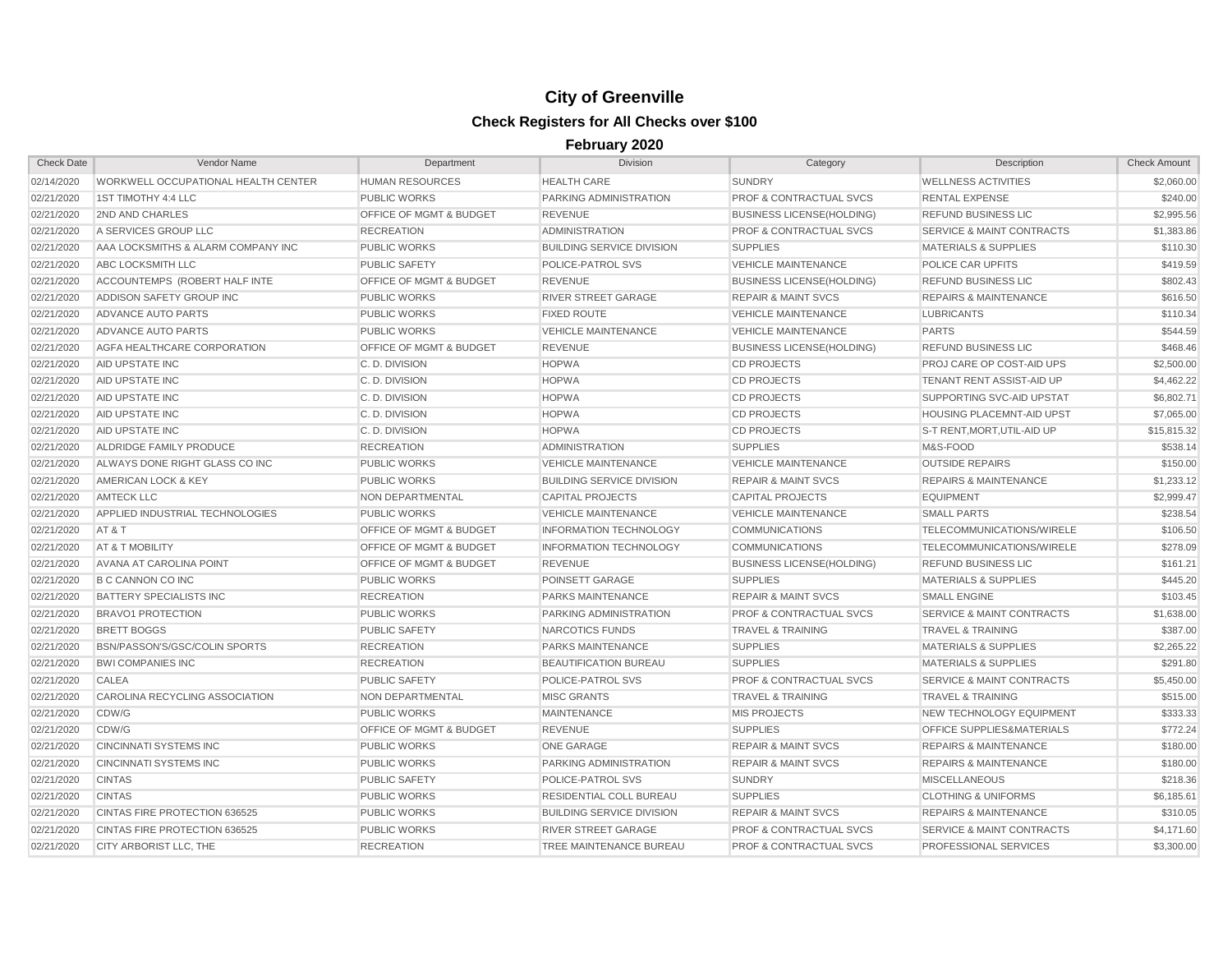| <b>Check Date</b> | Vendor Name                             | Department                         | <b>Division</b>                  | Category                           | Description                      | <b>Check Amount</b> |
|-------------------|-----------------------------------------|------------------------------------|----------------------------------|------------------------------------|----------------------------------|---------------------|
| 02/21/2020        | <b>CLEMSON UNIVERSITY</b>               | <b>RECREATION</b>                  | <b>BEAUTIFICATION BUREAU</b>     | <b>SUPPLIES</b>                    | <b>MATERIALS &amp; SUPPLIES</b>  | \$102.00            |
| 02/21/2020        | <b>CLEMSON UNIVERSITY</b>               | <b>PUBLIC WORKS</b>                | <b>STREETS BUREAU</b>            | <b>TRAVEL &amp; TRAINING</b>       | <b>TRAVEL &amp; TRAINING</b>     | \$285.00            |
| 02/21/2020        | <b>CLEMSON UNIVERSITY</b>               | <b>PUBLIC WORKS</b>                | <b>SEWERS BUREAU</b>             | <b>TRAVEL &amp; TRAINING</b>       | <b>TRAVEL &amp; TRAINING</b>     | \$380.00            |
| 02/21/2020        | <b>CLERKBASE</b>                        | <b>CITY MANAGER</b>                | <b>CITY CLERK</b>                | <b>PROF &amp; CONTRACTUAL SVCS</b> | PROFESSIONAL SERVICES            | \$2,800.00          |
| 02/21/2020        | <b>COMMERCE CLUB</b>                    | <b>CITY MANAGER</b>                | <b>CITY MANAGER</b>              | <b>SUNDRY</b>                      | DUES, SUBSCRIPTN, PUBLICATN      | \$564.87            |
| 02/21/2020        | <b>COMMUNICATION SERVICE CENTER INC</b> | <b>PUBLIC WORKS</b>                | <b>BUILDING SERVICE DIVISION</b> | <b>COMMUNICATIONS</b>              | <b>OTHER</b>                     | \$152.64            |
| 02/21/2020        | CONSOLIDATED ELECTRICAL DISTRIBTORS     | <b>PUBLIC WORKS</b>                | <b>BUILDING SERVICE DIVISION</b> | <b>SUPPLIES</b>                    | <b>MATERIALS &amp; SUPPLIES</b>  | \$260.71            |
| 02/21/2020        | <b>CREW NETWORK</b>                     | <b>ECONOMIC DEVELOPMENT</b>        | ECONOMIC DEVELOPMENT             | <b>SUNDRY</b>                      | DUES, SUBSCRIPTN, PUBLICATN      | \$175.00            |
| 02/21/2020        | <b>CROMER'S P-NUTS LLC</b>              | <b>RECREATION</b>                  | <b>PUBLIC SERVICES</b>           | <b>SUPPLIES</b>                    | <b>SALE CONCESSIONS</b>          | \$408.19            |
| 02/21/2020        | <b>DAVID GAULT</b>                      | <b>PUBLIC SAFETY</b>               | NARCOTICS FUNDS                  | <b>TRAVEL &amp; TRAINING</b>       | <b>TRAVEL &amp; TRAINING</b>     | \$422.00            |
| 02/21/2020        | <b>DAVIS &amp; FLOYD INC</b>            | <b>NON DEPARTMENTAL</b>            | <b>CAPITAL PROJECTS</b>          | <b>CAPITAL PROJECTS</b>            | PLANNING/DESIGN                  | \$3,692.50          |
| 02/21/2020        | DEBORAH K LEPOROWSKI PSY. D. LLC        | <b>HUMAN RESOURCES</b>             | <b>HUMAN RESOURCES</b>           | <b>PROF &amp; CONTRACTUAL SVCS</b> | PROFESSIONAL SERVICES            | \$1,000.00          |
| 02/21/2020        | <b>DESIGNLAB INC</b>                    | <b>PUBLIC SAFETY</b>               | POLICE-PATROL SVS                | <b>SUPPLIES</b>                    | <b>CLOTHING &amp; UNIFORMS</b>   | \$3,346.41          |
| 02/21/2020        | <b>DIRECT ANIMAL PRODUCTS</b>           | NON DEPARTMENTAL                   | <b>CAPITAL PROJECTS</b>          | <b>CAPITAL PROJECTS</b>            | <b>EQUIPMENT</b>                 | \$1,797.00          |
| 02/21/2020        | <b>DUKE ENERGY</b>                      | C.D. DIVISION                      | <b>CDBG PROJECTS</b>             | <b>CD PROJECTS</b>                 | <b>PUBLIC SERVICES (GENERAL)</b> | \$148.87            |
| 02/21/2020        | <b>DUKE ENERGY</b>                      | <b>PUBLIC WORKS</b>                | <b>PUBLIC WORKS</b>              | UTILITIES                          | <b>ELECTRICITY</b>               | \$283.77            |
| 02/21/2020        | <b>DUKE ENERGY</b>                      | <b>PUBLIC WORKS</b>                | N LAURENS ST GARAGE              | <b>UTILITIES</b>                   | <b>ELECTRICITY</b>               | \$429.02            |
| 02/21/2020        | <b>DUKE ENERGY</b>                      | <b>PUBLIC WORKS</b>                | PARKING ADMINISTRATION           | <b>UTILITIES</b>                   | <b>ELECTRICITY</b>               | \$566.36            |
| 02/21/2020        | <b>DUKE ENERGY</b>                      | <b>PUBLIC WORKS</b>                | <b>BROAD STREET GARAGE</b>       | <b>UTILITIES</b>                   | <b>ELECTRICITY</b>               | \$663.93            |
| 02/21/2020        | <b>DUKE ENERGY</b>                      | <b>PUBLIC WORKS</b>                | <b>BUILDING SERVICE DIVISION</b> | <b>UTILITIES</b>                   | <b>ELECTRICITY</b>               | \$1,102.87          |
| 02/21/2020        | <b>DUKE ENERGY</b>                      | <b>FIRE</b>                        | <b>FIRE SERVICES</b>             | UTILITIES                          | <b>ELECTRICITY</b>               | \$1,178.41          |
| 02/21/2020        | <b>DUKE ENERGY</b>                      | <b>PUBLIC WORKS</b>                | <b>RIVER STREET GARAGE</b>       | UTILITIES                          | <b>ELECTRICITY</b>               | \$1,184.14          |
| 02/21/2020        | <b>DUKE ENERGY</b>                      | <b>PUBLIC WORKS</b>                | <b>COMMONS GARAGE</b>            | UTILITIES                          | <b>ELECTRICITY</b>               | \$1,743.33          |
| 02/21/2020        | <b>DUKE ENERGY</b>                      | <b>PUBLIC WORKS</b>                | <b>LIBERTY SQUARE GARAGE</b>     | UTILITIES                          | <b>ELECTRICITY</b>               | \$1,996.59          |
| 02/21/2020        | <b>DUKE ENERGY</b>                      | <b>PUBLIC WORKS</b>                | <b>ONE GARAGE</b>                | <b>UTILITIES</b>                   | <b>ELECTRICITY</b>               | \$2,212.34          |
| 02/21/2020        | <b>DUKE ENERGY</b>                      | <b>PUBLIC WORKS</b>                | POINSETT GARAGE                  | <b>UTILITIES</b>                   | <b>ELECTRICITY</b>               | \$2,360.83          |
| 02/21/2020        | <b>DUKE ENERGY</b>                      | <b>RECREATION</b>                  | <b>COMMUNITY CENTERS</b>         | UTILITIES                          | <b>ELECTRICITY</b>               | \$2,408.48          |
| 02/21/2020        | <b>DUKE ENERGY</b>                      | <b>PUBLIC WORKS</b>                | <b>S. SPRING STREET GARAGE</b>   | <b>UTILITIES</b>                   | <b>ELECTRICITY</b>               | \$2,841.29          |
| 02/21/2020        | <b>DUKE ENERGY</b>                      | <b>PUBLIC WORKS</b>                | RICHARDSON STREET GARAGE         | <b>UTILITIES</b>                   | <b>ELECTRICITY</b>               | \$3,531.00          |
| 02/21/2020        | <b>DUKE ENERGY</b>                      | <b>RECREATION</b>                  | <b>PARKS MAINTENANCE</b>         | <b>UTILITIES</b>                   | <b>ELECTRICITY</b>               | \$12,665.91         |
| 02/21/2020        | <b>DUKE ENERGY</b>                      | <b>PUBLIC WORKS</b>                | <b>TRAFFIC ENGINEERING</b>       | <b>UTILITIES</b>                   | <b>ELECTRICITY</b>               | \$106,218.83        |
| 02/21/2020        | <b>DUST CITY DESIGNS LLC</b>            | <b>RECREATION</b>                  | <b>PUBLIC SERVICES</b>           | <b>SUPPLIES</b>                    | <b>SALE GIFTS</b>                | \$1,020.20          |
| 02/21/2020        | <b>EARTH PRODUCTS LLC-EASLEY SC</b>     | <b>RECREATION</b>                  | <b>PARKS MAINTENANCE</b>         | <b>SUPPLIES</b>                    | <b>MATERIALS &amp; SUPPLIES</b>  | \$1,590.00          |
| 02/21/2020        | <b>ECHOLS OIL COMPANY INC</b>           | <b>PUBLIC WORKS</b>                | <b>FIXED ROUTE</b>               | <b>VEHICLE MAINTENANCE</b>         | <b>LUBRICANTS</b>                | \$179.31            |
| 02/21/2020        | <b>ECMC</b>                             | <b>OFFICE OF MGMT &amp; BUDGET</b> | <b>ACCOUNTING</b>                | PR-WH                              | <b>GARNISHMENTS</b>              | \$104.06            |
| 02/21/2020        | <b>EDGE</b>                             | <b>OFFICE OF MGMT &amp; BUDGET</b> | <b>REVENUE</b>                   | <b>BUSINESS LICENSE(HOLDING)</b>   | <b>REFUND BUSINESS LIC</b>       | \$549.21            |
| 02/21/2020        | <b>ENERGY DISTRIBUTORS LLC</b>          | <b>PUBLIC WORKS</b>                | <b>ADMINISTRATION</b>            | <b>VEHICLE MAINTENANCE</b>         | <b>FUEL</b>                      | \$65,862.97         |
| 02/21/2020        | <b>FAIRFOREST OF GREENVILLE LLC</b>     | <b>PUBLIC SAFETY</b>               | POLICE-PATROL SVS                | <b>PROF &amp; CONTRACTUAL SVCS</b> | <b>RENTAL OF REAL PROPERTY</b>   | \$3,600.00          |
| 02/21/2020        | FANT REICHART & FOGLEMAN INC            | <b>PUBLIC WORKS</b>                | STORMWATER MANAGEMENT            | PROF & CONTRACTUAL SVCS            | <b>PROFESSIONAL SERVICES</b>     | \$850.00            |
| 02/21/2020        | <b>FAULKNER HAYNES AND ASSOCIATES</b>   | <b>OFFICE OF MGMT &amp; BUDGET</b> | <b>REVENUE</b>                   | <b>BUSINESS LICENSE(HOLDING)</b>   | <b>REFUND BUSINESS LIC</b>       | \$3,346.61          |
| 02/21/2020        | <b>FERGUSON ENTERPRISES INC</b>         | <b>PUBLIC WORKS</b>                | <b>BUILDING SERVICE DIVISION</b> | <b>SUPPLIES</b>                    | <b>MATERIALS &amp; SUPPLIES</b>  | \$1,027.42          |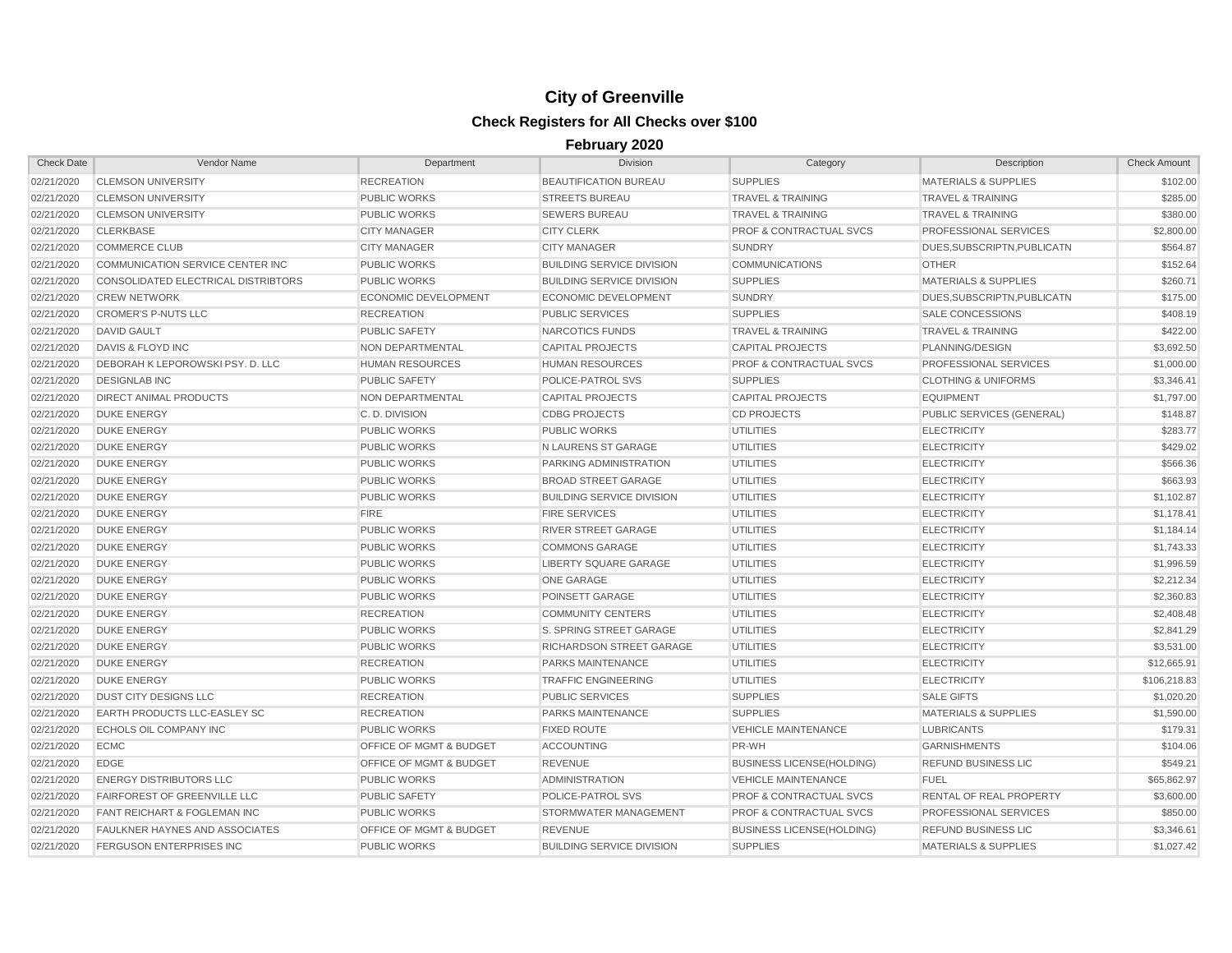| <b>Check Date</b> | Vendor Name                               | Department                         | <b>Division</b>                  | Category                           | Description                          | <b>Check Amount</b> |
|-------------------|-------------------------------------------|------------------------------------|----------------------------------|------------------------------------|--------------------------------------|---------------------|
| 02/21/2020        | <b>FGP INTERNATIONAL</b>                  | OFFICE OF MGMT & BUDGET            | <b>REVENUE</b>                   | PROF & CONTRACTUAL SVCS            | TEMP PERSONNEL SVCS                  | \$858.61            |
| 02/21/2020        | FOREVER 21 RETAIL INC                     | <b>OFFICE OF MGMT &amp; BUDGET</b> | <b>REVENUE</b>                   | <b>BUSINESS LICENSE(HOLDING)</b>   | <b>REFUND BUSINESS LIC</b>           | \$156.13            |
| 02/21/2020        | <b>FRANCIS CROSBY</b>                     | <b>FIRE</b>                        | <b>FIRE SERVICES</b>             | <b>TRAVEL &amp; TRAINING</b>       | <b>TRAVEL &amp; TRAINING</b>         | \$194.00            |
| 02/21/2020        | FRESH MARKET INC, THE                     | <b>OFFICE OF MGMT &amp; BUDGET</b> | <b>REVENUE</b>                   | <b>BUSINESS LICENSE(HOLDING)</b>   | <b>REFUND BUSINESS LIC</b>           | \$857.20            |
| 02/21/2020        | <b>GAINES FIEDLER</b>                     | <b>PUBLIC SAFETY</b>               | POLICE-PATROL SVS                | <b>SUPPLIES</b>                    | <b>CLOTHING &amp; UNIFORMS</b>       | \$199.99            |
| 02/21/2020        | <b>GEORGIA BARK COMPANY</b>               | <b>RECREATION</b>                  | <b>TOURISM DISTRICT</b>          | <b>SUPPLIES</b>                    | <b>MATERIALS &amp; SUPPLIES</b>      | \$4,452.00          |
| 02/21/2020        | <b>GILLIG LLC</b>                         | <b>PUBLIC WORKS</b>                | <b>VEHICLE MAINTENANCE</b>       | <b>VEHICLE MAINTENANCE</b>         | <b>SMALL PARTS</b>                   | \$100.35            |
| 02/21/2020        | GRAINGER 803858935                        | <b>PUBLIC WORKS</b>                | RESIDENTIAL COLL BUREAU          | <b>SUPPLIES</b>                    | <b>MATERIALS &amp; SUPPLIES</b>      | \$123.07            |
| 02/21/2020        | GRAINGER 803858935                        | <b>PUBLIC WORKS</b>                | <b>STORM DRAINS BUREAU</b>       | <b>SUPPLIES</b>                    | <b>MATERIALS &amp; SUPPLIES</b>      | \$168.23            |
| 02/21/2020        | GRAINGER 803858935                        | <b>PUBLIC WORKS</b>                | <b>STORM DRAINS BUREAU</b>       | <b>SUPPLIES</b>                    | <b>CONSTRUCTION &amp; REPAIR</b>     | \$466.12            |
| 02/21/2020        | GRAINGER 803858935                        | <b>PUBLIC WORKS</b>                | <b>FLEET</b>                     | <b>SUPPLIES</b>                    | <b>MATERIALS &amp; SUPPLIES</b>      | \$604.01            |
| 02/21/2020        | GRAINGER 803858935                        | <b>PUBLIC WORKS</b>                | <b>STREETS BUREAU</b>            | <b>SUPPLIES</b>                    | <b>MATERIALS &amp; SUPPLIES</b>      | \$698.24            |
| 02/21/2020        | GRAINGER 803858935                        | <b>PUBLIC WORKS</b>                | <b>SEWERS BUREAU</b>             | <b>SUPPLIES</b>                    | <b>MATERIALS &amp; SUPPLIES</b>      | \$1,052.65          |
| 02/21/2020        | <b>GREENVILLE AREA DEVELOPMENT CORP</b>   | <b>ECONOMIC DEVELOPMENT</b>        | <b>ECONOMIC DEVELOPMENT</b>      | <b>PROF &amp; CONTRACTUAL SVCS</b> | <b>PROFESSIONAL SERVICES</b>         | \$1,500.00          |
| 02/21/2020        | <b>GREENVILLE CONVENTION CENTER</b>       | <b>CITY MANAGER</b>                | NON-DEPARTMENTAL                 | <b>SUNDRY</b>                      | <b>MISCELLANEOUS</b>                 | \$5,541.59          |
| 02/21/2020        | <b>GREENVILLE COUNTY</b>                  | <b>PUBLIC SAFETY</b>               | POLICE-PATROL SVS                | <b>PROF &amp; CONTRACTUAL SVCS</b> | <b>PROFESSIONAL SERVICES</b>         | \$3,777.20          |
| 02/21/2020        | <b>GREENVILLE COUNTY SHERIFF'S OFFICE</b> | <b>PUBLIC SAFETY</b>               | POLICE-PATROL SVS                | <b>TRAVEL &amp; TRAINING</b>       | <b>TRAVEL &amp; TRAINING</b>         | \$400.00            |
| 02/21/2020        | <b>GREENVILLE NEWS</b>                    | <b>OFFICE OF MGMT &amp; BUDGET</b> | <b>ADMINISTRATION</b>            | <b>PROF &amp; CONTRACTUAL SVCS</b> | ADVERTISING EXPENSE                  | \$128.70            |
| 02/21/2020        | <b>GREENVILLE NEWS</b>                    | <b>OFFICE OF MGMT &amp; BUDGET</b> | <b>PURCHASING</b>                | <b>PROF &amp; CONTRACTUAL SVCS</b> | ADVERTISING EXPENSE                  | \$353.30            |
| 02/21/2020        | <b>GREENVILLE OFFICE SUPPLY CO INC</b>    | <b>PUBLIC SAFETY</b>               | POLICE-PATROL SVS                | <b>SUPPLIES</b>                    | <b>MATERIALS &amp; SUPPLIES</b>      | \$120.18            |
| 02/21/2020        | GREENVILLE OFFICE SUPPLY CO INC           | OFFICE OF MGMT & BUDGET            | <b>REVENUE</b>                   | <b>SUPPLIES</b>                    | OFFICE SUPPLIES&MATERIALS            | \$180.14            |
| 02/21/2020        | GREENVILLE OFFICE SUPPLY CO INC           | <b>PUBLIC WORKS</b>                | <b>ENGINEERING</b>               | <b>SUPPLIES</b>                    | <b>OFFICE SUPPLIES&amp;MATERIALS</b> | \$186.60            |
| 02/21/2020        | GREENVILLE OFFICE SUPPLY CO INC           | <b>CITY MANAGER</b>                | <b>CITY MANAGER</b>              | <b>SUNDRY</b>                      | <b>MISCELLANEOUS</b>                 | \$361.46            |
| 02/21/2020        | GREENVILLE OFFICE SUPPLY CO INC           | <b>CITY ATTORNEY</b>               | <b>CITY ATTORNEY</b>             | <b>SUPPLIES</b>                    | <b>MATERIALS &amp; SUPPLIES</b>      | \$429.16            |
| 02/21/2020        | GREENVILLE OFFICE SUPPLY CO INC           | <b>HUMAN RESOURCES</b>             | OCCUPATIONAL HEALTH              | <b>SUPPLIES</b>                    | <b>MATERIALS &amp; SUPPLIES</b>      | \$441.50            |
| 02/21/2020        | GREENVILLE OFFICE SUPPLY CO INC           | <b>PUBLIC WORKS</b>                | PARKING ADMINISTRATION           | <b>PRINTING</b>                    | <b>OTHER</b>                         | \$516.43            |
| 02/21/2020        | <b>GREENVILLE OFFICE SUPPLY CO INC</b>    | <b>HUMAN RESOURCES</b>             | <b>HUMAN RESOURCES</b>           | <b>SUPPLIES</b>                    | <b>MATERIALS &amp; SUPPLIES</b>      | \$1,173.24          |
| 02/21/2020        | <b>GREENVILLE WATER</b>                   | <b>PUBLIC WORKS</b>                | <b>BUILDING SERVICE DIVISION</b> | <b>UTILITIES</b>                   | <b>OTHER</b>                         | \$526.44            |
| 02/21/2020        | <b>GREENVILLE WATER</b>                   | <b>PUBLIC WORKS</b>                | <b>FLEET</b>                     | <b>UTILITIES</b>                   | <b>OTHER</b>                         | \$811.30            |
| 02/21/2020        | <b>HARRISON'S WORKWEAR</b>                | <b>RECREATION</b>                  | <b>TREE MAINTENANCE BUREAU</b>   | <b>SUPPLIES</b>                    | <b>CLOTHING &amp; UNIFORMS</b>       | \$140.00            |
| 02/21/2020        | <b>HAT TRICK FARM</b>                     | <b>RECREATION</b>                  | <b>ADMINISTRATION</b>            | <b>SUPPLIES</b>                    | M&S-FOOD                             | \$280.00            |
| 02/21/2020        | <b>HAVERTYS FURNITURE COMPANY</b>         | <b>OFFICE OF MGMT &amp; BUDGET</b> | <b>REVENUE</b>                   | <b>BUSINESS LICENSE(HOLDING)</b>   | <b>REFUND BUSINESS LIC</b>           | \$449.59            |
| 02/21/2020        | HAWTHORNE AT THE CARLYLE                  | <b>OFFICE OF MGMT &amp; BUDGET</b> | <b>REVENUE</b>                   | <b>BUSINESS LICENSE(HOLDING)</b>   | <b>REFUND BUSINESS LIC</b>           | \$142.42            |
| 02/21/2020        | <b>HAYNSWORTH SINKLER BOYD PA</b>         | <b>CITY ATTORNEY</b>               | <b>CITY ATTORNEY</b>             | <b>PROF &amp; CONTRACTUAL SVCS</b> | <b>PROFESSIONAL SERVICES</b>         | \$120.00            |
| 02/21/2020        | HENRY SCHEIN INC MEDICAL DIVISION         | <b>HUMAN RESOURCES</b>             | <b>OCCUPATIONAL HEALTH</b>       | <b>SUPPLIES</b>                    | <b>MATERIALS &amp; SUPPLIES</b>      | \$2,096.78          |
| 02/21/2020        | <b>HESC</b>                               | OFFICE OF MGMT & BUDGET            | <b>ACCOUNTING</b>                | PR-WH                              | <b>GARNISHMENTS</b>                  | \$198.30            |
| 02/21/2020        | HOME DEPOT CREDIT SERVICE 3104            | <b>PUBLIC WORKS</b>                | <b>ENFORCEMENT</b>               | <b>SUPPLIES</b>                    | <b>MATERIALS &amp; SUPPLIES</b>      | \$163.81            |
| 02/21/2020        | HOME DEPOT CREDIT SERVICE 4123            | <b>NON DEPARTMENTAL</b>            | <b>CAPITAL PROJECTS</b>          | <b>CAPITAL PROJECTS</b>            | <b>CONSTRUCTION</b>                  | \$322.91            |
| 02/21/2020        | <b>VO SOLUTIONS INC</b>                   | <b>HUMAN RESOURCES</b>             | <b>HUMAN RESOURCES</b>           | <b>PROF &amp; CONTRACTUAL SVCS</b> | PROFESSIONAL SERVICES                | \$540.00            |
| 02/21/2020        | <b>INFINITY CONTRACTORS INC</b>           | <b>CITY MANAGER</b>                | UTILITY UNDERGROUNDING FU        | <b>SUNDRY</b>                      | UNDERGROUNDING COMMERCIAL            | \$55,375.00         |
| 02/21/2020        | <b>INTERNAL REVENUE SERVICE</b>           | <b>OFFICE OF MGMT &amp; BUDGET</b> | <b>ACCOUNTING</b>                | PR-WH                              | <b>GARNISHMENTS</b>                  | \$150.00            |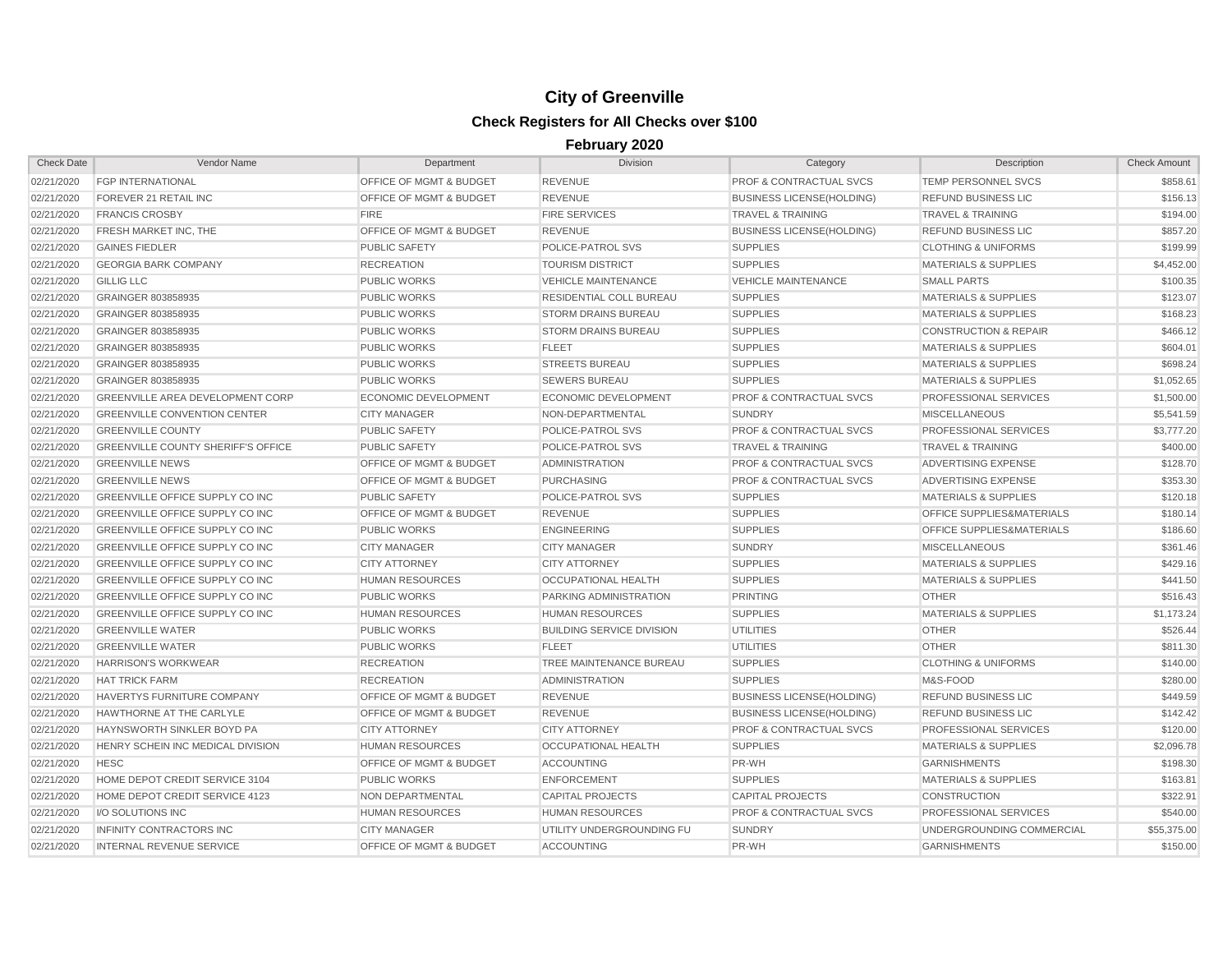| <b>Check Date</b> | Vendor Name                         | Department                         | <b>Division</b>                      | Category                           | Description                          | <b>Check Amount</b> |
|-------------------|-------------------------------------|------------------------------------|--------------------------------------|------------------------------------|--------------------------------------|---------------------|
| 02/21/2020        | INTERNATIONAL ASSOC OF ADMINISTRATI | <b>PUBLIC WORKS</b>                | <b>STREETS BUREAU</b>                | <b>SUPPLIES</b>                    | <b>MATERIALS &amp; SUPPLIES</b>      | \$150.00            |
| 02/21/2020        | INTERNATIONAL CODE COUNCIL INC      | ECONOMIC DEVELOPMENT               | <b>BUILDING &amp; PROPERTY MAINT</b> | <b>TRAVEL &amp; TRAINING</b>       | <b>TRAVEL &amp; TRAINING</b>         | \$600.00            |
| 02/21/2020        | INTERNATIONAL CODE COUNCIL INC      | ECONOMIC DEVELOPMENT               | <b>BUILDING &amp; PROPERTY MAINT</b> | <b>SUPPLIES</b>                    | <b>OFFICE SUPPLIES&amp;MATERIALS</b> | \$2,145.34          |
| 02/21/2020        | IONIC TECHNOLOGIES INC              | OFFICE OF MGMT & BUDGET            | <b>REVENUE</b>                       | <b>BUSINESS LICENSE(HOLDING)</b>   | <b>REFUND BUSINESS LIC</b>           | \$184.81            |
| 02/21/2020        | <b>IRON MOUNTAIN 27128</b>          | <b>MUNICIPAL COURT</b>             | <b>MUNICIPAL COURT</b>               | <b>PROF &amp; CONTRACTUAL SVCS</b> | PROFESSIONAL SERVICES                | \$184.95            |
| 02/21/2020        | <b>IRON MOUNTAIN 27128</b>          | <b>PUBLIC SAFETY</b>               | POLICE-PATROL SVS                    | <b>PROF &amp; CONTRACTUAL SVCS</b> | <b>SERVICE &amp; MAINT CONTRACTS</b> | \$426.80            |
| 02/21/2020        | <b>IRON MOUNTAIN 27129</b>          | <b>OFFICE OF MGMT &amp; BUDGET</b> | <b>INFORMATION TECHNOLOGY</b>        | <b>PROF &amp; CONTRACTUAL SVCS</b> | <b>SERVICE &amp; MAINT CONTRACTS</b> | \$837.53            |
| 02/21/2020        | <b>IVEY COMMUNICATIONS INC</b>      | OFFICE OF MGMT & BUDGET            | <b>INFORMATION TECHNOLOGY</b>        | <b>REPAIR &amp; MAINT SVCS</b>     | <b>REPAIRS &amp; MAINTENANCE</b>     | \$1,223.95          |
| 02/21/2020        | <b>IVEY COMMUNICATIONS INC</b>      | NON DEPARTMENTAL                   | <b>CAPITAL PROJECTS</b>              | <b>CAPITAL PROJECTS</b>            | <b>EQUIPMENT</b>                     | \$5,240.40          |
| 02/21/2020        | JEFF BULLOCK                        | <b>RECREATION</b>                  | <b>ADMINISTRATION</b>                | <b>TRAVEL &amp; TRAINING</b>       | <b>TRAVEL &amp; TRAINING</b>         | \$486.20            |
| 02/21/2020        | K & M INTERNATIONAL WILD REPUBLIC   | <b>RECREATION</b>                  | <b>PUBLIC SERVICES</b>               | <b>SUPPLIES</b>                    | <b>SALE GIFTS</b>                    | \$1,857.30          |
| 02/21/2020        | KENTUCKY CHILD SUPPORT ENFORCEMENT  | <b>OFFICE OF MGMT &amp; BUDGET</b> | <b>ACCOUNTING</b>                    | PR-WH                              | <b>GARNISHMENTS</b>                  | \$177.69            |
| 02/21/2020        | <b>KEVIN FISHER</b>                 | <b>PUBLIC WORKS</b>                | <b>BUILDING SERVICE DIVISION</b>     | <b>TRAVEL &amp; TRAINING</b>       | <b>TRAVEL &amp; TRAINING</b>         | \$1,456.97          |
| 02/21/2020        | <b>KING ASPHALT INC</b>             | <b>PUBLIC WORKS</b>                | <b>STREETS BUREAU</b>                | <b>SUPPLIES</b>                    | <b>MATERIALS &amp; SUPPLIES</b>      | \$151.24            |
| 02/21/2020        | KOMPAN, INC                         | <b>RECREATION</b>                  | <b>PARKS MAINTENANCE</b>             | <b>REPAIR &amp; MAINT SVCS</b>     | <b>PLAYGROUNDS</b>                   | \$912.66            |
| 02/21/2020        | LANDSCAPERS SUPPLY                  | <b>RECREATION</b>                  | <b>TREE MAINTENANCE BUREAU</b>       | <b>SUPPLIES</b>                    | <b>MATERIALS &amp; SUPPLIES</b>      | \$519.74            |
| 02/21/2020        | LANDSCAPERS SUPPLY                  | <b>RECREATION</b>                  | RIGHTS-OF-WAY                        | <b>SUPPLIES</b>                    | <b>MATERIALS &amp; SUPPLIES</b>      | \$804.40            |
| 02/21/2020        | LATITUDE APPLIED TECHNOLOGIES       | <b>PUBLIC WORKS</b>                | <b>RIVER STREET GARAGE</b>           | <b>SUPPLIES</b>                    | <b>MATERIALS &amp; SUPPLIES</b>      | \$972.40            |
| 02/21/2020        | <b>LAWN &amp; ORDER LLC</b>         | <b>PUBLIC WORKS</b>                | PARKING ADMINISTRATION               | <b>PROF &amp; CONTRACTUAL SVCS</b> | SERVICE & MAINT CONTRACTS            | \$425.00            |
| 02/21/2020        | <b>LIBERTY PRESS</b>                | OFFICE OF MGMT & BUDGET            | <b>ACCOUNTING</b>                    | <b>SUPPLIES</b>                    | <b>OFFICE SUPPLIES&amp;MATERIALS</b> | \$285.09            |
| 02/21/2020        | L-J INC                             | NON DEPARTMENTAL                   | <b>CAPITAL PROJECTS</b>              | <b>CAPITAL PROJECTS</b>            | <b>CONSTRUCTION</b>                  | \$97,948.73         |
| 02/21/2020        | LOWES                               | <b>PUBLIC WORKS</b>                | <b>MAINTENANCE</b>                   | <b>SUPPLIES</b>                    | <b>MATERIALS &amp; SUPPLIES</b>      | \$322.50            |
| 02/21/2020        | LOWES                               | <b>PUBLIC WORKS</b>                | PARKING ADMINISTRATION               | <b>SUPPLIES</b>                    | <b>MATERIALS &amp; SUPPLIES</b>      | \$1,007.99          |
| 02/21/2020        | MACK PEST SOLUTIONS INC             | <b>PUBLIC WORKS</b>                | <b>BUILDING SERVICE DIVISION</b>     | <b>PROF &amp; CONTRACTUAL SVCS</b> | <b>SERVICE &amp; MAINT CONTRACTS</b> | \$383.00            |
| 02/21/2020        | MANSFIELD OIL COMPANY OF GAINESVILL | <b>PUBLIC WORKS</b>                | <b>FLEET</b>                         | <b>VEHICLE MAINTENANCE</b>         | <b>FUEL CARD</b>                     | \$40,730.70         |
| 02/21/2020        | <b>MARATHON STAFFING INC</b>        | PUBLIC INFORMATION/EVENTS          | <b>SPECIAL EVENTS</b>                | <b>PROF &amp; CONTRACTUAL SVCS</b> | TEMP PERSONNEL SVCS                  | \$116.10            |
| 02/21/2020        | MARATHON STAFFING INC               | <b>RECREATION</b>                  | <b>COMMUNITY CENTERS</b>             | <b>PROF &amp; CONTRACTUAL SVCS</b> | TEMP PERSONNEL SVCS                  | \$363.14            |
| 02/21/2020        | <b>MARATHON STAFFING INC</b>        | <b>PUBLIC WORKS</b>                | <b>STORM DRAINS BUREAU</b>           | <b>PROF &amp; CONTRACTUAL SVCS</b> | TEMP PERSONNEL SVCS                  | \$776.00            |
| 02/21/2020        | <b>MARATHON STAFFING INC</b>        | <b>PUBLIC SAFETY</b>               | POLICE-DISPATCH BUREAU               | <b>PROF &amp; CONTRACTUAL SVCS</b> | TEMP PERSONNEL SVCS                  | \$3,544.64          |
| 02/21/2020        | MARSHALLS #369                      | OFFICE OF MGMT & BUDGET            | <b>REVENUE</b>                       | <b>BUSINESS LICENSE(HOLDING)</b>   | <b>REFUND BUSINESS LIC</b>           | \$777.64            |
| 02/21/2020        | <b>MASC</b>                         | <b>CITY MANAGER</b>                | NON-DEPARTMENTAL                     | <b>SUNDRY</b>                      | <b>MISCELLANEOUS</b>                 | \$10,954.54         |
| 02/21/2020        | MATTRESS FIRM, THE #38001           | OFFICE OF MGMT & BUDGET            | <b>REVENUE</b>                       | <b>BUSINESS LICENSE(HOLDING)</b>   | <b>REFUND BUSINESS LIC</b>           | \$1,307.38          |
| 02/21/2020        | MATTRESS FIRM, THE #38009           | OFFICE OF MGMT & BUDGET            | <b>REVENUE</b>                       | <b>BUSINESS LICENSE(HOLDING)</b>   | <b>REFUND BUSINESS LIC</b>           | \$1,318.92          |
| 02/21/2020        | MATTRESS FIRM, THE #38013           | <b>OFFICE OF MGMT &amp; BUDGET</b> | <b>REVENUE</b>                       | <b>BUSINESS LICENSE(HOLDING)</b>   | <b>REFUND BUSINESS LIC</b>           | \$1,909.96          |
| 02/21/2020        | MATTRESS FIRM, THE #38028           | OFFICE OF MGMT & BUDGET            | <b>REVENUE</b>                       | <b>BUSINESS LICENSE(HOLDING)</b>   | <b>REFUND BUSINESS LIC</b>           | \$1,203.33          |
| 02/21/2020        | MCG MECHANICAL INC                  | <b>PUBLIC WORKS</b>                | <b>BUILDING SERVICE DIVISION</b>     | <b>REPAIR &amp; MAINT SVCS</b>     | <b>REPAIRS &amp; MAINTENANCE</b>     | \$2,404.00          |
| 02/21/2020        | MCKINNEY LUMBER & HARDWARE LLC      | <b>RECREATION</b>                  | <b>BEAUTIFICATION BUREAU</b>         | <b>SUPPLIES</b>                    | <b>MATERIALS &amp; SUPPLIES</b>      | \$315.46            |
| 02/21/2020        | MCMILLAN PAZDAN SMITH ARCHITECT LLC | OFFICE OF MGMT & BUDGET            | <b>ACCOUNTING</b>                    | <b>PROF &amp; CONTRACTUAL SVCS</b> | PROFESSIONAL SERVICES                | \$720.00            |
| 02/21/2020        | MELISSA & DOUG LLC                  | <b>RECREATION</b>                  | <b>PUBLIC SERVICES</b>               | <b>SUPPLIES</b>                    | <b>SALE GIFTS</b>                    | \$181.11            |
| 02/21/2020        | MOBILE COMMUNICATIONS AMERICA INC   | <b>PUBLIC WORKS</b>                | <b>VEHICLE MAINTENANCE</b>           | <b>VEHICLE MAINTENANCE</b>         | <b>OUTSIDE REPAIRS</b>               | \$595.50            |
| 02/21/2020        | <b>MORRIS &amp; MCDANIEL INC</b>    | <b>PUBLIC SAFETY</b>               | POLICE-PATROL SVS                    | <b>PROF &amp; CONTRACTUAL SVCS</b> | PROFESSIONAL SERVICES                | \$11,500.00         |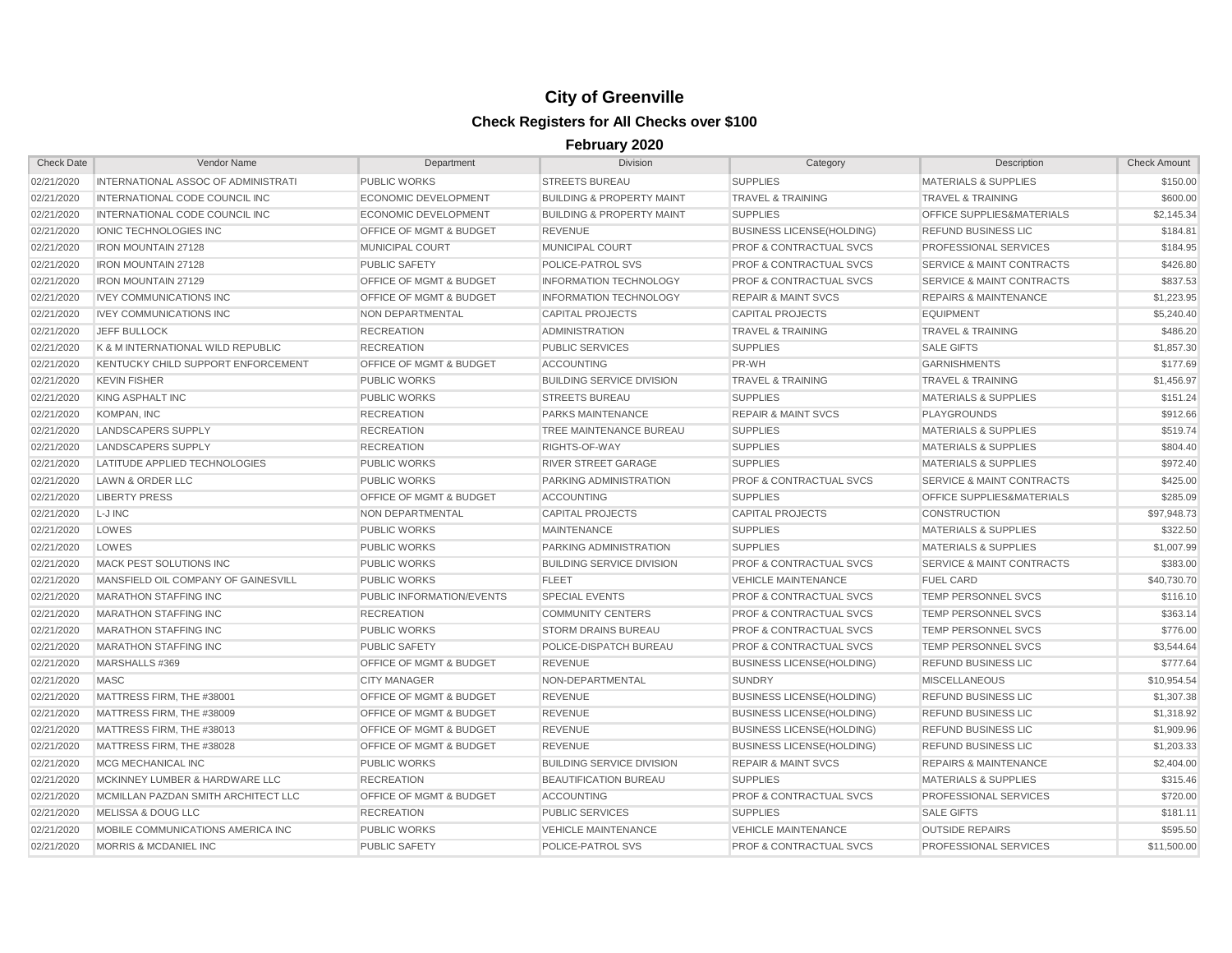| <b>Check Date</b> | Vendor Name                          | Department                         | <b>Division</b>                  | Category                           | Description                          | <b>Check Amount</b> |
|-------------------|--------------------------------------|------------------------------------|----------------------------------|------------------------------------|--------------------------------------|---------------------|
| 02/21/2020        | <b>MORRIS BUSINESS SOLUTIONS</b>     | OFFICE OF MGMT & BUDGET            | <b>INFORMATION TECHNOLOGY</b>    | <b>SUPPLIES</b>                    | <b>MATERIALS &amp; SUPPLIES</b>      | \$237.70            |
| 02/21/2020        | MORRIS BUSINESS SOLUTIONS            | MUNICIPAL COURT                    | MUNICIPAL COURT                  | <b>SUPPLIES</b>                    | <b>MATERIALS &amp; SUPPLIES</b>      | \$340.00            |
| 02/21/2020        | <b>MORRIS BUSINESS SOLUTIONS</b>     | OFFICE OF MGMT & BUDGET            | <b>INFORMATION TECHNOLOGY</b>    | <b>PROF &amp; CONTRACTUAL SVCS</b> | <b>EQUIPMENT RENTAL</b>              | \$5,858.83          |
| 02/21/2020        | MOSAIC ENGINEERING & CONSULTING PC   | NON DEPARTMENTAL                   | <b>CAPITAL PROJECTS</b>          | <b>CAPITAL PROJECTS</b>            | PLANNING/DESIGN                      | \$16,000.00         |
| 02/21/2020        | MOTOROLA SOLUTIONS INC               | <b>PUBLIC SAFETY</b>               | POLICE-DISPATCH BUREAU           | <b>REPAIR &amp; MAINT SVCS</b>     | RADIO MAINTENANCE                    | \$20,526.84         |
| 02/21/2020        | MOTOROLA-PALMETTO 800                | <b>PUBLIC WORKS</b>                | <b>FIXED ROUTE</b>               | <b>COMMUNICATIONS</b>              | <b>OTHER</b>                         | \$1,130.08          |
| 02/21/2020        | <b>NATE BROOKS</b>                   | <b>PUBLIC SAFETY</b>               | POLICE-PATROL SVS                | <b>SUNDRY</b>                      | <b>RECRUITMENT ADS</b>               | \$259.07            |
| 02/21/2020        | NIGP NATIONAL INSTITUTE OF GOVERNME  | OFFICE OF MGMT & BUDGET            | <b>PURCHASING</b>                | <b>TRAVEL &amp; TRAINING</b>       | <b>TRAVEL &amp; TRAINING</b>         | \$1,165.00          |
| 02/21/2020        | NORTHERN SAFETY CO INC               | <b>PUBLIC WORKS</b>                | <b>BUILDING SERVICE DIVISION</b> | <b>SUPPLIES</b>                    | <b>MATERIALS &amp; SUPPLIES</b>      | \$3,478.00          |
| 02/21/2020        | <b>NORTHERN TOOL &amp; EQUIPMENT</b> | <b>RECREATION</b>                  | <b>BEAUTIFICATION BUREAU</b>     | <b>SUPPLIES</b>                    | <b>MATERIALS &amp; SUPPLIES</b>      | \$257.22            |
| 02/21/2020        | OFFICE DEPOT INC #62                 | OFFICE OF MGMT & BUDGET            | <b>REVENUE</b>                   | <b>BUSINESS LICENSE(HOLDING)</b>   | <b>REFUND BUSINESS LIC</b>           | \$143.56            |
| 02/21/2020        | OSBORN CONTRACT SERVICES INC         | NON DEPARTMENTAL                   | <b>CAPITAL PROJECTS</b>          | <b>CAPITAL PROJECTS</b>            | <b>CONSTRUCTION</b>                  | \$74,074.69         |
| 02/21/2020        | P S A V #1905                        | OFFICE OF MGMT & BUDGET            | <b>REVENUE</b>                   | <b>BUSINESS LICENSE(HOLDING)</b>   | <b>REFUND BUSINESS LIC</b>           | \$1,155.31          |
| 02/21/2020        | P S A V #4249                        | OFFICE OF MGMT & BUDGET            | <b>REVENUE</b>                   | <b>BUSINESS LICENSE(HOLDING)</b>   | <b>REFUND BUSINESS LIC</b>           | \$1,417.71          |
| 02/21/2020        | PAUL DAVIS RESTORATION & REMODELING  | NON DEPARTMENTAL                   | <b>CAPITAL PROJECTS</b>          | <b>CAPITAL PROJECTS</b>            | <b>CONSTRUCTION</b>                  | \$4,177.05          |
| 02/21/2020        | PETERBILT STORE OF GREENVILLE, THE   | <b>PUBLIC WORKS</b>                | <b>VEHICLE MAINTENANCE</b>       | <b>VEHICLE MAINTENANCE</b>         | <b>PARTS</b>                         | \$315.75            |
| 02/21/2020        | PIEDMONT NATURAL GAS CO INC          | <b>PUBLIC WORKS</b>                | S. SPRING STREET GARAGE          | <b>UTILITIES</b>                   | GAS                                  | \$113.39            |
| 02/21/2020        | PIEDMONT NATURAL GAS CO INC          | <b>PUBLIC SAFETY</b>               | POLICE-PATROL SVS                | <b>UTILITIES</b>                   | GAS                                  | \$192.33            |
| 02/21/2020        | PIEDMONT NATURAL GAS CO INC          | <b>PUBLIC WORKS</b>                | PARKING ADMINISTRATION           | <b>UTILITIES</b>                   | GAS                                  | \$193.09            |
| 02/21/2020        | PIEDMONT NATURAL GAS CO INC          | C.D. DIVISION                      | <b>CDBG PROJECTS</b>             | <b>CD PROJECTS</b>                 | PUBLIC SERVICES (GENERAL)            | \$206.08            |
| 02/21/2020        | PIEDMONT NATURAL GAS CO INC          | <b>PUBLIC WORKS</b>                | <b>TRAFFIC ENGINEERING</b>       | <b>UTILITIES</b>                   | GAS                                  | \$384.68            |
| 02/21/2020        | PIEDMONT NATURAL GAS CO INC          | <b>RECREATION</b>                  | <b>ADMINISTRATION</b>            | <b>UTILITIES</b>                   | GAS                                  | \$1,026.08          |
| 02/21/2020        | PIEDMONT NATURAL GAS CO INC          | <b>RECREATION</b>                  | <b>COMMUNITY CENTERS</b>         | <b>UTILITIES</b>                   | GAS                                  | \$1,421.54          |
| 02/21/2020        | PIEDMONT NATURAL GAS CO INC          | <b>RECREATION</b>                  | <b>PARKS MAINTENANCE</b>         | <b>UTILITIES</b>                   | GAS                                  | \$1,452.97          |
| 02/21/2020        | PIEDMONT NATURAL GAS CO INC          | <b>PUBLIC WORKS</b>                | <b>BUILDING SERVICE DIVISION</b> | <b>UTILITIES</b>                   | GAS                                  | \$1,487.49          |
| 02/21/2020        | PIEDMONT NATURAL GAS CO INC          | <b>FIRE</b>                        | <b>FIRE SERVICES</b>             | <b>UTILITIES</b>                   | GAS                                  | \$1,627.56          |
| 02/21/2020        | PIEDMONT NATURAL GAS CO INC          | <b>PUBLIC WORKS</b>                | <b>FLEET</b>                     | <b>UTILITIES</b>                   | GAS                                  | \$1,634.64          |
| 02/21/2020        | PIEDMONT NATURAL GAS CO INC          | <b>PUBLIC WORKS</b>                | <b>NON VEHICLE MAINTENANCE</b>   | <b>UTILITIES</b>                   | GAS                                  | \$2,057.67          |
| 02/21/2020        | <b>PLUS INC</b>                      | MUNICIPAL COURT                    | <b>MUNICIPAL COURT</b>           | <b>SUPPLIES</b>                    | <b>MATERIALS &amp; SUPPLIES</b>      | \$191.34            |
| 02/21/2020        | PRESORT PLUS INC                     | <b>RECREATION</b>                  | <b>PUBLIC SERVICES</b>           | <b>PRINTING</b>                    | <b>PRINTING &amp; BINDING</b>        | \$433.03            |
| 02/21/2020        | PRESORT PLUS INC                     | <b>OFFICE OF MGMT &amp; BUDGET</b> | <b>PURCHASING</b>                | <b>COMMUNICATIONS</b>              | <b>POSTAGE</b>                       | \$8,362.77          |
| 02/21/2020        | PRISMA HEALTH NUTRITION SOLUTI       | <b>OFFICE OF MGMT &amp; BUDGET</b> | <b>REVENUE</b>                   | <b>BUSINESS LICENSE(HOLDING)</b>   | <b>REFUND BUSINESS LIC</b>           | \$108.79            |
| 02/21/2020        | PROFORMA RHINO GRAPHICS              | <b>HUMAN RESOURCES</b>             | <b>HUMAN RESOURCES</b>           | <b>PRINTING</b>                    | <b>PRINTING &amp; BINDING</b>        | \$147.71            |
| 02/21/2020        | PUBLIC SAFETY CENTER INC             | <b>PUBLIC SAFETY</b>               | POLICE-PATROL SVS                | <b>SUPPLIES</b>                    | <b>MATERIALS &amp; SUPPLIES</b>      | \$356.76            |
| 02/21/2020        | PYE BARKER FIRE & SAFETY LLC         | <b>PUBLIC WORKS</b>                | <b>VEHICLE MAINTENANCE</b>       | <b>VEHICLE MAINTENANCE</b>         | <b>OUTSIDE REPAIRS</b>               | \$305.00            |
| 02/21/2020        | <b>REHRIG PACIFIC COMPANY</b>        | <b>PUBLIC WORKS</b>                | <b>RECYCLING</b>                 | <b>MIS PROJECTS</b>                | NEW TECHNOLOGY EQUIPMENT             | \$2,779.40          |
| 02/21/2020        | RIVERPLACE DEVELOPMENT II LLC        | <b>PUBLIC WORKS</b>                | <b>RIVERPLACE GARAGE</b>         | <b>UTILITIES</b>                   | <b>ELECTRICITY</b>                   | \$263.32            |
| 02/21/2020        | RIVERPLACE DEVELOPMENT II LLC        | <b>PUBLIC WORKS</b>                | <b>RIVERPLACE GARAGE</b>         | <b>PROF &amp; CONTRACTUAL SVCS</b> | <b>SERVICE &amp; MAINT CONTRACTS</b> | \$1,283.31          |
| 02/21/2020        | S C COMMISSION ON CLE                | <b>CITY ATTORNEY</b>               | <b>CITY ATTORNEY</b>             | <b>SUNDRY</b>                      | DUES.SUBSCRIPTN.PUBLICATN            | \$200.00            |
| 02/21/2020        | S C DEPARTMENT OF REVENUE            | OFFICE OF MGMT & BUDGET            | <b>ACCOUNTING</b>                | PR-WH                              | <b>GARNISHMENTS</b>                  | \$156.90            |
| 02/21/2020        | <b>S C RETIREMENT SYSTEM</b>         | OFFICE OF MGMT & BUDGET            | <b>ACCOUNTING</b>                | PR-WH                              | <b>RETIREMENT SVS PURCHASE</b>       | \$1,245.91          |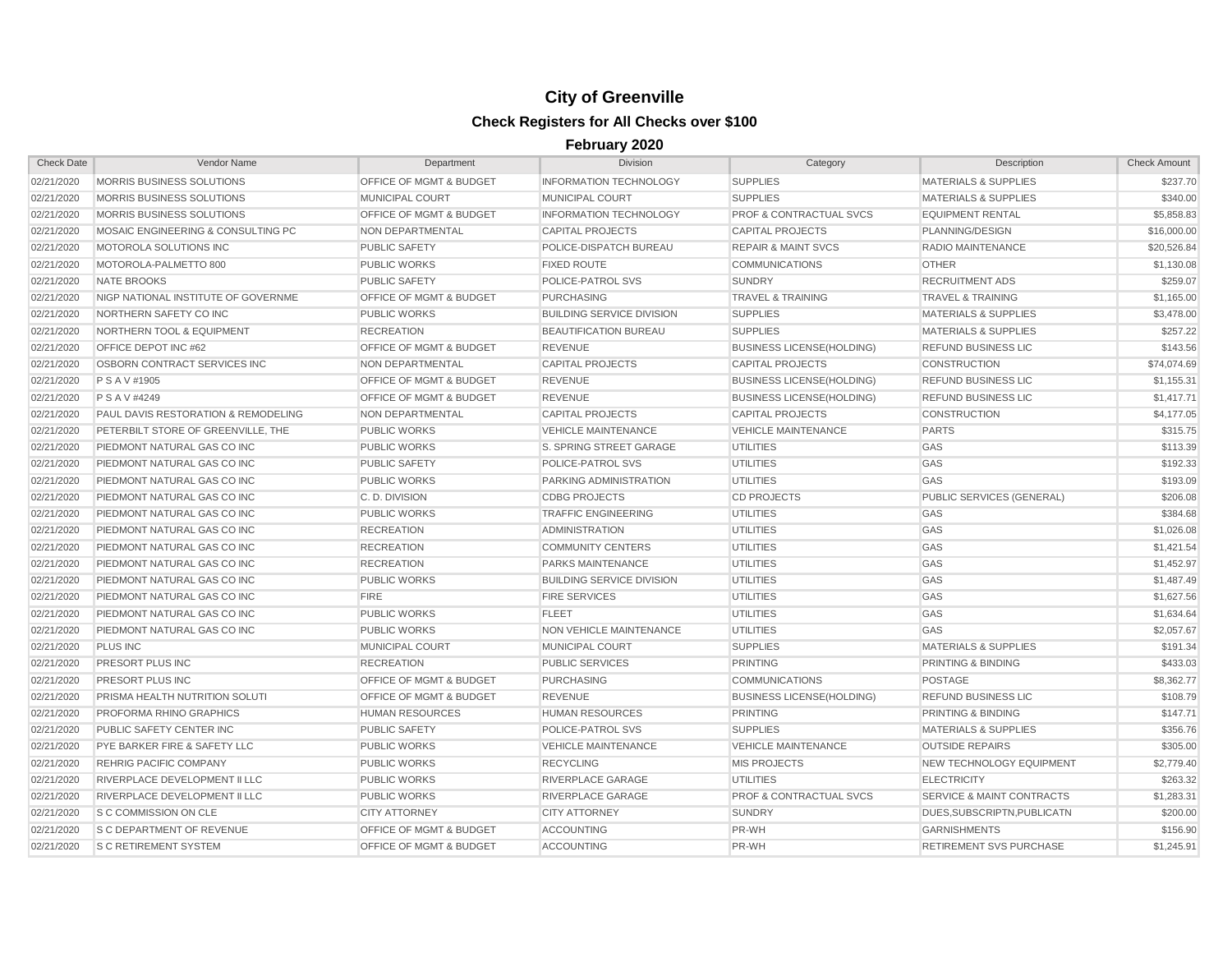| <b>Check Date</b> | Vendor Name                        | Department                         | <b>Division</b>                  | Category                           | Description                          | <b>Check Amount</b> |
|-------------------|------------------------------------|------------------------------------|----------------------------------|------------------------------------|--------------------------------------|---------------------|
| 02/21/2020        | <b>SAFETY PRODUCTS INC</b>         | <b>PUBLIC WORKS</b>                | RICHARDSON STREET GARAGE         | <b>SUPPLIES</b>                    | <b>MATERIALS &amp; SUPPLIES</b>      | \$424.21            |
| 02/21/2020        | <b>SAFETY PRODUCTS INC</b>         | <b>PUBLIC WORKS</b>                | <b>MAINTENANCE</b>               | <b>SUPPLIES</b>                    | <b>MATERIALS &amp; SUPPLIES</b>      | \$486.06            |
| 02/21/2020        | <b>SAFETY PRODUCTS INC</b>         | <b>PUBLIC WORKS</b>                | PARKING ADMINISTRATION           | <b>SUPPLIES</b>                    | <b>CLOTHING &amp; UNIFORMS</b>       | \$638.54            |
| 02/21/2020        | <b>SAM'S CLUB</b>                  | <b>RECREATION</b>                  | <b>ADMINISTRATION</b>            | <b>SUPPLIES</b>                    | M&S-FOOD                             | \$107.88            |
| 02/21/2020        | <b>SAM'S CLUB</b>                  | <b>RECREATION</b>                  | <b>PUBLIC SERVICES</b>           | <b>SUPPLIES</b>                    | SALE CONCESSIONS                     | \$191.25            |
| 02/21/2020        | SANDRA TEMPLETON PETTY CASH        | <b>CITY ATTORNEY</b>               | <b>CITY ATTORNEY</b>             | <b>SUNDRY</b>                      | <b>COURT COSTS</b>                   | \$135.00            |
| 02/21/2020        | SANOFI PASTEUR INC                 | <b>HUMAN RESOURCES</b>             | <b>OCCUPATIONAL HEALTH</b>       | <b>SUPPLIES</b>                    | <b>MATERIALS &amp; SUPPLIES</b>      | \$683.02            |
| 02/21/2020        | <b>SC STATE DISBURSEMENT UNIT</b>  | <b>OFFICE OF MGMT &amp; BUDGET</b> | <b>ACCOUNTING</b>                | PR-WH                              | <b>GARNISHMENTS</b>                  | \$2,791.90          |
| 02/21/2020        | SEPHORA #762                       | OFFICE OF MGMT & BUDGET            | <b>REVENUE</b>                   | <b>BUSINESS LICENSE(HOLDING)</b>   | <b>REFUND BUSINESS LIC</b>           | \$199.09            |
| 02/21/2020        | SHAW & KELLEY PUBLISHING LLC       | <b>MUNICIPAL COURT</b>             | MUNICIPAL COURT                  | <b>SUPPLIES</b>                    | <b>MATERIALS &amp; SUPPLIES</b>      | \$275.00            |
| 02/21/2020        | <b>SLOAN CONSTRUCTION</b>          | <b>PUBLIC WORKS</b>                | <b>STORM DRAINS BUREAU</b>       | <b>SUPPLIES</b>                    | <b>MATERIALS &amp; SUPPLIES</b>      | \$862.42            |
| 02/21/2020        | SOCIAL SECURITY ADMINISTRATION     | <b>OFFICE OF MGMT &amp; BUDGET</b> | <b>ACCOUNTING</b>                | PR-WH                              | <b>GARNISHMENTS</b>                  | \$131.14            |
| 02/21/2020        | SODFATHER INC                      | <b>RECREATION</b>                  | <b>PARKS MAINTENANCE</b>         | <b>PROF &amp; CONTRACTUAL SVCS</b> | <b>SERVICE &amp; MAINT CONTRACTS</b> | \$3,604.16          |
| 02/21/2020        | SOUTHEASTERN PAPER GROUP           | <b>PUBLIC WORKS</b>                | <b>BUILDING SERVICE DIVISION</b> | <b>SUPPLIES</b>                    | <b>JANITORIAL SUPPLIES</b>           | \$447.75            |
| 02/21/2020        | SOUTHERN MEP LLC                   | <b>OFFICE OF MGMT &amp; BUDGET</b> | <b>REVENUE</b>                   | <b>BUSINESS LICENSE(HOLDING)</b>   | <b>REFUND BUSINESS LIC</b>           | \$13,208.69         |
| 02/21/2020        | SPENCERS GIFTS LLC #165            | OFFICE OF MGMT & BUDGET            | <b>REVENUE</b>                   | <b>BUSINESS LICENSE(HOLDING)</b>   | <b>REFUND BUSINESS LIC</b>           | \$2,146.25          |
| 02/21/2020        | STONE AVE NURSERY LLC              | <b>RECREATION</b>                  | <b>ADMINISTRATION</b>            | <b>SUPPLIES</b>                    | M&S-GROUNDS                          | \$1,155.50          |
| 02/21/2020        | <b>SWANA</b>                       | <b>PUBLIC WORKS</b>                | RESIDENTIAL COLL BUREAU          | <b>SUNDRY</b>                      | <b>MISCELLANEOUS</b>                 | \$268.00            |
| 02/21/2020        | <b>SYNTERRA CORP</b>               | <b>PUBLIC WORKS</b>                | STORMWATER MANAGEMENT            | <b>PROF &amp; CONTRACTUAL SVCS</b> | <b>PROFESSIONAL SERVICES</b>         | \$4,702.50          |
| 02/21/2020        | T J MAXX #335                      | OFFICE OF MGMT & BUDGET            | <b>REVENUE</b>                   | <b>BUSINESS LICENSE(HOLDING)</b>   | <b>REFUND BUSINESS LIC</b>           | \$498.04            |
| 02/21/2020        | <b>TALENT MANAGEMENT SOLUTIONS</b> | <b>HUMAN RESOURCES</b>             | <b>HUMAN RESOURCES</b>           | PROF & CONTRACTUAL SVCS            | <b>TEMP PERSONNEL SVCS</b>           | \$231.00            |
| 02/21/2020        | <b>TALENT MANAGEMENT SOLUTIONS</b> | <b>MUNICIPAL COURT</b>             | MUNICIPAL COURT                  | <b>PROF &amp; CONTRACTUAL SVCS</b> | <b>TEMP PERSONNEL SVCS</b>           | \$258.60            |
| 02/21/2020        | <b>TALENT MANAGEMENT SOLUTIONS</b> | <b>RECREATION</b>                  | <b>COMMUNITY CENTERS</b>         | <b>PROF &amp; CONTRACTUAL SVCS</b> | <b>TEMP PERSONNEL SVCS</b>           | \$360.36            |
| 02/21/2020        | <b>TALENT MANAGEMENT SOLUTIONS</b> | <b>RECREATION</b>                  | <b>BEAUTIFICATION BUREAU</b>     | <b>PROF &amp; CONTRACTUAL SVCS</b> | <b>TEMP PERSONNEL SVCS</b>           | \$654.12            |
| 02/21/2020        | <b>TALENT MANAGEMENT SOLUTIONS</b> | <b>PUBLIC SAFETY</b>               | POLICE-ADMIN SVCS                | <b>PROF &amp; CONTRACTUAL SVCS</b> | <b>TEMP PERSONNEL SVCS</b>           | \$660.00            |
| 02/21/2020        | <b>TALENT MANAGEMENT SOLUTIONS</b> | <b>PUBLIC WORKS</b>                | <b>RESIDENTIAL COLL BUREAU</b>   | <b>PROF &amp; CONTRACTUAL SVCS</b> | <b>TEMP PERSONNEL SVCS</b>           | \$1,488.80          |
| 02/21/2020        | <b>TALENT MANAGEMENT SOLUTIONS</b> | <b>PUBLIC WORKS</b>                | <b>STORM DRAINS BUREAU</b>       | <b>PROF &amp; CONTRACTUAL SVCS</b> | <b>TEMP PERSONNEL SVCS</b>           | \$1,497.60          |
| 02/21/2020        | <b>TALENT MANAGEMENT SOLUTIONS</b> | <b>PUBLIC WORKS</b>                | <b>SEWERS BUREAU</b>             | <b>PROF &amp; CONTRACTUAL SVCS</b> | TEMP PERSONNEL SVCS                  | \$1,553.76          |
| 02/21/2020        | <b>TALENT MANAGEMENT SOLUTIONS</b> | <b>RECREATION</b>                  | PARKS MAINTENANCE                | <b>PROF &amp; CONTRACTUAL SVCS</b> | TEMP PERSONNEL SVCS                  | \$2,038.80          |
| 02/21/2020        | <b>TALENT MANAGEMENT SOLUTIONS</b> | <b>PUBLIC WORKS</b>                | <b>STREETS BUREAU</b>            | <b>PROF &amp; CONTRACTUAL SVCS</b> | TEMP PERSONNEL SVCS                  | \$3,182.40          |
| 02/21/2020        | <b>TALENT MANAGEMENT SOLUTIONS</b> | <b>PUBLIC WORKS</b>                | <b>FIXED ROUTE</b>               | <b>PROF &amp; CONTRACTUAL SVCS</b> | TEMP PERSONNEL SVCS                  | \$3,971.93          |
| 02/21/2020        | <b>TD CARD SERVICES</b>            | <b>RECREATION</b>                  | RIGHTS-OF-WAY                    | <b>TRAVEL &amp; TRAINING</b>       | <b>TRAVEL &amp; TRAINING</b>         | \$125.00            |
| 02/21/2020        | <b>TD CARD SERVICES</b>            | <b>MAYOR</b>                       | <b>MAYOR</b>                     | <b>SUNDRY</b>                      | DUES, SUBSCRIPTN, PUBLICATN          | \$127.72            |
| 02/21/2020        | <b>TD CARD SERVICES</b>            | <b>RECREATION</b>                  | <b>EDUCATION</b>                 | <b>SUNDRY</b>                      | <b>MISCELLANEOUS</b>                 | \$130.52            |
| 02/21/2020        | <b>TD CARD SERVICES</b>            | <b>FIRE</b>                        | <b>FIRE</b>                      | <b>SUNDRY</b>                      | <b>MISCELLANEOUS</b>                 | \$141.13            |
| 02/21/2020        | <b>TD CARD SERVICES</b>            | <b>RECREATION</b>                  | <b>PARKS MAINTENANCE</b>         | <b>SUPPLIES</b>                    | <b>MATERIALS &amp; SUPPLIES</b>      | \$171.13            |
| 02/21/2020        | <b>TD CARD SERVICES</b>            | PUBLIC INFORMATION/EVENTS          | <b>EVENTS MANAGEMENT</b>         | <b>TRAVEL &amp; TRAINING</b>       | <b>TRAVEL &amp; TRAINING</b>         | \$180.00            |
| 02/21/2020        | <b>TD CARD SERVICES</b>            | <b>RECREATION</b>                  | <b>ADMINISTRATION</b>            | <b>SUNDRY</b>                      | <b>BANK CHARGES</b>                  | \$193.22            |
| 02/21/2020        | <b>TD CARD SERVICES</b>            | C. D. DIVISION                     | <b>CDBG PROJECTS</b>             | <b>TRAVEL &amp; TRAINING</b>       | <b>TRAVEL &amp; TRAINING</b>         | \$195.00            |
| 02/21/2020        | <b>TD CARD SERVICES</b>            | <b>COUNCIL</b>                     | <b>CITY COUNCIL</b>              | <b>SUNDRY</b>                      | <b>MISCELLANEOUS</b>                 | \$216.38            |
| 02/21/2020        | <b>TD CARD SERVICES</b>            | <b>RECREATION</b>                  | <b>ADMINISTRATION</b>            | <b>SUPPLIES</b>                    | M&S-EXHIBITS                         | \$248.57            |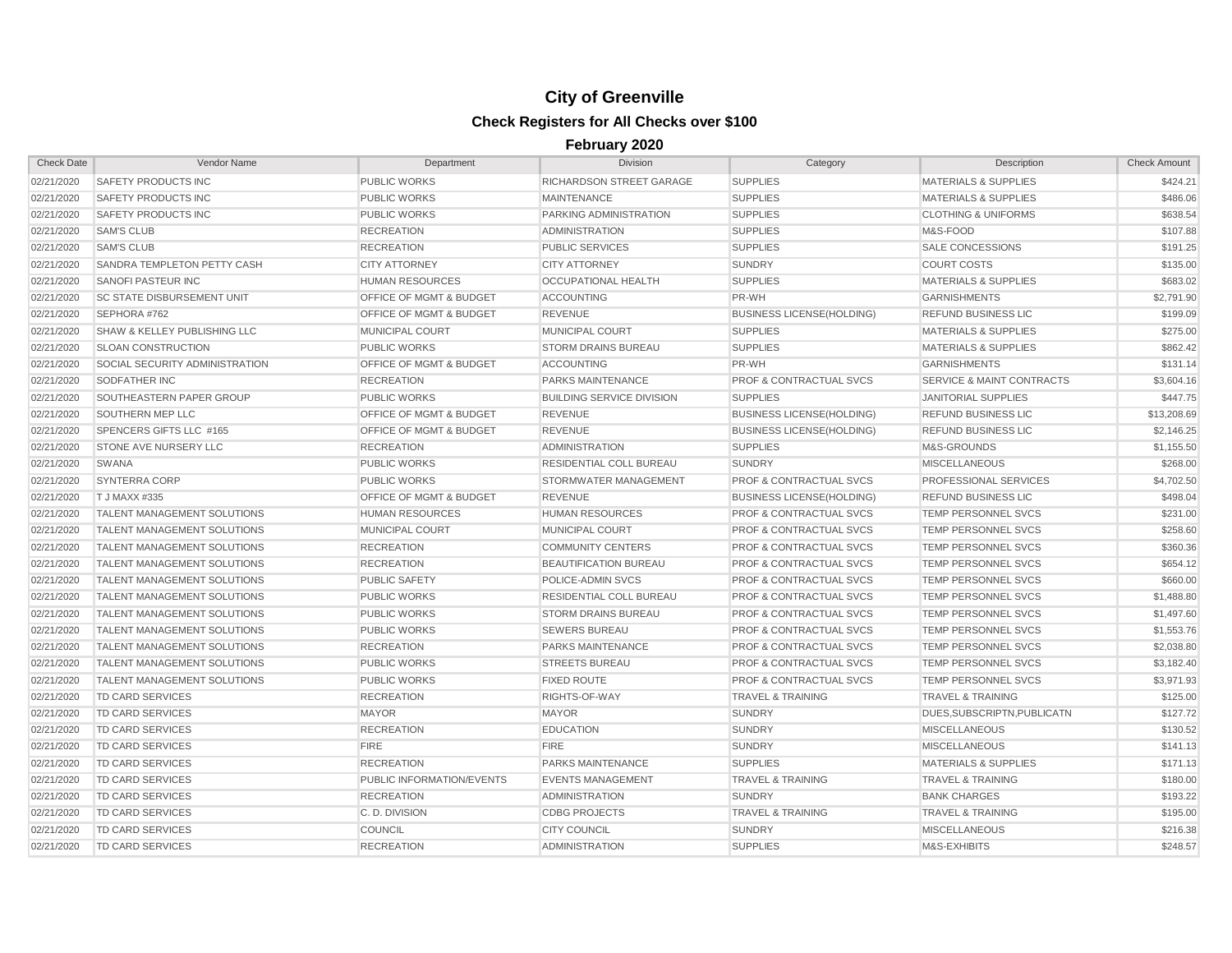| <b>Check Date</b> | Vendor Name                     | Department                         | <b>Division</b>               | Category                           | Description                          | <b>Check Amount</b> |
|-------------------|---------------------------------|------------------------------------|-------------------------------|------------------------------------|--------------------------------------|---------------------|
| 02/21/2020        | <b>TD CARD SERVICES</b>         | <b>PUBLIC WORKS</b>                | PARKING ADMINISTRATION        | <b>SUPPLIES</b>                    | <b>MATERIALS &amp; SUPPLIES</b>      | \$254.30            |
| 02/21/2020        | <b>TD CARD SERVICES</b>         | <b>RECREATION</b>                  | <b>PARKS MAINTENANCE</b>      | <b>REPAIR &amp; MAINT SVCS</b>     | <b>SMALL ENGINE</b>                  | \$264.12            |
| 02/21/2020        | <b>TD CARD SERVICES</b>         | <b>CITY MANAGER</b>                | <b>CITY MANAGER</b>           | <b>SUNDRY</b>                      | DUES, SUBSCRIPTN, PUBLICATN          | \$280.00            |
| 02/21/2020        | <b>TD CARD SERVICES</b>         | ECONOMIC DEVELOPMENT               | <b>ECONOMIC DEVELOPMENT</b>   | <b>SUNDRY</b>                      | <b>MISCELLANEOUS</b>                 | \$292.40            |
| 02/21/2020        | <b>TD CARD SERVICES</b>         | <b>HUMAN RESOURCES</b>             | <b>HUMAN RESOURCES</b>        | <b>TRAVEL &amp; TRAINING</b>       | <b>TRAINING/CITY WIDE</b>            | \$350.00            |
| 02/21/2020        | <b>TD CARD SERVICES</b>         | <b>OFFICE OF MGMT &amp; BUDGET</b> | <b>INFORMATION TECHNOLOGY</b> | <b>PROF &amp; CONTRACTUAL SVCS</b> | <b>SERVICE &amp; MAINT CONTRACTS</b> | \$451.00            |
| 02/21/2020        | <b>TD CARD SERVICES</b>         | <b>OFFICE OF MGMT &amp; BUDGET</b> | <b>INFORMATION TECHNOLOGY</b> | <b>COMMUNICATIONS</b>              | <b>TELECOMMUNICATIONS/WIRELE</b>     | \$478.07            |
| 02/21/2020        | <b>TD CARD SERVICES</b>         | <b>PUBLIC WORKS</b>                | <b>LIBERTY SQUARE GARAGE</b>  | <b>SUPPLIES</b>                    | <b>MATERIALS &amp; SUPPLIES</b>      | \$480.00            |
| 02/21/2020        | <b>TD CARD SERVICES</b>         | <b>RECREATION</b>                  | TREE MAINTENANCE BUREAU       | <b>SUPPLIES</b>                    | <b>MATERIALS &amp; SUPPLIES</b>      | \$484.41            |
| 02/21/2020        | <b>TD CARD SERVICES</b>         | <b>HUMAN RESOURCES</b>             | <b>HEALTH CARE</b>            | <b>SUNDRY</b>                      | <b>WELLNESS ACTIVITIES</b>           | \$504.17            |
| 02/21/2020        | <b>TD CARD SERVICES</b>         | <b>MAYOR</b>                       | <b>MAYOR</b>                  | <b>TRAVEL &amp; TRAINING</b>       | TRAVEL & TRAINING                    | \$555.00            |
| 02/21/2020        | <b>TD CARD SERVICES</b>         | <b>RECREATION</b>                  | <b>BEAUTIFICATION BUREAU</b>  | <b>SUPPLIES</b>                    | <b>MATERIALS &amp; SUPPLIES</b>      | \$574.14            |
| 02/21/2020        | <b>TD CARD SERVICES</b>         | <b>RECREATION</b>                  | BEAUTIFICATION BUREAU         | <b>TRAVEL &amp; TRAINING</b>       | <b>TRAVEL &amp; TRAINING</b>         | \$615.00            |
| 02/21/2020        | <b>TD CARD SERVICES</b>         | <b>HUMAN RESOURCES</b>             | <b>HUMAN RESOURCES</b>        | <b>SUNDRY</b>                      | <b>RECRUITMENT ADS</b>               | \$673.00            |
| 02/21/2020        | <b>TD CARD SERVICES</b>         | <b>ECONOMIC DEVELOPMENT</b>        | <b>ECONOMIC DEVELOPMENT</b>   | <b>TRAVEL &amp; TRAINING</b>       | TRAVEL & TRAINING                    | \$805.00            |
| 02/21/2020        | <b>TD CARD SERVICES</b>         | <b>RECREATION</b>                  | <b>PARKS MAINTENANCE</b>      | <b>TRAVEL &amp; TRAINING</b>       | TRAVEL & TRAINING                    | \$840.00            |
| 02/21/2020        | <b>TD CARD SERVICES</b>         | <b>PUBLIC WORKS</b>                | <b>PARKING ADMINISTRATION</b> | <b>TRAVEL &amp; TRAINING</b>       | TRAVEL & TRAINING                    | \$846.72            |
| 02/21/2020        | <b>TD CARD SERVICES</b>         | <b>RECREATION</b>                  | <b>EDUCATION</b>              | <b>SUNDRY</b>                      | <b>RESTRD DONATION EXPENSE</b>       | \$929.36            |
| 02/21/2020        | <b>TD CARD SERVICES</b>         | <b>RECREATION</b>                  | <b>TOURISM DISTRICT</b>       | <b>TRAVEL &amp; TRAINING</b>       | <b>TRAVEL &amp; TRAINING</b>         | \$1,083.94          |
| 02/21/2020        | <b>TD CARD SERVICES</b>         | NON DEPARTMENTAL                   | <b>CAPITAL PROJECTS</b>       | <b>CAPITAL PROJECTS</b>            | <b>EQUIPMENT</b>                     | \$1,214.00          |
| 02/21/2020        | <b>TD CARD SERVICES</b>         | <b>OFFICE OF MGMT &amp; BUDGET</b> | <b>REVENUE</b>                | <b>SUPPLIES</b>                    | OFFICE SUPPLIES&MATERIALS            | \$1,238.87          |
| 02/21/2020        | <b>TD CARD SERVICES</b>         | <b>RECREATION</b>                  | <b>ADMINISTRATION</b>         | <b>TRAVEL &amp; TRAINING</b>       | TRAVEL & TRAINING                    | \$3,639.86          |
| 02/21/2020        | TEMPLE AND MANN ATTORNEYS AT L  | <b>OFFICE OF MGMT &amp; BUDGET</b> | <b>REVENUE</b>                | <b>BUSINESS LICENSE(HOLDING)</b>   | <b>REFUND BUSINESS LIC</b>           | \$1,194.58          |
| 02/21/2020        | TERRACON CONSULTANTS INC        | NON DEPARTMENTAL                   | <b>CAPITAL PROJECTS</b>       | <b>CAPITAL PROJECTS</b>            | <b>CONSTRUCTION</b>                  | \$2,943.75          |
| 02/21/2020        | THERMO KING OF GREENVILLE       | <b>PUBLIC WORKS</b>                | <b>VEHICLE MAINTENANCE</b>    | <b>VEHICLE MAINTENANCE</b>         | <b>PARTS</b>                         | \$335.60            |
| 02/21/2020        | <b>THOMSON REUTERS - WEST</b>   | <b>PUBLIC SAFETY</b>               | POLICE-PATROL SVS             | <b>PROF &amp; CONTRACTUAL SVCS</b> | PROFESSIONAL SERVICES                | \$405.98            |
| 02/21/2020        | <b>TOM NOWAK</b>                | <b>RECREATION</b>                  | <b>ADMINISTRATION</b>         | <b>SUPPLIES</b>                    | <b>CLOTHING &amp; UNIFORMS</b>       | \$171.16            |
| 02/21/2020        | <b>TRAINING DYNAMICS</b>        | NON DEPARTMENTAL                   | <b>CAPITAL PROJECTS</b>       | <b>CAPITAL PROJECTS</b>            | <b>EQUIPMENT</b>                     | \$1,200.00          |
| 02/21/2020        | <b>TRANSFORCE INC</b>           | OFFICE OF MGMT & BUDGET            | <b>REVENUE</b>                | <b>BUSINESS LICENSE(HOLDING)</b>   | <b>REFUND BUSINESS LIC</b>           | \$101.05            |
| 02/21/2020        | TRAVELERS REST FEED & SEED INC  | <b>RECREATION</b>                  | <b>ADMINISTRATION</b>         | <b>SUPPLIES</b>                    | M&S-FOOD                             | \$185.82            |
| 02/21/2020        | <b>TWIN PEAKS</b>               | OFFICE OF MGMT & BUDGET            | REVENUE                       | <b>BUSINESS LICENSE(HOLDING)</b>   | <b>REFUND BUSINESS LIC</b>           | \$241.47            |
| 02/21/2020        | U S DEPARTMENT OF EDUCATION AWG | OFFICE OF MGMT & BUDGET            | <b>ACCOUNTING</b>             | PR-WH                              | <b>GARNISHMENTS</b>                  | \$316.95            |
| 02/21/2020        | UNITED WAY OF GREENVILLE COUNTY | <b>CITY MANAGER</b>                | NON-DEPARTMENTAL              | <b>SUNDRY</b>                      | <b>MISCELLANEOUS</b>                 | \$250.00            |
| 02/21/2020        | UNITED WAY OF GREENVILLE COUNTY | OFFICE OF MGMT & BUDGET            | <b>ACCOUNTING</b>             | PR-WH                              | UNITED WAY                           | \$2,318.50          |
| 02/21/2020        | UPPER SAVANNAH CARE SERVICES    | C.D. DIVISION                      | <b>HOPWA</b>                  | <b>CD PROJECTS</b>                 | ADMIN - UPPER SAVANN CARE            | \$167.54            |
| 02/21/2020        | UPPER SAVANNAH CARE SERVICES    | C.D. DIVISION                      | <b>HOPWA</b>                  | <b>CD PROJECTS</b>                 | TENANT RENT ASSIST-SAVANN            | \$288.58            |
| 02/21/2020        | UPPER SAVANNAH CARE SERVICES    | C.D. DIVISION                      | <b>HOPWA</b>                  | <b>CD PROJECTS</b>                 | S-T RENT, MORT, UTIL UP SAV          | \$981.29            |
| 02/21/2020        | UPPER SAVANNAH CARE SERVICES    | C.D. DIVISION                      | <b>HOPWA</b>                  | <b>CD PROJECTS</b>                 | SUPPORTIVE SVC-UPPER SAVA            | \$1,907.75          |
| 02/21/2020        | <b>VECTOR SECURITY INC</b>      | OFFICE OF MGMT & BUDGET            | REVENUE                       | <b>BUSINESS LICENSE(HOLDING)</b>   | <b>REFUND BUSINESS LIC</b>           | \$282.26            |
| 02/21/2020        | VERIZON WIRELESS                | OFFICE OF MGMT & BUDGET            | <b>INFORMATION TECHNOLOGY</b> | <b>COMMUNICATIONS</b>              | TELECOMMUNICATIONS/WIRELE            | \$119.28            |
| 02/21/2020        | <b>VERIZON WIRELESS</b>         | <b>FIRE</b>                        | <b>FIRE</b>                   | <b>COMMUNICATIONS</b>              | <b>OTHER</b>                         | \$951.72            |
|                   |                                 |                                    |                               |                                    |                                      |                     |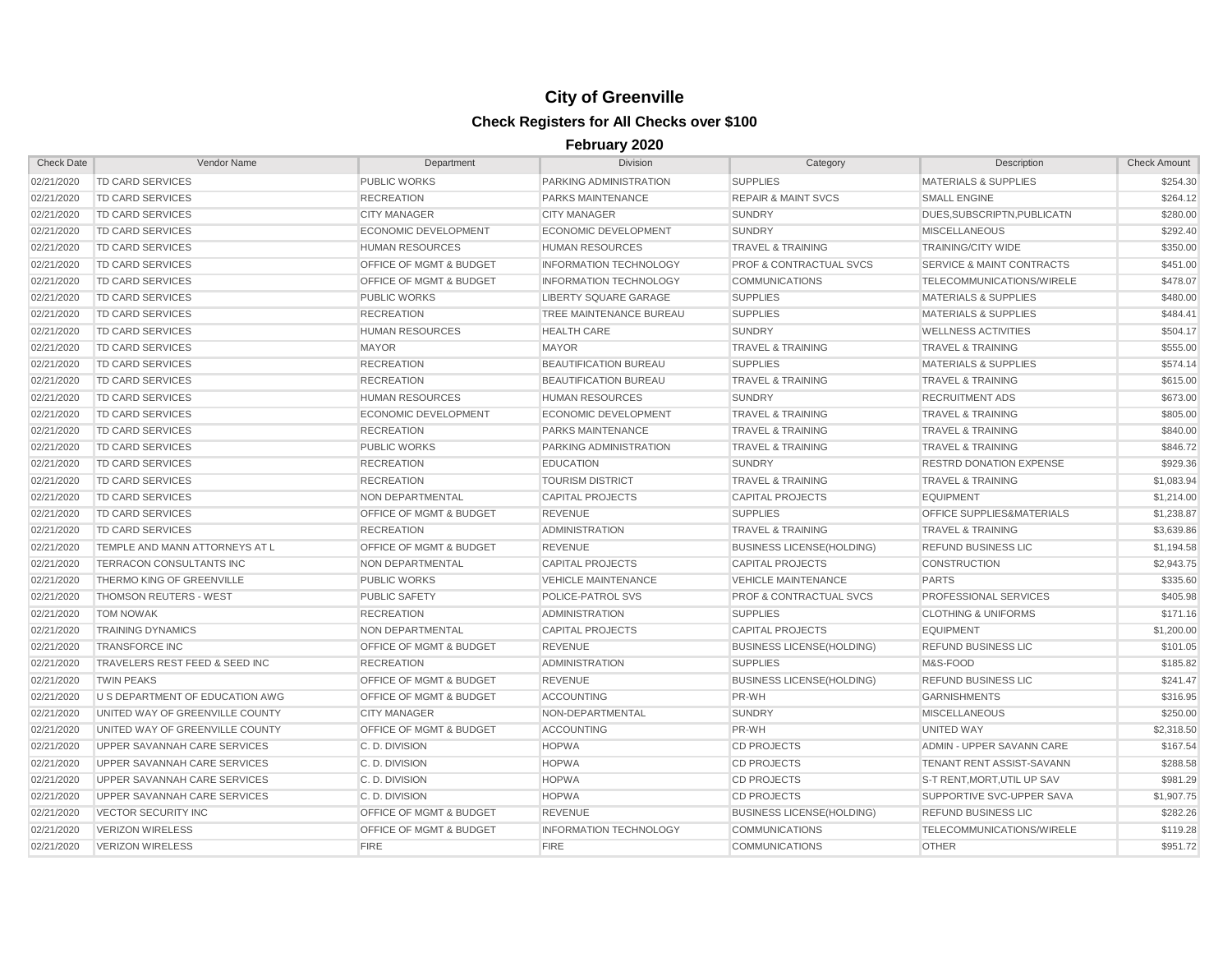| <b>Check Date</b> | Vendor Name                         | Department                         | <b>Division</b>                      | Category                           | Description                          | <b>Check Amount</b> |
|-------------------|-------------------------------------|------------------------------------|--------------------------------------|------------------------------------|--------------------------------------|---------------------|
| 02/21/2020        | <b>VERIZON WIRELESS</b>             | <b>PUBLIC SAFETY</b>               | POLICE-PATROL SVS                    | <b>COMMUNICATIONS</b>              | <b>OTHER</b>                         | \$8,785.14          |
| 02/21/2020        | <b>WEDGY'S PIZZA</b>                | <b>RECREATION</b>                  | <b>ADMINISTRATION</b>                | <b>TRAVEL &amp; TRAINING</b>       | <b>TRAVEL &amp; TRAINING</b>         | \$140.40            |
| 02/21/2020        | <b>WEST ENVIRONMENTAL</b>           | C.D. DIVISION                      | <b>CDBG PROJECTS</b>                 | <b>PROF &amp; CONTRACTUAL SVCS</b> | TEMP PERSONNEL SVCS                  | \$712.00            |
| 02/21/2020        | <b>WILDLIFE ARTISTS INC</b>         | <b>RECREATION</b>                  | <b>PUBLIC SERVICES</b>               | <b>SUPPLIES</b>                    | <b>SALE GIFTS</b>                    | \$2,248.68          |
| 02/21/2020        | WYOMING CHILD SUPPORT ENFORCEMENT   | <b>OFFICE OF MGMT &amp; BUDGET</b> | <b>ACCOUNTING</b>                    | PR-WH                              | <b>GARNISHMENTS</b>                  | \$154.61            |
| 02/28/2020        | 4-10 BERRY INC                      | ECONOMIC DEVELOPMENT               | <b>BUILDING &amp; PROPERTY MAINT</b> | <b>PROF &amp; CONTRACTUAL SVCS</b> | <b>DEMOLITIONS</b>                   | \$700.00            |
| 02/28/2020        | A SERVICES GROUP LLC                | <b>RECREATION</b>                  | <b>ADMINISTRATION</b>                | <b>PROF &amp; CONTRACTUAL SVCS</b> | <b>SERVICE &amp; MAINT CONTRACTS</b> | \$1,377.24          |
| 02/28/2020        | AAA LOCKSMITHS & ALARM COMPANY INC  | OFFICE OF MGMT & BUDGET            | <b>REVENUE</b>                       | <b>SUPPLIES</b>                    | OFFICE SUPPLIES&MATERIALS            | \$385.10            |
| 02/28/2020        | <b>ACE ENERGY</b>                   | <b>PUBLIC WORKS</b>                | <b>ADMINISTRATION</b>                | <b>VEHICLE MAINTENANCE</b>         | <b>FUEL</b>                          | \$15,031.37         |
| 02/28/2020        | <b>ADT SECURITY SERVICES</b>        | <b>RECREATION</b>                  | <b>COMMUNITY CENTERS</b>             | <b>PROF &amp; CONTRACTUAL SVCS</b> | SERVICE & MAINT CONTRACTS            | \$206.52            |
| 02/28/2020        | <b>ADT SECURITY SERVICES</b>        | <b>RECREATION</b>                  | <b>ADMINISTRATION</b>                | <b>PROF &amp; CONTRACTUAL SVCS</b> | <b>SERVICE &amp; MAINT CONTRACTS</b> | \$249.06            |
| 02/28/2020        | <b>ADT SECURITY SERVICES</b>        | <b>RECREATION</b>                  | PUBLIC SERVICES                      | <b>PROF &amp; CONTRACTUAL SVCS</b> | <b>SERVICE &amp; MAINT CONTRACTS</b> | \$249.06            |
| 02/28/2020        | ADVANCE AUTO PARTS                  | <b>PUBLIC WORKS</b>                | <b>VEHICLE MAINTENANCE</b>           | <b>VEHICLE MAINTENANCE</b>         | <b>SMALL PARTS</b>                   | \$169.15            |
| 02/28/2020        | ALDRIDGE FAMILY PRODUCE             | <b>RECREATION</b>                  | ADMINISTRATION                       | <b>SUPPLIES</b>                    | M&S-FOOD                             | \$469.38            |
| 02/28/2020        | AMERICAN LOCK & KEY                 | <b>PUBLIC WORKS</b>                | <b>BUILDING SERVICE DIVISION</b>     | <b>REPAIR &amp; MAINT SVCS</b>     | <b>REPAIRS &amp; MAINTENANCE</b>     | \$932.62            |
| 02/28/2020        | AMERICAN RED CROSS OF UPSTATE SC    | <b>RECREATION</b>                  | PARKS MAINTENANCE                    | <b>TRAVEL &amp; TRAINING</b>       | <b>TRAVEL &amp; TRAINING</b>         | \$120.00            |
| 02/28/2020        | ANANDA TALLEY                       | <b>RECREATION</b>                  | <b>COMMUNITY CENTERS</b>             | <b>RECREATION DEPOSITS</b>         | REFUND CLASS FEES                    | \$115.00            |
| 02/28/2020        | ANGIE PROSSER WORKING CASH          | <b>SPECIAL EVENTS</b>              | <b>SPECIAL EVENTS</b>                | PETTY CASH                         | <b>WORKING CASH</b>                  | \$2,000.00          |
| 02/28/2020        | AT & T MOBILITY                     | <b>PUBLIC WORKS</b>                | <b>FIXED ROUTE</b>                   | <b>COMMUNICATIONS</b>              | <b>CABLE TELEVISION/INTERNET</b>     | \$974.88            |
| 02/28/2020        | <b>AVL SOLUTIONS LLC</b>            | <b>FIRE</b>                        | <b>FIRE SUPPRESSION</b>              | <b>SUPPLIES</b>                    | <b>MATERIALS &amp; SUPPLIES</b>      | \$114.44            |
| 02/28/2020        | <b>BEAU WELLING DESIGN</b>          | ECONOMIC DEVELOPMENT               | ECONOMIC DEVELOPMENT                 | <b>PROF &amp; CONTRACTUAL SVCS</b> | PROFESSIONAL SERVICES                | \$6,525.00          |
| 02/28/2020        | BENNETT EQUIPMENT SUPPLY CO. INC.   | <b>PUBLIC WORKS</b>                | <b>SEWERS BUREAU</b>                 | <b>SUPPLIES</b>                    | <b>MATERIALS &amp; SUPPLIES</b>      | \$625.40            |
| 02/28/2020        | BLANCHARD MACHINERY CO              | <b>PUBLIC WORKS</b>                | <b>STORM DRAINS BUREAU</b>           | <b>PROF &amp; CONTRACTUAL SVCS</b> | <b>EQUIPMENT RENTAL</b>              | \$1,354.05          |
| 02/28/2020        | BLANCHARD MACHINERY CO              | <b>PUBLIC WORKS</b>                | <b>FLEET</b>                         | <b>VEHICLE MAINTENANCE</b>         | <b>OUTSIDE REPAIRS</b>               | \$4,151.37          |
| 02/28/2020        | <b>BLOCK ADVISORS</b>               | OFFICE OF MGMT & BUDGET            | <b>REVENUE</b>                       | <b>BUSINESS LICENSE(HOLDING)</b>   | <b>REFUND BUSINESS LIC</b>           | \$812.94            |
| 02/28/2020        | <b>BOOT BARN</b>                    | <b>PUBLIC WORKS</b>                | RESIDENTIAL COLL BUREAU              | <b>SUPPLIES</b>                    | <b>CLOTHING &amp; UNIFORMS</b>       | \$153.16            |
| 02/28/2020        | <b>BRAVO1 PROTECTION</b>            | <b>PUBLIC WORKS</b>                | PARKING ADMINISTRATION               | PROF & CONTRACTUAL SVCS            | <b>SERVICE &amp; MAINT CONTRACTS</b> | \$1,564.50          |
| 02/28/2020        | <b>BWI COMPANIES INC</b>            | <b>RECREATION</b>                  | <b>BEAUTIFICATION BUREAU</b>         | <b>SUPPLIES</b>                    | <b>MATERIALS &amp; SUPPLIES</b>      | \$2,440.41          |
| 02/28/2020        | CAMPBELL OIL COMPANY                | <b>PUBLIC WORKS</b>                | <b>FLEET</b>                         | <b>VEHICLE MAINTENANCE</b>         | <b>FUEL</b>                          | \$30,079.15         |
| 02/28/2020        | CAPITOL CONSTRUCTION OF THE CAROLIN | NON DEPARTMENTAL                   | <b>CAPITAL PROJECTS</b>              | <b>CAPITAL PROJECTS</b>            | <b>CONSTRUCTION</b>                  | \$473,383.58        |
| 02/28/2020        | CAROLINA CHAIN - DUNCAN SC          | <b>RECREATION</b>                  | <b>TREE MAINTENANCE BUREAU</b>       | <b>SUPPLIES</b>                    | <b>MATERIALS &amp; SUPPLIES</b>      | \$358.45            |
| 02/28/2020        | CAROLINA DRIVELINE INC              | <b>RECREATION</b>                  | PARKS MAINTENANCE                    | <b>REPAIR &amp; MAINT SVCS</b>     | <b>SMALL ENGINE</b>                  | \$159.43            |
| 02/28/2020        | CAROLINA ELEVATOR SERVICE INC       | <b>PUBLIC WORKS</b>                | RICHARDSON STREET GARAGE             | <b>PROF &amp; CONTRACTUAL SVCS</b> | SERVICE & MAINT CONTRACTS            | \$2,010.60          |
| 02/28/2020        | CAROLINA ELEVATOR SERVICE INC       | <b>PUBLIC WORKS</b>                | <b>S. SPRING STREET GARAGE</b>       | <b>PROF &amp; CONTRACTUAL SVCS</b> | <b>SERVICE &amp; MAINT CONTRACTS</b> | \$2,140.60          |
| 02/28/2020        | CAROLINA ELEVATOR SERVICE INC       | <b>PUBLIC WORKS</b>                | <b>CHURCH STREET GARAGE</b>          | <b>PROF &amp; CONTRACTUAL SVCS</b> | <b>SERVICE &amp; MAINT CONTRACTS</b> | \$2,400.60          |
| 02/28/2020        | CDW/G                               | PUBLIC INFORMATION/EVENTS          | <b>EVENTS MANAGEMENT</b>             | <b>SUNDRY</b>                      | <b>MISCELLANEOUS</b>                 | \$371.00            |
| 02/28/2020        | CDW/G                               | OFFICE OF MGMT & BUDGET            | <b>INFORMATION TECHNOLOGY</b>        | <b>SUPPLIES</b>                    | <b>MATERIALS &amp; SUPPLIES</b>      | \$635.10            |
| 02/28/2020        | CHARTER COMMUNICATIONS              | <b>PUBLIC WORKS</b>                | <b>BUILDING SERVICE DIVISION</b>     | <b>COMMUNICATIONS</b>              | <b>OTHER</b>                         | \$102.89            |
| 02/28/2020        | <b>CHARTER COMMUNICATIONS</b>       | OFFICE OF MGMT & BUDGET            | <b>INFORMATION TECHNOLOGY</b>        | <b>COMMUNICATIONS</b>              | TELECOMMUNICATIONS/WIRELE            | \$170.52            |
| 02/28/2020        | CHARTER COMMUNICATIONS              | <b>PUBLIC WORKS</b>                | <b>PUBLIC WORKS</b>                  | <b>PROF &amp; CONTRACTUAL SVCS</b> | PROFESSIONAL SERVICES                | \$219.58            |
| 02/28/2020        | CHARTER COMMUNICATIONS              | <b>PUBLIC SAFETY</b>               | POLICE-PATROL SVS                    | <b>COMMUNICATIONS</b>              | <b>OTHER</b>                         | \$385.80            |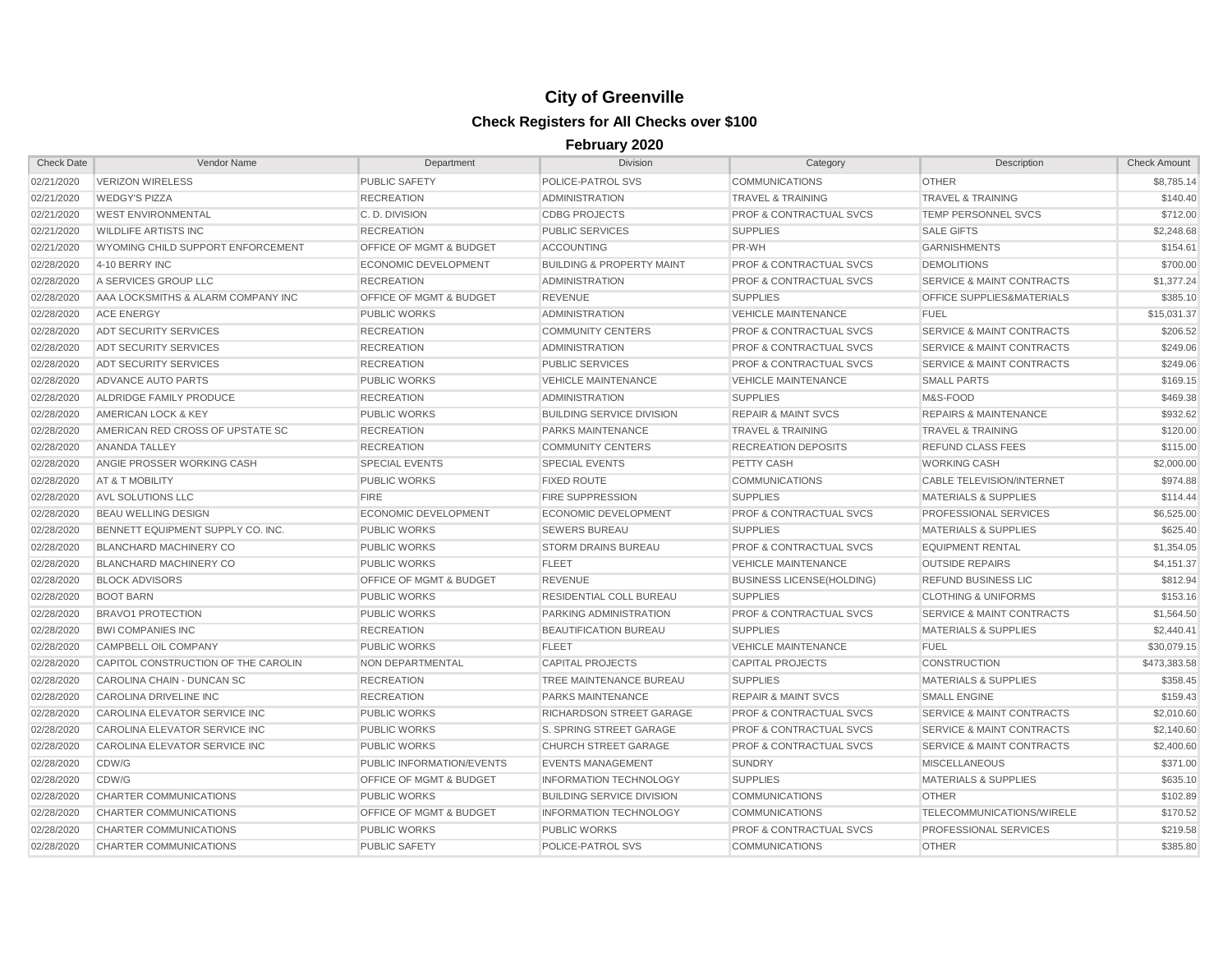| <b>Check Date</b> | Vendor Name                                    | Department                         | <b>Division</b>                  | Category                           | Description                          | <b>Check Amount</b> |
|-------------------|------------------------------------------------|------------------------------------|----------------------------------|------------------------------------|--------------------------------------|---------------------|
| 02/28/2020        | <b>CHARTER COMMUNICATIONS</b>                  | <b>RECREATION</b>                  | <b>COMMUNITY CENTERS</b>         | <b>COMMUNICATIONS</b>              | CABLE TELEVISION/INTERNET            | \$431.01            |
| 02/28/2020        | CHEM-AQUA INC                                  | <b>PUBLIC WORKS</b>                | <b>BUILDING SERVICE DIVISION</b> | <b>PROF &amp; CONTRACTUAL SVCS</b> | SERVICE & MAINT CONTRACTS            | \$473.82            |
| 02/28/2020        | <b>CINTAS</b>                                  | <b>PUBLIC WORKS</b>                | <b>FLEET</b>                     | <b>SUPPLIES</b>                    | <b>CLOTHING &amp; UNIFORMS</b>       | \$376.84            |
| 02/28/2020        | CINTAS FIRE PROTECTION 636525                  | <b>FIRE</b>                        | <b>FIRE SERVICES</b>             | <b>PROF &amp; CONTRACTUAL SVCS</b> | <b>SERVICE &amp; MAINT CONTRACTS</b> | \$127.72            |
| 02/28/2020        | CITY ARBORIST LLC, THE                         | <b>RECREATION</b>                  | TREE MAINTENANCE BUREAU          | <b>PROF &amp; CONTRACTUAL SVCS</b> | PROFESSIONAL SERVICES                | \$5,400.00          |
| 02/28/2020        | <b>CLEMSON UNIVERSITY</b>                      | <b>ECONOMIC DEVELOPMENT</b>        | <b>ECONOMIC DEVELOPMENT</b>      | <b>PROF &amp; CONTRACTUAL SVCS</b> | TEMP PERSONNEL SVCS                  | \$1,506.25          |
| 02/28/2020        | CONCRETE SUPPLY COMPANY LLC                    | <b>PUBLIC WORKS</b>                | <b>STREETS BUREAU</b>            | <b>SUPPLIES</b>                    | <b>MATERIALS &amp; SUPPLIES</b>      | \$1,038.80          |
| 02/28/2020        | <b>CONTINENTAL ENGINES</b>                     | <b>PUBLIC WORKS</b>                | <b>SEWERS BUREAU</b>             | <b>REPAIR &amp; MAINT SVCS</b>     | <b>REPAIRS &amp; MAINTENANCE</b>     | \$240.00            |
| 02/28/2020        | <b>CONTINENTAL ENGINES</b>                     | <b>PUBLIC WORKS</b>                | <b>BUILDING SERVICE DIVISION</b> | PROF & CONTRACTUAL SVCS            | <b>SERVICE &amp; MAINT CONTRACTS</b> | \$333.50            |
| 02/28/2020        | <b>CORBIN TURF &amp; ORNAMENTAL SUPPLY INC</b> | <b>RECREATION</b>                  | PARKS MAINTENANCE                | <b>SUPPLIES</b>                    | <b>MATERIALS &amp; SUPPLIES</b>      | \$6,360.51          |
| 02/28/2020        | <b>CORE &amp; MAIN LP</b>                      | <b>PUBLIC WORKS</b>                | <b>SEWERS BUREAU</b>             | <b>SUPPLIES</b>                    | <b>MATERIALS &amp; SUPPLIES</b>      | \$795.00            |
| 02/28/2020        | <b>COVETRUS NORTH AMERICA</b>                  | <b>RECREATION</b>                  | <b>ADMINISTRATION</b>            | <b>SUPPLIES</b>                    | M&S-VETERINARY                       | \$216.66            |
| 02/28/2020        | <b>COVETRUS NORTH AMERICA</b>                  | <b>RECREATION</b>                  | <b>ADMINISTRATION</b>            | <b>SUPPLIES</b>                    | M&S-MEDICINE                         | \$275.02            |
| 02/28/2020        | <b>COWART AWARDS INC</b>                       | <b>RECREATION</b>                  | <b>COMMUNITY CENTERS</b>         | <b>SUPPLIES</b>                    | <b>MATERIALS &amp; SUPPLIES</b>      | \$270.30            |
| 02/28/2020        | <b>CREATIONWORKS LANDSCAPING LLC</b>           | <b>RECREATION</b>                  | <b>BEAUTIFICATION BUREAU</b>     | <b>PROF &amp; CONTRACTUAL SVCS</b> | SERVICE & MAINT CONTRACTS            | \$815.00            |
| 02/28/2020        | <b>DAVE DERRICK</b>                            | <b>PUBLIC WORKS</b>                | <b>PUBLIC WORKS</b>              | <b>TRAVEL &amp; TRAINING</b>       | <b>TRAVEL &amp; TRAINING</b>         | \$449.90            |
| 02/28/2020        | <b>DAVE DERRICK</b>                            | <b>PUBLIC WORKS</b>                | <b>STORM DRAINS BUREAU</b>       | <b>TRAVEL &amp; TRAINING</b>       | TRAVEL & TRAINING                    | \$449.90            |
| 02/28/2020        | <b>DELL MARKETING LP</b>                       | <b>OFFICE OF MGMT &amp; BUDGET</b> | <b>INFORMATION TECHNOLOGY</b>    | <b>MIS PROJECTS</b>                | PCS/UPGRADES                         | \$1,160.64          |
| 02/28/2020        | <b>DESIGNLAB INC</b>                           | <b>FIRE</b>                        | <b>FIRE SERVICES</b>             | <b>SUPPLIES</b>                    | <b>CLOTHING &amp; UNIFORMS</b>       | \$644.00            |
| 02/28/2020        | <b>DESIGNLAB INC</b>                           | <b>PUBLIC SAFETY</b>               | POLICE-PATROL SVS                | <b>SUPPLIES</b>                    | <b>CLOTHING &amp; UNIFORMS</b>       | \$1,657.47          |
| 02/28/2020        | <b>DESIREE HILL</b>                            | <b>MUNICIPAL COURT</b>             | <b>MUNICIPAL COURT</b>           | <b>TRAVEL &amp; TRAINING</b>       | <b>TRAVEL &amp; TRAINING</b>         | \$182.76            |
| 02/28/2020        | <b>DICK SMITH FORD</b>                         | <b>PUBLIC WORKS</b>                | <b>STORM DRAINS BUREAU</b>       | <b>VEHICLES</b>                    | <b>VEHICLE</b>                       | \$49,713.00         |
| 02/28/2020        | <b>DISYS SOLUTIONS INC</b>                     | PUBLIC INFORMATION/EVENTS          | PUBLIC INFORMATION               | <b>SUPPLIES</b>                    | <b>MATERIALS &amp; SUPPLIES</b>      | \$743.79            |
| 02/28/2020        | <b>DISYS SOLUTIONS INC</b>                     | <b>RECREATION</b>                  | PARKS AND RECREATION             | <b>PROF &amp; CONTRACTUAL SVCS</b> | PROFESSIONAL SERVICES                | \$743.79            |
| 02/28/2020        | <b>DR FLUSH</b>                                | <b>PUBLIC WORKS</b>                | <b>SEWERS BUREAU</b>             | <b>PROF &amp; CONTRACTUAL SVCS</b> | <b>PROFESSIONAL SERVICES</b>         | \$400.00            |
| 02/28/2020        | <b>DRURY INN &amp; SUITES</b>                  | <b>PUBLIC SAFETY</b>               | POLICE-PATROL SVS                | <b>PROF &amp; CONTRACTUAL SVCS</b> | <b>PROFESSIONAL SERVICES</b>         | \$4,044.70          |
| 02/28/2020        | <b>DUKE ENERGY</b>                             | C.D. DIVISION                      | <b>CDBG PROJECTS</b>             | <b>CD PROJECTS</b>                 | <b>PUBLIC SERVICES (GENERAL)</b>     | \$216.87            |
| 02/28/2020        | <b>DUKE ENERGY</b>                             | <b>RECREATION</b>                  | <b>COMMUNITY CENTERS</b>         | <b>UTILITIES</b>                   | <b>ELECTRICITY</b>                   | \$1,183.84          |
| 02/28/2020        | <b>DUKE ENERGY</b>                             | <b>MUNICIPAL COURT</b>             | <b>MUNICIPAL COURT</b>           | <b>UTILITIES</b>                   | <b>ELECTRICITY</b>                   | \$1,465.15          |
| 02/28/2020        | <b>DUKE ENERGY</b>                             | <b>PUBLIC SAFETY</b>               | POLICE-PATROL SVS                | UTILITIES                          | <b>ELECTRICITY</b>                   | \$1,465.16          |
| 02/28/2020        | <b>DUKE ENERGY</b>                             | <b>PUBLIC WORKS</b>                | <b>FIXED ROUTE</b>               | <b>UTILITIES</b>                   | <b>ELECTRICITY</b>                   | \$1,863.71          |
| 02/28/2020        | <b>DUKE ENERGY</b>                             | <b>PUBLIC WORKS</b>                | MAULDIN/SIMPSONVILLE ROUT        | UTILITIES                          | <b>ELECTRICITY</b>                   | \$1,863.71          |
| 02/28/2020        | <b>DUKE ENERGY</b>                             | <b>PUBLIC WORKS</b>                | <b>TRAFFIC ENGINEERING</b>       | UTILITIES                          | <b>ELECTRICITY</b>                   | \$3,487.99          |
| 02/28/2020        | <b>DUKE ENERGY</b>                             | <b>PUBLIC WORKS</b>                | <b>FLEET</b>                     | <b>UTILITIES</b>                   | <b>ELECTRICITY</b>                   | \$3,548.10          |
| 02/28/2020        | <b>DUKE ENERGY</b>                             | <b>PUBLIC WORKS</b>                | NON VEHICLE MAINTENANCE          | <b>UTILITIES</b>                   | <b>ELECTRICITY</b>                   | \$4,248.93          |
| 02/28/2020        | <b>DUKE ENERGY</b>                             | <b>PUBLIC WORKS</b>                | <b>BUILDING SERVICE DIVISION</b> | <b>UTILITIES</b>                   | <b>ELECTRICITY</b>                   | \$4,783.54          |
| 02/28/2020        | <b>DUKE ENERGY</b>                             | <b>RECREATION</b>                  | PARKS MAINTENANCE                | <b>UTILITIES</b>                   | <b>ELECTRICITY</b>                   | \$11,899.88         |
| 02/28/2020        | DUKE'S ROOT CONTROL INC                        | <b>PUBLIC WORKS</b>                | <b>SEWERS BUREAU</b>             | <b>SUPPLIES</b>                    | <b>MATERIALS &amp; SUPPLIES</b>      | \$1,865.60          |
| 02/28/2020        | ECHOLS OIL COMPANY INC                         | <b>PUBLIC WORKS</b>                | <b>FLEET</b>                     | <b>VEHICLE MAINTENANCE</b>         | <b>FUEL</b>                          | \$6,224.18          |
| 02/28/2020        | <b>EDEN FREEMAN</b>                            | <b>CITY MANAGER</b>                | <b>CITY MANAGER</b>              | TRAVEL & TRAINING                  | TRAVEL & TRAINING                    | \$502.59            |
| 02/28/2020        | <b>EMERGENCYMD LLC</b>                         | <b>HUMAN RESOURCES</b>             | <b>OCCUPATIONAL HEALTH</b>       | <b>PROF &amp; CONTRACTUAL SVCS</b> | PROFESSIONAL SERVICES                | \$5,620.00          |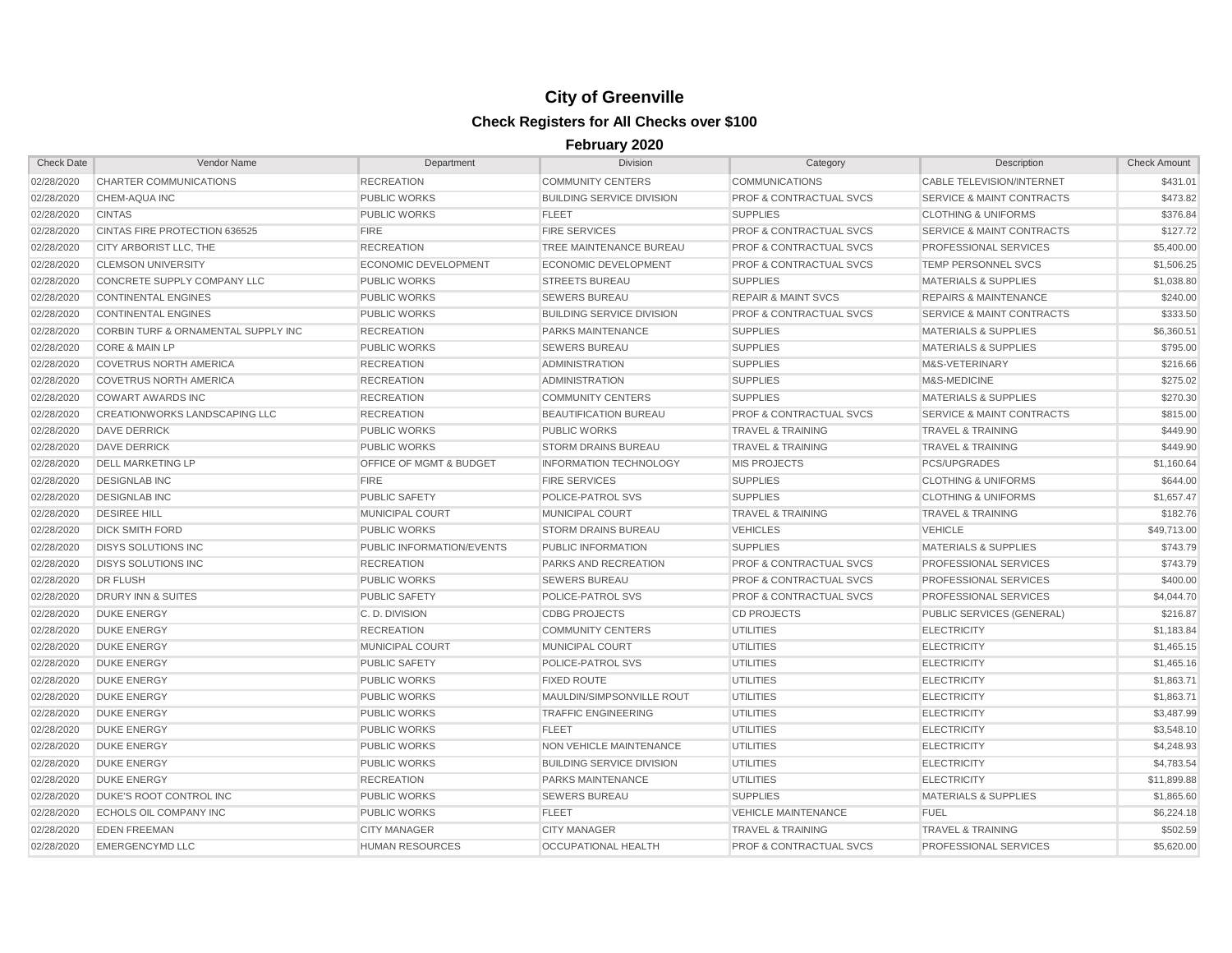| <b>Check Date</b> | Vendor Name                            | Department                  | <b>Division</b>                  | Category                           | Description                      | <b>Check Amount</b> |
|-------------------|----------------------------------------|-----------------------------|----------------------------------|------------------------------------|----------------------------------|---------------------|
| 02/28/2020        | <b>EMERYS TREE SERVICE INC</b>         | <b>RECREATION</b>           | TREE MAINTENANCE BUREAU          | PROF & CONTRACTUAL SVCS            | PROFESSIONAL SERVICES            | \$3,825.00          |
| 02/28/2020        | <b>EMILY ARMES</b>                     | NON DEPARTMENTAL            | <b>CAPITAL PROJECTS</b>          | <b>CAPITAL PROJECTS</b>            | <b>EQUIPMENT</b>                 | \$159.00            |
| 02/28/2020        | <b>EMPLOYMENT SCREENING RESOURCES</b>  | <b>HUMAN RESOURCES</b>      | <b>HUMAN RESOURCES</b>           | <b>PROF &amp; CONTRACTUAL SVCS</b> | PROFESSIONAL SERVICES            | \$648.05            |
| 02/28/2020        | <b>ENERGY DISTRIBUTORS LLC</b>         | <b>PUBLIC WORKS</b>         | <b>ADMINISTRATION</b>            | <b>VEHICLE MAINTENANCE</b>         | <b>FUEL</b>                      | \$14,390.80         |
| 02/28/2020        | <b>FASTENAL COMPANY</b>                | <b>PUBLIC WORKS</b>         | <b>BUILDING SERVICE DIVISION</b> | <b>SUPPLIES</b>                    | <b>MATERIALS &amp; SUPPLIES</b>  | \$921.07            |
| 02/28/2020        | <b>FERGUSON FACILITIES SUPPLY</b>      | <b>RECREATION</b>           | <b>ADMINISTRATION</b>            | <b>SUPPLIES</b>                    | <b>JANITORIAL SUPPLIES</b>       | \$147.84            |
| 02/28/2020        | <b>FGP INTERNATIONAL</b>               | OFFICE OF MGMT & BUDGET     | <b>REVENUE</b>                   | <b>PROF &amp; CONTRACTUAL SVCS</b> | TEMP PERSONNEL SVCS              | \$772.75            |
| 02/28/2020        | <b>FORTILINE</b>                       | <b>PUBLIC WORKS</b>         | <b>SEWERS BUREAU</b>             | <b>SUPPLIES</b>                    | <b>MATERIALS &amp; SUPPLIES</b>  | \$4,906.08          |
| 02/28/2020        | <b>FRANCIS CROSBY</b>                  | <b>FIRE</b>                 | <b>FIRE SERVICES</b>             | <b>TRAVEL &amp; TRAINING</b>       | <b>TRAVEL &amp; TRAINING</b>     | \$183.00            |
| 02/28/2020        | <b>GENESIS HOMES</b>                   | <b>HOME</b>                 | <b>HOME PROJECTS</b>             | <b>CD PROJECTS</b>                 | ACTIVITIES SP SUBRECIPIEN        | \$29,129.88         |
| 02/28/2020        | <b>GENESIS HOMES</b>                   | C.D. DIVISION               | <b>CDBG PROJECTS</b>             | <b>CD PROJECTS</b>                 | <b>ACTIVITIES SP SUBRECIPIEN</b> | \$51.947.04         |
| 02/28/2020        | <b>GEORGE COLEMAN FORD INC</b>         | <b>PUBLIC WORKS</b>         | <b>VEHICLE MAINTENANCE</b>       | <b>VEHICLE MAINTENANCE</b>         | <b>PARTS</b>                     | \$351.86            |
| 02/28/2020        | <b>GEORGIA BARK COMPANY</b>            | <b>RECREATION</b>           | <b>TOURISM DISTRICT</b>          | <b>SUPPLIES</b>                    | <b>MATERIALS &amp; SUPPLIES</b>  | \$2,968.00          |
| 02/28/2020        | <b>GILLIG LLC</b>                      | <b>PUBLIC WORKS</b>         | <b>VEHICLE MAINTENANCE</b>       | <b>VEHICLE MAINTENANCE</b>         | <b>SMALL PARTS</b>               | \$116.78            |
| 02/28/2020        | GIMME-A-SIGN CO INC                    | PUBLIC INFORMATION/EVENTS   | <b>EVENTS MANAGEMENT</b>         | <b>PRINTING</b>                    | <b>PRINTING &amp; BINDING</b>    | \$6,310.04          |
| 02/28/2020        | <b>GLOBAL EQUIPMENT CO</b>             | <b>CITY MANAGER</b>         | <b>CITY MANAGER</b>              | <b>SUPPLIES</b>                    | OFFICE SUPPLIES&MATERIALS        | \$276.23            |
| 02/28/2020        | GRAINGER 803858620                     | <b>PUBLIC WORKS</b>         | <b>VEHICLE MAINTENANCE</b>       | <b>SUPPLIES</b>                    | <b>MATERIALS &amp; SUPPLIES</b>  | \$118.83            |
| 02/28/2020        | GRAINGER 803858935                     | <b>PUBLIC WORKS</b>         | <b>FLEET</b>                     | <b>SUPPLIES</b>                    | <b>MATERIALS &amp; SUPPLIES</b>  | \$302.92            |
| 02/28/2020        | GRAINGER 803858935                     | <b>PUBLIC WORKS</b>         | <b>BUILDING SERVICE DIVISION</b> | <b>SUPPLIES</b>                    | <b>MATERIALS &amp; SUPPLIES</b>  | \$902.36            |
| 02/28/2020        | <b>GREENVILLE COUNTY</b>               | <b>MUNICIPAL COURT</b>      | <b>MUNICIPAL COURT</b>           | <b>PROF &amp; CONTRACTUAL SVCS</b> | PROFESSIONAL SERVICES            | \$22,645.86         |
| 02/28/2020        | <b>GREENVILLE COUNTY SOLID WASTE</b>   | <b>PUBLIC WORKS</b>         | <b>GARBAGE DISPOSAL BUREAU</b>   | <b>PROF &amp; CONTRACTUAL SVCS</b> | <b>DISPOSAL CHARGES</b>          | \$15,602.28         |
| 02/28/2020        | <b>GREENVILLE COUNTY TAX COLLECTOR</b> | <b>RECREATION</b>           | PARKS AND RECREATION             | <b>SUNDRY</b>                      | <b>TAXES</b>                     | \$12,660.21         |
| 02/28/2020        | GREENVILLE OFFICE SUPPLY CO INC        | <b>PUBLIC WORKS</b>         | <b>ENGINEERING</b>               | <b>SUPPLIES</b>                    | OFFICE SUPPLIES&MATERIALS        | \$101.18            |
| 02/28/2020        | GREENVILLE OFFICE SUPPLY CO INC        | <b>RECREATION</b>           | <b>BEAUTIFICATION BUREAU</b>     | <b>SUPPLIES</b>                    | <b>MATERIALS &amp; SUPPLIES</b>  | \$139.18            |
| 02/28/2020        | <b>GREENVILLE OFFICE SUPPLY CO INC</b> | <b>ECONOMIC DEVELOPMENT</b> | PLANNING AND ZONING              | <b>SUPPLIES</b>                    | <b>MATERIALS &amp; SUPPLIES</b>  | \$574.91            |
| 02/28/2020        | <b>GREENVILLE ZOO PETTY CASH</b>       | <b>RECREATION</b>           | <b>ADMINISTRATION</b>            | <b>SUPPLIES</b>                    | M&S-FOOD                         | \$143.21            |
| 02/28/2020        | H AND R BLOCK                          | OFFICE OF MGMT & BUDGET     | <b>REVENUE</b>                   | <b>BUSINESS LICENSE(HOLDING)</b>   | <b>REFUND BUSINESS LIC</b>       | \$717.06            |
| 02/28/2020        | H AND R BLOCK INC                      | OFFICE OF MGMT & BUDGET     | <b>REVENUE</b>                   | <b>BUSINESS LICENSE(HOLDING)</b>   | <b>REFUND BUSINESS LIC</b>       | \$1,109.80          |
| 02/28/2020        | <b>HAJOCA CORPORATION</b>              | <b>PUBLIC WORKS</b>         | <b>BUILDING SERVICE DIVISION</b> | <b>SUPPLIES</b>                    | <b>MATERIALS &amp; SUPPLIES</b>  | \$829.18            |
| 02/28/2020        | HARRAH'S CHEROKEE CASINO RESORT        | <b>RECREATION</b>           | <b>COMMUNITY CENTERS</b>         | <b>RECREATION DEPOSITS</b>         | <b>PROGRAM EXPENSE</b>           | \$2,104.70          |
| 02/28/2020        | <b>HEALTHSTAT INC</b>                  | OFFICE OF MGMT & BUDGET     | <b>REVENUE</b>                   | <b>BUSINESS LICENSE(HOLDING)</b>   | <b>REFUND BUSINESS LIC</b>       | \$209.00            |
| 02/28/2020        | HENRY SCHEIN INC MEDICAL DIVISION      | <b>FIRE</b>                 | FIRE SUPPRESSION                 | <b>SUPPLIES</b>                    | <b>DRUG SUPPLIES</b>             | \$187.43            |
| 02/28/2020        | HOME DEPOT CREDIT SERVICE 0978         | <b>PUBLIC WORKS</b>         | <b>VEHICLE MAINTENANCE</b>       | <b>SUPPLIES</b>                    | <b>MATERIALS &amp; SUPPLIES</b>  | \$199.92            |
| 02/28/2020        | HOME DEPOT CREDIT SERVICE 0978         | <b>PUBLIC WORKS</b>         | NON VEHICLE MAINTENANCE          | <b>REPAIR &amp; MAINT SVCS</b>     | <b>REPAIRS &amp; MAINTENANCE</b> | \$248.54            |
| 02/28/2020        | HOME DEPOT CREDIT SERVICE 0978         | <b>PUBLIC WORKS</b>         | NON VEHICLE MAINTENANCE          | <b>SUPPLIES</b>                    | <b>MATERIALS &amp; SUPPLIES</b>  | \$406.94            |
| 02/28/2020        | HOME DEPOT CREDIT SERVICE 4123         | <b>PUBLIC WORKS</b>         | <b>CBD TIF CREW</b>              | <b>SUPPLIES</b>                    | <b>MATERIALS &amp; SUPPLIES</b>  | \$189.74            |
| 02/28/2020        | HOME DEPOT CREDIT SERVICE 4123         | <b>RECREATION</b>           | ADMINISTRATION                   | <b>SUPPLIES</b>                    | M&S-MAINTENANCE                  | \$260.91            |
| 02/28/2020        | HOME DEPOT CREDIT SERVICE 5906         | <b>PUBLIC WORKS</b>         | <b>BUILDING SERVICE DIVISION</b> | <b>SUPPLIES</b>                    | <b>MATERIALS &amp; SUPPLIES</b>  | \$196.45            |
| 02/28/2020        | HOME DEPOT CREDIT SERVICE 5914         | <b>RECREATION</b>           | ADMINISTRATION                   | <b>REPAIR &amp; MAINT SVCS</b>     | <b>REPAIRS &amp; MAINTENANCE</b> | \$106.41            |
| 02/28/2020        | HOME DEPOT CREDIT SERVICE 5914         | <b>RECREATION</b>           | <b>ADMINISTRATION</b>            | <b>SUPPLIES</b>                    | M&S-MAINTENANCE                  | \$534.62            |
| 02/28/2020        | HOME DEPOT CREDIT SERVICE 5922         | <b>RECREATION</b>           | TREE MAINTENANCE BUREAU          | <b>SUPPLIES</b>                    | <b>MATERIALS &amp; SUPPLIES</b>  | \$521.35            |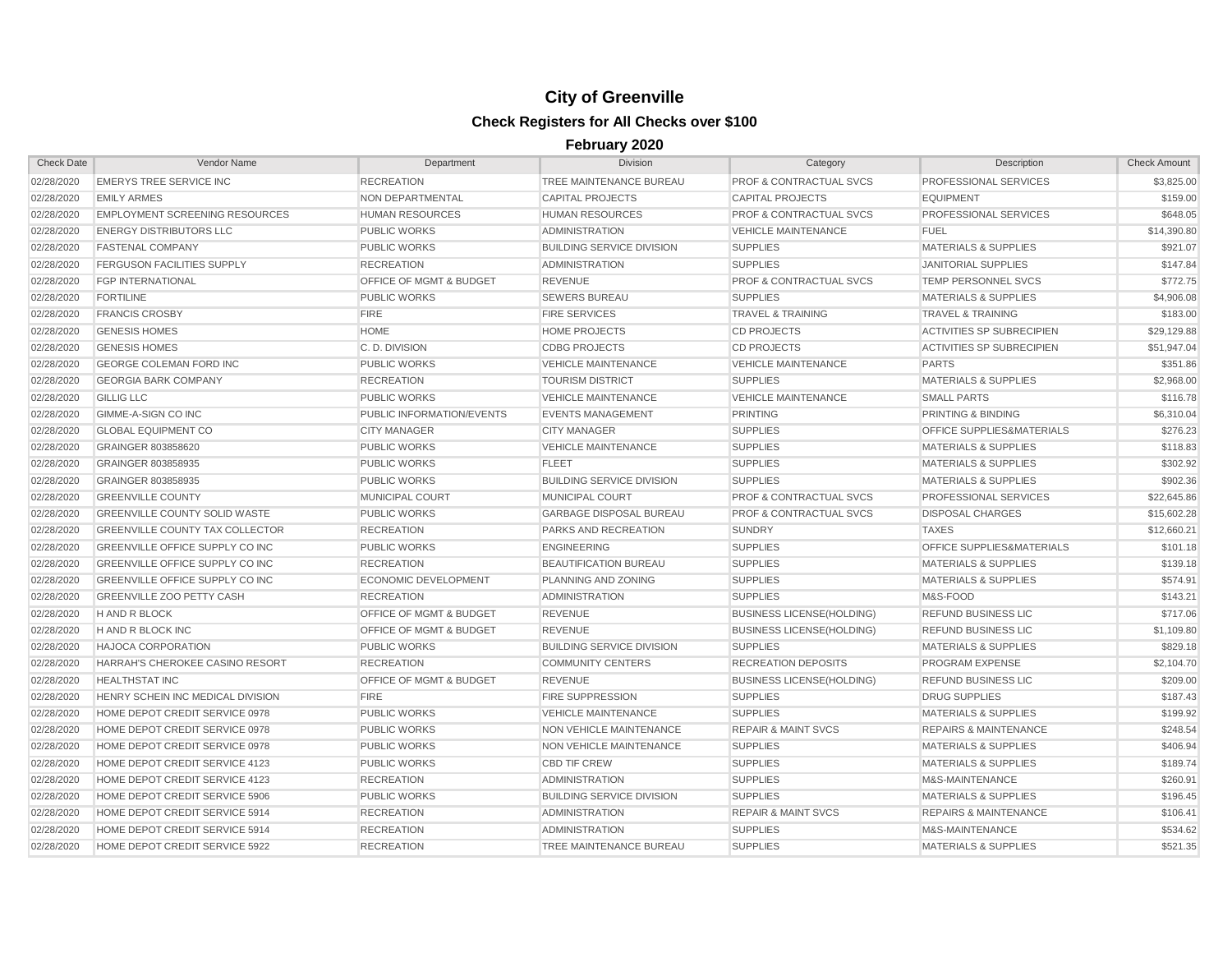| <b>Check Date</b> | Vendor Name                         | Department                         | <b>Division</b>                      | Category                           | Description                          | <b>Check Amount</b> |
|-------------------|-------------------------------------|------------------------------------|--------------------------------------|------------------------------------|--------------------------------------|---------------------|
| 02/28/2020        | HOME DEPOT CREDIT SERVICE 5922      | <b>RECREATION</b>                  | PARKS MAINTENANCE                    | <b>SUPPLIES</b>                    | <b>MATERIALS &amp; SUPPLIES</b>      | \$819.75            |
| 02/28/2020        | <b>HORIZON MOTOR COACH</b>          | <b>RECREATION</b>                  | <b>COMMUNITY CENTERS</b>             | <b>RECREATION DEPOSITS</b>         | PROGRAM EXPENSE                      | \$1,710.00          |
| 02/28/2020        | <b>HUGHES AGENCY</b>                | <b>CITY MANAGER</b>                | <b>CITY MANAGER</b>                  | <b>PROF &amp; CONTRACTUAL SVCS</b> | <b>PROFESSIONAL SERVICES</b>         | \$8,000.00          |
| 02/28/2020        | <b>HUMAN RELATIONS COMMISSION</b>   | C.D. DIVISION                      | <b>CDBG PROJECTS</b>                 | <b>CD PROJECTS</b>                 | PUBLIC INFORMATION                   | \$1,383.00          |
| 02/28/2020        | <b>IACP</b>                         | <b>PUBLIC SAFETY</b>               | POLICE-PATROL SVS                    | <b>TRAVEL &amp; TRAINING</b>       | <b>TRAVEL &amp; TRAINING</b>         | \$52,200.00         |
| 02/28/2020        | INNOVATIVE CONTROLS INC             | <b>FIRE</b>                        | <b>FIRE SUPPRESSION</b>              | <b>VEHICLE MAINTENANCE</b>         | <b>PARTS</b>                         | \$370.21            |
| 02/28/2020        | <b>IVEY COMMUNICATIONS INC</b>      | <b>RECREATION</b>                  | <b>PARKS AND RECREATION</b>          | <b>PROF &amp; CONTRACTUAL SVCS</b> | <b>PROFESSIONAL SERVICES</b>         | \$211.19            |
| 02/28/2020        | <b>IVEY COMMUNICATIONS INC</b>      | NON DEPARTMENTAL                   | <b>CAPITAL PROJECTS</b>              | <b>CAPITAL PROJECTS</b>            | <b>EQUIPMENT</b>                     | \$2,825.57          |
| 02/28/2020        | JACK DOHENY COMPANIES INC           | <b>PUBLIC WORKS</b>                | <b>SEWERS BUREAU</b>                 | <b>SUPPLIES</b>                    | <b>MATERIALS &amp; SUPPLIES</b>      | \$1,072.38          |
| 02/28/2020        | <b>JAMES PATRICK TIMMS</b>          | <b>ECONOMIC DEVELOPMENT</b>        | <b>BUILDING &amp; PROPERTY MAINT</b> | <b>SUPPLIES</b>                    | <b>CLOTHING &amp; UNIFORMS</b>       | \$137.77            |
| 02/28/2020        | <b>JAMES PATRICK TIMMS</b>          | <b>ECONOMIC DEVELOPMENT</b>        | <b>BUILDING &amp; PROPERTY MAINT</b> | <b>TRAVEL &amp; TRAINING</b>       | <b>LOCAL TRANSPORTATION</b>          | \$443.33            |
| 02/28/2020        | <b>JET-VAC SEWER EQUIPMENT CO</b>   | <b>PUBLIC WORKS</b>                | <b>SEWERS BUREAU</b>                 | <b>SUPPLIES</b>                    | <b>MATERIALS &amp; SUPPLIES</b>      | \$666.29            |
| 02/28/2020        | JOHN E REID & ASSOCIATES INC        | <b>PUBLIC SAFETY</b>               | POLICE-PATROL SVS                    | <b>TRAVEL &amp; TRAINING</b>       | <b>TRAVEL &amp; TRAINING</b>         | \$575.00            |
| 02/28/2020        | JOHNSON CONTROLS SECURITY SOLUTIONS | <b>PUBLIC WORKS</b>                | <b>TRAFFIC ENGINEERING</b>           | <b>PROF &amp; CONTRACTUAL SVCS</b> | <b>SERVICE &amp; MAINT CONTRACTS</b> | \$314.10            |
| 02/28/2020        | JOHNSTONE SUPPLY OF GREENVILLE      | <b>PUBLIC WORKS</b>                | <b>BUILDING SERVICE DIVISION</b>     | <b>SUPPLIES</b>                    | <b>MATERIALS &amp; SUPPLIES</b>      | \$266.38            |
| 02/28/2020        | JOSEPHINE CURETON TRUST             | <b>PUBLIC WORKS</b>                | <b>PARKING LOTS</b>                  | <b>PROF &amp; CONTRACTUAL SVCS</b> | PARKING-LEASES                       | \$1,049.41          |
| 02/28/2020        | <b>KATHY HILES</b>                  | <b>MUNICIPAL COURT</b>             | MUNICIPAL COURT                      | <b>TRAVEL &amp; TRAINING</b>       | <b>TRAVEL &amp; TRAINING</b>         | \$334.69            |
| 02/28/2020        | <b>KEVIN HENSON</b>                 | <b>FIRE</b>                        | <b>FIRE SERVICES</b>                 | <b>TRAVEL &amp; TRAINING</b>       | <b>TRAVEL &amp; TRAINING</b>         | \$305.00            |
| 02/28/2020        | KING ASPHALT INC                    | <b>PUBLIC WORKS</b>                | <b>STORM DRAINS BUREAU</b>           | <b>SUPPLIES</b>                    | <b>MATERIALS &amp; SUPPLIES</b>      | \$116.20            |
| 02/28/2020        | KING ASPHALT INC                    | <b>PUBLIC WORKS</b>                | <b>SEWERS BUREAU</b>                 | <b>SUPPLIES</b>                    | <b>MATERIALS &amp; SUPPLIES</b>      | \$116.20            |
| 02/28/2020        | KING ASPHALT INC                    | <b>PUBLIC WORKS</b>                | <b>STREETS BUREAU</b>                | <b>SUPPLIES</b>                    | <b>MATERIALS &amp; SUPPLIES</b>      | \$232.41            |
| 02/28/2020        | KONE INC                            | <b>PUBLIC WORKS</b>                | <b>ONE GARAGE</b>                    | <b>PROF &amp; CONTRACTUAL SVCS</b> | <b>SERVICE &amp; MAINT CONTRACTS</b> | \$377.90            |
| 02/28/2020        | LATITUDE APPLIED TECHNOLOGIES       | <b>RECREATION</b>                  | <b>ADMINISTRATION</b>                | <b>SUPPLIES</b>                    | <b>JANITORIAL SUPPLIES</b>           | \$380.01            |
| 02/28/2020        | LAWMEN'S SAFETY SUPPLY              | <b>PUBLIC SAFETY</b>               | FED EQUITABLE SHAR DOJ               | <b>SUPPLIES</b>                    | <b>MATERIALS &amp; SUPPLIES</b>      | \$1,953.20          |
| 02/28/2020        | <b>LAWN &amp; ORDER LLC</b>         | <b>PUBLIC WORKS</b>                | PARKING ADMINISTRATION               | <b>PROF &amp; CONTRACTUAL SVCS</b> | SERVICE & MAINT CONTRACTS            | \$425.00            |
| 02/28/2020        | LEVEL 3 COMMUNICATIONS LLC          | OFFICE OF MGMT & BUDGET            | <b>INFORMATION TECHNOLOGY</b>        | <b>COMMUNICATIONS</b>              | TELECOMMUNICATIONS/WIRELE            | \$1,181.11          |
| 02/28/2020        | LEXISNEXIS 1239194                  | <b>PUBLIC SAFETY</b>               | POLICE-PATROL SVS                    | PROF & CONTRACTUAL SVCS            | PROFESSIONAL SERVICES                | \$318.00            |
| 02/28/2020        | L-J INC                             | <b>NON DEPARTMENTAL</b>            | <b>CAPITAL PROJECTS</b>              | <b>CAPITAL PROJECTS</b>            | <b>CONSTRUCTION</b>                  | \$22,770.00         |
| 02/28/2020        | LOWES                               | <b>PUBLIC WORKS</b>                | <b>MAINTENANCE</b>                   | <b>REPAIR &amp; MAINT SVCS</b>     | <b>REPAIRS &amp; MAINTENANCE</b>     | \$132.08            |
| 02/28/2020        | LOWES                               | <b>FIRE</b>                        | <b>FIRE SUPPRESSION</b>              | <b>SUPPLIES</b>                    | <b>MATERIALS &amp; SUPPLIES</b>      | \$142.70            |
| 02/28/2020        | <b>LYNDA ROMANSTINE</b>             | <b>PUBLIC WORKS</b>                | <b>PARKING LOTS</b>                  | <b>MISCELLANEOUS REVENUE</b>       | <b>REFUND</b>                        | \$195.00            |
| 02/28/2020        | <b>MARATHON STAFFING INC</b>        | <b>RECREATION</b>                  | <b>COMMUNITY CENTERS</b>             | <b>PROF &amp; CONTRACTUAL SVCS</b> | TEMP PERSONNEL SVCS                  | \$498.26            |
| 02/28/2020        | <b>MARATHON STAFFING INC</b>        | <b>PUBLIC WORKS</b>                | <b>STORM DRAINS BUREAU</b>           | <b>PROF &amp; CONTRACTUAL SVCS</b> | TEMP PERSONNEL SVCS                  | \$776.00            |
| 02/28/2020        | <b>MARATHON STAFFING INC</b>        | <b>PUBLIC SAFETY</b>               | POLICE-DISPATCH BUREAU               | <b>PROF &amp; CONTRACTUAL SVCS</b> | TEMP PERSONNEL SVCS                  | \$1,971.60          |
| 02/28/2020        | MARIETTA LAWN & GARDEN INC          | <b>RECREATION</b>                  | <b>PARKS MAINTENANCE</b>             | <b>REPAIR &amp; MAINT SVCS</b>     | <b>SMALL ENGINE</b>                  | \$803.64            |
| 02/28/2020        | <b>MATT EFIRD</b>                   | <b>OFFICE OF MGMT &amp; BUDGET</b> | <b>ADMINISTRATION</b>                | <b>TRAVEL &amp; TRAINING</b>       | <b>TRAVEL &amp; TRAINING</b>         | \$120.75            |
| 02/28/2020        | MCCALLA RAYMER LEIBERT PIERCE       | <b>PUBLIC WORKS</b>                | <b>PARKING LOTS</b>                  | <b>PARKING DEPOSITS</b>            | REFUND PKG DEPOSITS-CHURCH ST.       | \$216.80            |
| 02/28/2020        | MIKE'S BODY SHOP & TOWING INC.      | <b>PUBLIC WORKS</b>                | <b>VEHICLE MAINTENANCE</b>           | <b>VEHICLE MAINTENANCE</b>         | <b>OUTSIDE REPAIRS</b>               | \$685.00            |
| 02/28/2020        | MIKE'S BODY SHOP & TOWING INC       | <b>PUBLIC WORKS</b>                | <b>FLEET</b>                         | <b>VEHICLE MAINTENANCE</b>         | <b>OUTSIDE REPAIRS</b>               | \$835.00            |
| 02/28/2020        | <b>MKSK</b>                         | NON DEPARTMENTAL                   | <b>CAPITAL PROJECTS</b>              | <b>CAPITAL PROJECTS</b>            | PLANNING/DESIGN                      | \$87,445.75         |
| 02/28/2020        | MOBILE COMMUNICATIONS AMERICA INC   | <b>PUBLIC WORKS</b>                | <b>CONSTRUCTION &amp; INSPECTION</b> | <b>COMMUNICATIONS</b>              | <b>OTHER</b>                         | \$190.80            |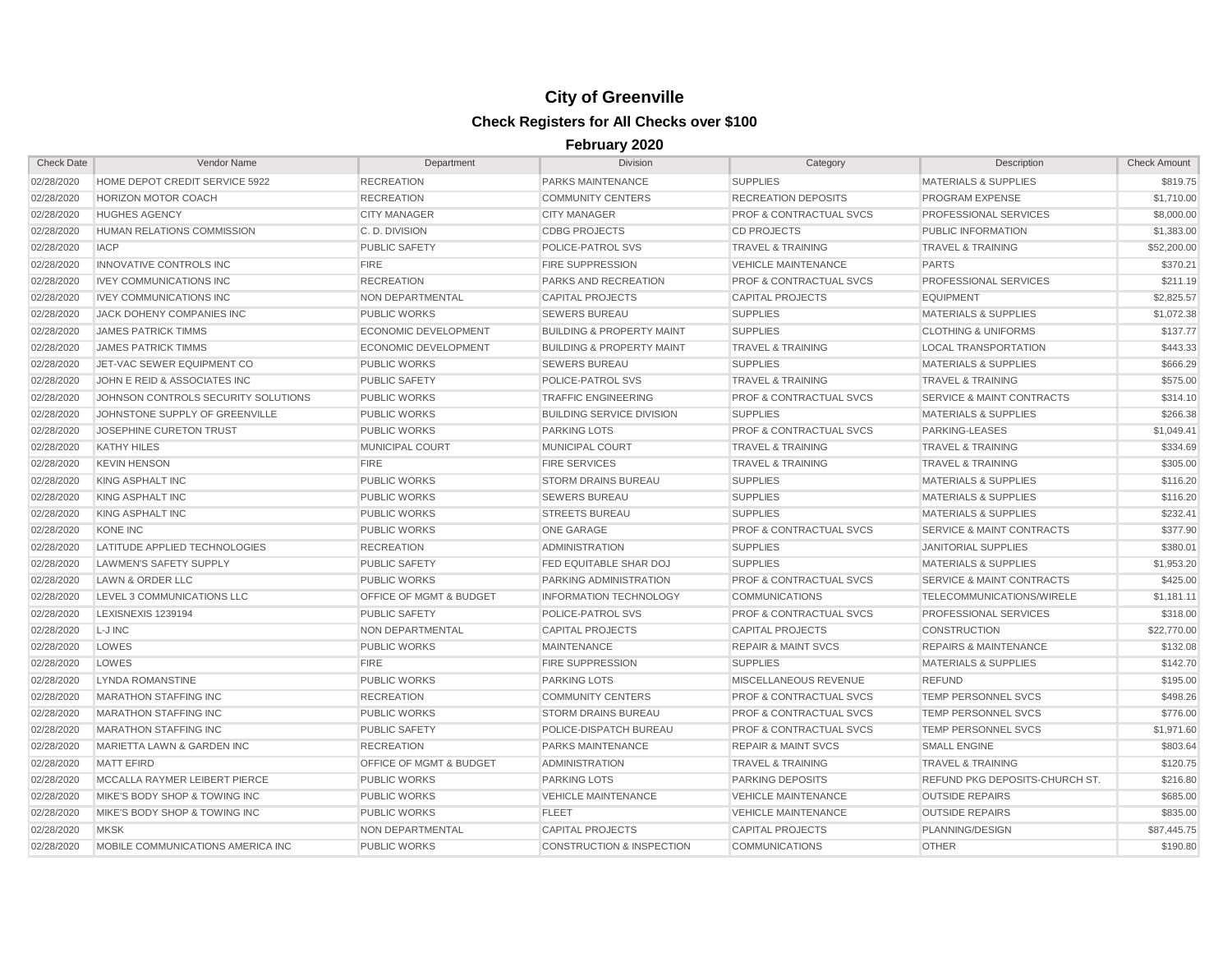| <b>Check Date</b> | Vendor Name                          | Department                         | Division                         | Category                           | Description                          | <b>Check Amount</b> |
|-------------------|--------------------------------------|------------------------------------|----------------------------------|------------------------------------|--------------------------------------|---------------------|
| 02/28/2020        | MOBILE COMMUNICATIONS AMERICA INC    | <b>RECREATION</b>                  | <b>ADMINISTRATION</b>            | <b>REPAIR &amp; MAINT SVCS</b>     | <b>REPAIRS &amp; MAINTENANCE</b>     | \$856.63            |
| 02/28/2020        | <b>MORRIS BUSINESS SOLUTIONS</b>     | <b>OFFICE OF MGMT &amp; BUDGET</b> | <b>INFORMATION TECHNOLOGY</b>    | <b>PROF &amp; CONTRACTUAL SVCS</b> | <b>EQUIPMENT RENTAL</b>              | \$5,129.98          |
| 02/28/2020        | <b>NAPA</b>                          | <b>PUBLIC WORKS</b>                | <b>FLEET</b>                     | <b>VEHICLE MAINTENANCE</b>         | <b>PARTS MANAGEMENT FEES</b>         | \$15,429.00         |
| 02/28/2020        | <b>NAPA</b>                          | <b>PUBLIC WORKS</b>                | <b>FLEET</b>                     | <b>VEHICLE MAINTENANCE</b>         | <b>PARTS</b>                         | \$71,654.22         |
| 02/28/2020        | NAPA AUTO PARTS                      | <b>FIRE</b>                        | <b>FIRE SUPPRESSION</b>          | <b>VEHICLE MAINTENANCE</b>         | <b>PARTS</b>                         | \$670.86            |
| 02/28/2020        | NEIGHBORHOOD NETWORKS PUBLISHING     | <b>RECREATION</b>                  | <b>PUBLIC SERVICES</b>           | <b>SUPPLIES</b>                    | SUPPLIES PROMOTIONS                  | \$200.00            |
| 02/28/2020        | <b>NGLIC</b>                         | <b>HUMAN RESOURCES</b>             | <b>HEALTH CARE</b>               | <b>OTHER INSURANCE</b>             | VISION - SUPERIOR                    | \$9,775.25          |
| 02/28/2020        | NORTHERN SAFETY CO INC               | <b>RECREATION</b>                  | <b>BEAUTIFICATION BUREAU</b>     | <b>SUPPLIES</b>                    | <b>MATERIALS &amp; SUPPLIES</b>      | \$348.66            |
| 02/28/2020        | <b>NORTHERN TOOL &amp; EQUIPMENT</b> | <b>RECREATION</b>                  | <b>PARKS MAINTENANCE</b>         | <b>REPAIR &amp; MAINT SVCS</b>     | <b>SMALL ENGINE</b>                  | \$160.90            |
| 02/28/2020        | OFFICE DEPOT BSD                     | <b>PUBLIC WORKS</b>                | <b>STREETS BUREAU</b>            | <b>SUPPLIES</b>                    | <b>MATERIALS &amp; SUPPLIES</b>      | \$164.64            |
| 02/28/2020        | OZONE COLLISION CENTER LLC           | <b>PUBLIC WORKS</b>                | <b>FLEET</b>                     | <b>VEHICLE MAINTENANCE</b>         | <b>OUTSIDE REPAIRS</b>               | \$1,635.25          |
| 02/28/2020        | <b>PAMELA LARSON</b>                 | <b>MUNICIPAL COURT</b>             | <b>MUNICIPAL COURT</b>           | <b>TRAVEL &amp; TRAINING</b>       | <b>TRAVEL &amp; TRAINING</b>         | \$123.06            |
| 02/28/2020        | PETERBILT STORE OF GREENVILLE, THE   | <b>PUBLIC WORKS</b>                | <b>VEHICLE MAINTENANCE</b>       | <b>VEHICLE MAINTENANCE</b>         | <b>PARTS</b>                         | \$2,203.43          |
| 02/28/2020        | PICTOMETRY INTERNATIONAL CORP        | OFFICE OF MGMT & BUDGET            | <b>INFORMATION TECHNOLOGY</b>    | <b>PROF &amp; CONTRACTUAL SVCS</b> | <b>SERVICE &amp; MAINT CONTRACTS</b> | \$27,339.50         |
| 02/28/2020        | PIEDMONT HEALTH & FITNESS            | <b>PUBLIC SAFETY</b>               | POLICE-PATROL SVS                | <b>SUPPLIES</b>                    | <b>MATERIALS &amp; SUPPLIES</b>      | \$1,067.33          |
| 02/28/2020        | PIEDMONT NATURAL GAS CO INC          | <b>FIRE</b>                        | <b>FIRE SERVICES</b>             | <b>UTILITIES</b>                   | GAS                                  | \$848.84            |
| 02/28/2020        | POWER TOOL COMPANY                   | <b>RECREATION</b>                  | <b>PARKS MAINTENANCE</b>         | MACHINERY AND EQUIPMENT            | MACHINERY AND EQUIPMENT              | \$26,000.00         |
| 02/28/2020        | <b>PRINTTEK INC</b>                  | <b>PUBLIC WORKS</b>                | <b>RECYCLING</b>                 | <b>PRINTING</b>                    | <b>PRINTING &amp; BINDING</b>        | \$622.95            |
| 02/28/2020        | PROSOURCE LLC                        | <b>PUBLIC WORKS</b>                | <b>BUILDING SERVICE DIVISION</b> | <b>SUPPLIES</b>                    | <b>MATERIALS &amp; SUPPLIES</b>      | \$303.45            |
| 02/28/2020        | <b>RAI PRODUCTS</b>                  | <b>PUBLIC WORKS</b>                | <b>TRAFFIC ENGINEERING</b>       | <b>SUPPLIES</b>                    | M&S-SIGNALS                          | \$114.66            |
| 02/28/2020        | <b>REBECCA EDWARDS</b>               | NON DEPARTMENTAL                   | <b>MISC GRANTS</b>               | <b>TRAVEL &amp; TRAINING</b>       | <b>TRAVEL &amp; TRAINING</b>         | \$115.58            |
| 02/28/2020        | <b>REID ELECTRIC</b>                 | <b>PUBLIC WORKS</b>                | <b>BUILDING SERVICE DIVISION</b> | <b>REPAIR &amp; MAINT SVCS</b>     | <b>REPAIRS &amp; MAINTENANCE</b>     | \$671.16            |
| 02/28/2020        | <b>REPUBLIC SERVICES</b>             | <b>PUBLIC WORKS</b>                | <b>GARBAGE DISPOSAL BUREAU</b>   | <b>PROF &amp; CONTRACTUAL SVCS</b> | <b>HAULING COSTS</b>                 | \$51,042.53         |
| 02/28/2020        | RILEY POPE & LANEY, LLC              | <b>CITY MANAGER</b>                | <b>CITY MANAGER</b>              | <b>PROF &amp; CONTRACTUAL SVCS</b> | <b>PROFESSIONAL SERVICES</b>         | \$13,537.00         |
| 02/28/2020        | RIVER STREET DEVELOPMENT INC         | <b>PUBLIC WORKS</b>                | <b>PUBLIC WORKS</b>              | <b>PROF &amp; CONTRACTUAL SVCS</b> | <b>SERVICE &amp; MAINT CONTRACTS</b> | \$140.00            |
| 02/28/2020        | ROGERS & CALLCOTT ENVIRONMENTAL      | <b>PUBLIC WORKS</b>                | <b>GARBAGE DISPOSAL BUREAU</b>   | <b>PROF &amp; CONTRACTUAL SVCS</b> | PROFESSIONAL SERVICES                | \$1.693.65          |
| 02/28/2020        | <b>RON TURLEY ASSOCIATES INC</b>     | <b>PUBLIC WORKS</b>                | <b>FLEET</b>                     | <b>PROF &amp; CONTRACTUAL SVCS</b> | <b>SERVICE &amp; MAINT CONTRACTS</b> | \$1,750.00          |
| 02/28/2020        | <b>S C DEPARTMENT OF REVENUE</b>     | PUBLIC INFORMATION/EVENTS          | <b>EVENTS MANAGEMENT</b>         | <b>SUNDRY</b>                      | <b>MISCELLANEOUS</b>                 | \$320.00            |
| 02/28/2020        | <b>SAFETY KLEEN</b>                  | <b>PUBLIC WORKS</b>                | <b>VEHICLE MAINTENANCE</b>       | <b>PROF &amp; CONTRACTUAL SVCS</b> | <b>SERVICE &amp; MAINT CONTRACTS</b> | \$154.37            |
| 02/28/2020        | SAF-GARD SAFETY SHOE COMPANY         | <b>FIRE</b>                        | <b>FIRE SUPPRESSION</b>          | <b>SUPPLIES</b>                    | <b>CLOTHING &amp; UNIFORMS</b>       | \$478.55            |
| 02/28/2020        | SANOFI PASTEUR INC                   | <b>HUMAN RESOURCES</b>             | <b>OCCUPATIONAL HEALTH</b>       | <b>SUPPLIES</b>                    | <b>MATERIALS &amp; SUPPLIES</b>      | \$2,011.77          |
| 02/28/2020        | <b>SARAH SCHWENZER</b>               | <b>RECREATION</b>                  | <b>ADMINISTRATION</b>            | <b>SUPPLIES</b>                    | M&S-MEDICINE                         | \$217.00            |
| 02/28/2020        | <b>SC DHEC</b>                       | <b>RECREATION</b>                  | <b>TOURISM DISTRICT</b>          | <b>PROF &amp; CONTRACTUAL SVCS</b> | <b>SERVICE &amp; MAINT CONTRACTS</b> | \$125.00            |
| 02/28/2020        | SCAHM SC ASSOC FOR HAZARD MITIGATIO  | <b>OFFICE OF MGMT &amp; BUDGET</b> | GIS                              | <b>TRAVEL &amp; TRAINING</b>       | <b>TRAVEL &amp; TRAINING</b>         | \$1,360.00          |
| 02/28/2020        | <b>SMG</b>                           | NON DEPARTMENTAL                   | NON DEPARTMENTAL                 | <b>PROF &amp; CONTRACTUAL SVCS</b> | MANAGEMENT FEES                      | \$13,707.00         |
| 02/28/2020        | SMITH & JONES JANITORIAL SUPPLIES E  | <b>PUBLIC WORKS</b>                | NON VEHICLE MAINTENANCE          | <b>SUPPLIES</b>                    | <b>JANITORIAL SUPPLIES</b>           | \$301.35            |
| 02/28/2020        | <b>SNIDER FLEET SOLUTIONS</b>        | <b>PUBLIC WORKS</b>                | <b>FLEET</b>                     | <b>VEHICLE MAINTENANCE</b>         | <b>OUTSIDE REPAIRS</b>               | \$892.38            |
| 02/28/2020        | SOUTHEASTERN DOCK & DOOR LLC         | <b>PUBLIC WORKS</b>                | <b>STREETS BUREAU</b>            | <b>SUPPLIES</b>                    | <b>MATERIALS &amp; SUPPLIES</b>      | \$146.00            |
| 02/28/2020        | SOUTHEASTERN DOCK & DOOR LLC         | <b>PUBLIC WORKS</b>                | <b>RESIDENTIAL COLL BUREAU</b>   | <b>SUPPLIES</b>                    | <b>MATERIALS &amp; SUPPLIES</b>      | \$146.00            |
| 02/28/2020        | SOUTHEASTERN DOCK & DOOR LLC         | <b>PUBLIC WORKS</b>                | <b>FLEET</b>                     | <b>SUPPLIES</b>                    | <b>MATERIALS &amp; SUPPLIES</b>      | \$146.00            |
| 02/28/2020        | SOUTHEASTERN DOCK & DOOR LLC         | <b>PUBLIC WORKS</b>                | <b>SEWERS BUREAU</b>             | <b>SUPPLIES</b>                    | <b>MATERIALS &amp; SUPPLIES</b>      | \$146.00            |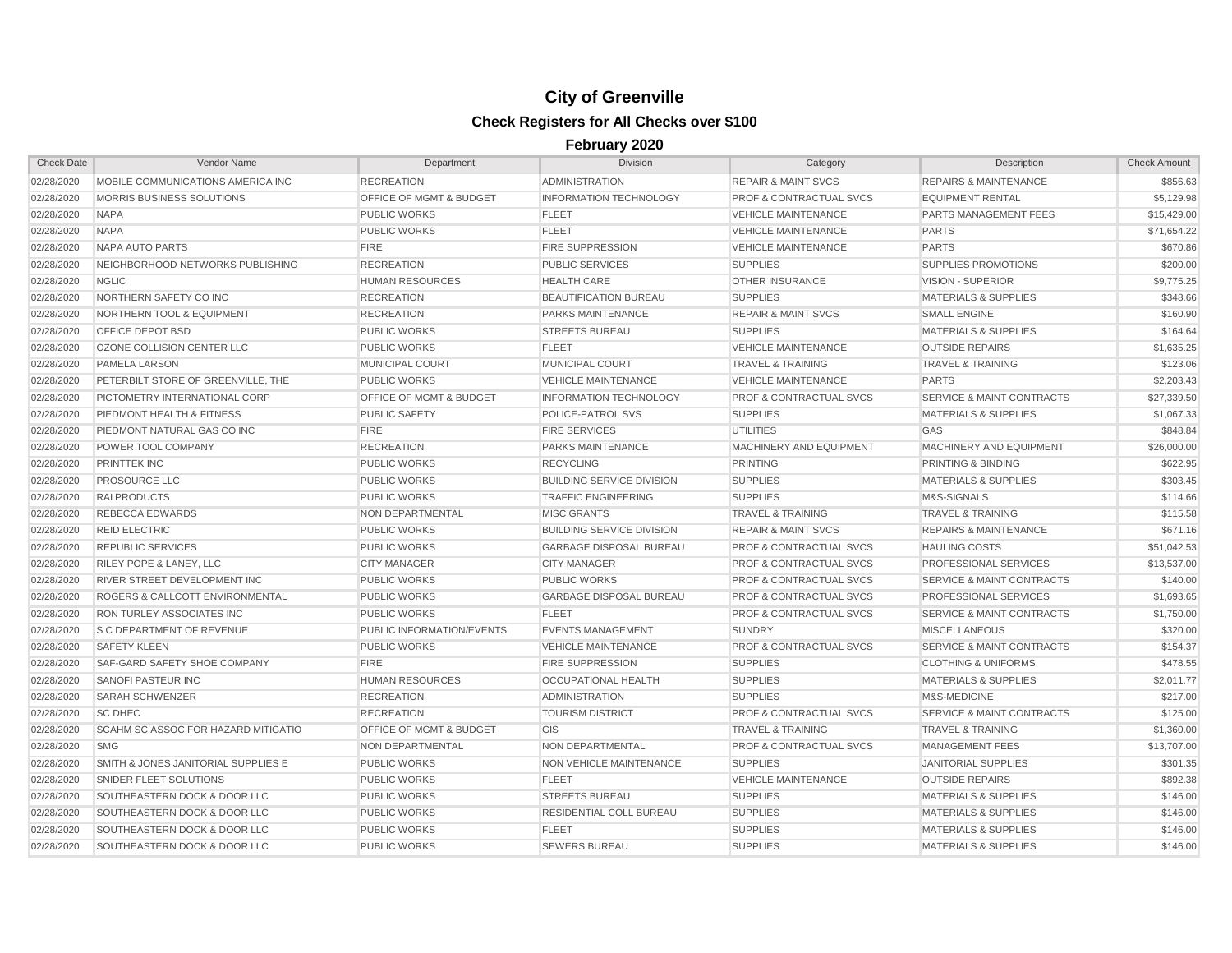| <b>Check Date</b> | Vendor Name                                   | Department                         | <b>Division</b>                  | Category                           | Description                     | <b>Check Amount</b> |
|-------------------|-----------------------------------------------|------------------------------------|----------------------------------|------------------------------------|---------------------------------|---------------------|
| 02/28/2020        | SOUTHEASTERN DOCK & DOOR LLC                  | <b>PUBLIC WORKS</b>                | <b>STORM DRAINS BUREAU</b>       | <b>SUPPLIES</b>                    | <b>MATERIALS &amp; SUPPLIES</b> | \$146.00            |
| 02/28/2020        | SOUTHEASTERN PAPER GROUP                      | <b>RECREATION</b>                  | <b>COMMUNITY CENTERS</b>         | <b>SUPPLIES</b>                    | <b>JANITORIAL SUPPLIES</b>      | \$580.80            |
| 02/28/2020        | SOUTHEASTERN PAPER GROUP                      | <b>RECREATION</b>                  | <b>TOURISM DISTRICT</b>          | <b>SUPPLIES</b>                    | <b>JANITORIAL SUPPLIES</b>      | \$628.33            |
| 02/28/2020        | SOUTHEASTERN PAPER GROUP                      | <b>PUBLIC WORKS</b>                | <b>BUILDING SERVICE DIVISION</b> | <b>SUPPLIES</b>                    | <b>JANITORIAL SUPPLIES</b>      | \$2,046.49          |
| 02/28/2020        | <b>SPARTAN FIRE &amp; EMERGENCY APPARATUS</b> | <b>FIRE</b>                        | <b>FIRE SUPPRESSION</b>          | <b>VEHICLE MAINTENANCE</b>         | <b>PARTS</b>                    | \$178.30            |
| 02/28/2020        | SQUIRE PATTON BOGGS LLP                       | <b>CITY MANAGER</b>                | <b>CITY MANAGER</b>              | <b>PROF &amp; CONTRACTUAL SVCS</b> | PROFESSIONAL SERVICES           | \$5,000.00          |
| 02/28/2020        | <b>SW PROMOTIONS LLC</b>                      | <b>PUBLIC WORKS</b>                | <b>SEWERS BUREAU</b>             | <b>SUPPLIES</b>                    | <b>MATERIALS &amp; SUPPLIES</b> | \$665.38            |
| 02/28/2020        | <b>SW PROMOTIONS LLC</b>                      | <b>PUBLIC WORKS</b>                | <b>STREETS BUREAU</b>            | <b>SUPPLIES</b>                    | <b>MATERIALS &amp; SUPPLIES</b> | \$665.38            |
| 02/28/2020        | <b>SW PROMOTIONS LLC</b>                      | <b>PUBLIC WORKS</b>                | <b>STORM DRAINS BUREAU</b>       | <b>SUPPLIES</b>                    | <b>MATERIALS &amp; SUPPLIES</b> | \$665.38            |
| 02/28/2020        | <b>SWIRLING SILKS INC</b>                     | NON DEPARTMENTAL                   | <b>CAPITAL PROJECTS</b>          | <b>CAPITAL PROJECTS</b>            | PLANNING/DESIGN                 | \$1,363.11          |
| 02/28/2020        | <b>TALENT MANAGEMENT SOLUTIONS</b>            | <b>MUNICIPAL COURT</b>             | <b>MUNICIPAL COURT</b>           | <b>PROF &amp; CONTRACTUAL SVCS</b> | <b>TEMP PERSONNEL SVCS</b>      | \$258.60            |
| 02/28/2020        | <b>TALENT MANAGEMENT SOLUTIONS</b>            | <b>RECREATION</b>                  | <b>BEAUTIFICATION BUREAU</b>     | <b>PROF &amp; CONTRACTUAL SVCS</b> | <b>TEMP PERSONNEL SVCS</b>      | \$407.76            |
| 02/28/2020        | <b>TALENT MANAGEMENT SOLUTIONS</b>            | <b>RECREATION</b>                  | <b>COMMUNITY CENTERS</b>         | <b>PROF &amp; CONTRACTUAL SVCS</b> | <b>TEMP PERSONNEL SVCS</b>      | \$455.40            |
| 02/28/2020        | <b>TALENT MANAGEMENT SOLUTIONS</b>            | <b>PUBLIC WORKS</b>                | RESIDENTIAL COLL BUREAU          | <b>PROF &amp; CONTRACTUAL SVCS</b> | TEMP PERSONNEL SVCS             | \$744.40            |
| 02/28/2020        | <b>TALENT MANAGEMENT SOLUTIONS</b>            | <b>PUBLIC WORKS</b>                | <b>STORM DRAINS BUREAU</b>       | <b>PROF &amp; CONTRACTUAL SVCS</b> | TEMP PERSONNEL SVCS             | \$1,310.40          |
| 02/28/2020        | <b>TALENT MANAGEMENT SOLUTIONS</b>            | <b>PUBLIC WORKS</b>                | <b>SEWERS BUREAU</b>             | <b>PROF &amp; CONTRACTUAL SVCS</b> | TEMP PERSONNEL SVCS             | \$1,497.60          |
| 02/28/2020        | <b>TALENT MANAGEMENT SOLUTIONS</b>            | <b>RECREATION</b>                  | PARKS MAINTENANCE                | <b>PROF &amp; CONTRACTUAL SVCS</b> | TEMP PERSONNEL SVCS             | \$2,038.80          |
| 02/28/2020        | <b>TALENT MANAGEMENT SOLUTIONS</b>            | <b>PUBLIC WORKS</b>                | <b>STREETS BUREAU</b>            | <b>PROF &amp; CONTRACTUAL SVCS</b> | TEMP PERSONNEL SVCS             | \$2,995.20          |
| 02/28/2020        | <b>TALENT MANAGEMENT SOLUTIONS</b>            | <b>PUBLIC WORKS</b>                | <b>FIXED ROUTE</b>               | <b>PROF &amp; CONTRACTUAL SVCS</b> | <b>TEMP PERSONNEL SVCS</b>      | \$3,938.90          |
| 02/28/2020        | <b>TD CARD SERVICES</b>                       | <b>OFFICE OF MGMT &amp; BUDGET</b> | <b>ADMINISTRATION</b>            | <b>SUNDRY</b>                      | DUES.SUBSCRIPTN.PUBLICATN       | \$129.00            |
| 02/28/2020        | TD CARD SERVICES                              | <b>PUBLIC WORKS</b>                | <b>BUILDING SERVICE DIVISION</b> | <b>SUPPLIES</b>                    | <b>CLOTHING &amp; UNIFORMS</b>  | \$215.12            |
| 02/28/2020        | TD CARD SERVICES                              | <b>PUBLIC WORKS</b>                | <b>BUILDING SERVICE DIVISION</b> | <b>SUPPLIES</b>                    | <b>MATERIALS &amp; SUPPLIES</b> | \$514.91            |
| 02/28/2020        | TD CARD SERVICES                              | OFFICE OF MGMT & BUDGET            | <b>ADMINISTRATION</b>            | <b>TRAVEL &amp; TRAINING</b>       | <b>TRAVEL &amp; TRAINING</b>    | \$886.51            |
| 02/28/2020        | TENNANT SALES AND SERVICE CO                  | OFFICE OF MGMT & BUDGET            | <b>REVENUE</b>                   | <b>BUSINESS LICENSE(HOLDING)</b>   | <b>REFUND BUSINESS LIC</b>      | \$110.00            |
| 02/28/2020        | <b>THAVIUS JENKINS</b>                        | <b>RECREATION</b>                  | <b>COMMUNITY CENTERS</b>         | <b>RECREATION DEPOSITS</b>         | PROFESSIONAL SERVICES           | \$1,080.00          |
| 02/28/2020        | <b>TIGER MOVING LLC</b>                       | PUBLIC INFORMATION/EVENTS          | PUBLIC INFORMATION               | <b>PROF &amp; CONTRACTUAL SVCS</b> | PROFESSIONAL SERVICES           | \$352.20            |
| 02/28/2020        | <b>TIGER MOVING LLC</b>                       | <b>RECREATION</b>                  | PARKS AND RECREATION             | <b>PROF &amp; CONTRACTUAL SVCS</b> | PROFESSIONAL SERVICES           | \$456.90            |
| 02/28/2020        | <b>TRAINING DYNAMICS</b>                      | NON DEPARTMENTAL                   | <b>CAPITAL PROJECTS</b>          | <b>CAPITAL PROJECTS</b>            | <b>EQUIPMENT</b>                | \$1,200.00          |
| 02/28/2020        | TRI STATE GLASS INC                           | <b>PUBLIC WORKS</b>                | <b>FLEET</b>                     | <b>VEHICLE MAINTENANCE</b>         | <b>OUTSIDE REPAIRS</b>          | \$314.61            |
| 02/28/2020        | <b>TRISTAN JOHNSON</b>                        | NON DEPARTMENTAL                   | <b>CAPITAL PROJECTS</b>          | <b>CAPITAL PROJECTS</b>            | <b>EQUIPMENT</b>                | \$189.00            |
| 02/28/2020        | UNIFIED AV SYSTEM                             | <b>PUBLIC WORKS</b>                | <b>RESIDENTIAL COLL BUREAU</b>   | <b>SUPPLIES</b>                    | <b>MATERIALS &amp; SUPPLIES</b> | \$1,237.50          |
| 02/28/2020        | UNIFIED AV SYSTEM                             | <b>PUBLIC WORKS</b>                | <b>ENGINEERING</b>               | <b>SUPPLIES</b>                    | <b>MATERIALS &amp; SUPPLIES</b> | \$1,237.50          |
| 02/28/2020        | UNIFIED AV SYSTEM                             | <b>PUBLIC WORKS</b>                | <b>STREETS BUREAU</b>            | <b>SUPPLIES</b>                    | <b>MATERIALS &amp; SUPPLIES</b> | \$1,237.50          |
| 02/28/2020        | UNIFIED AV SYSTEM                             | <b>PUBLIC WORKS</b>                | <b>FLEET</b>                     | <b>SUPPLIES</b>                    | <b>MATERIALS &amp; SUPPLIES</b> | \$1,237.50          |
| 02/28/2020        | UNIFIED AV SYSTEM                             | <b>PUBLIC WORKS</b>                | <b>BUILDING SERVICE DIVISION</b> | <b>SUPPLIES</b>                    | <b>MATERIALS &amp; SUPPLIES</b> | \$1,237.50          |
| 02/28/2020        | UNIFIED AV SYSTEM                             | <b>PUBLIC WORKS</b>                | <b>STORM DRAINS BUREAU</b>       | <b>SUPPLIES</b>                    | <b>MATERIALS &amp; SUPPLIES</b> | \$1,237.50          |
| 02/28/2020        | UNIFIED AV SYSTEM                             | <b>PUBLIC WORKS</b>                | <b>SEWERS BUREAU</b>             | <b>SUPPLIES</b>                    | <b>MATERIALS &amp; SUPPLIES</b> | \$1,237.50          |
| 02/28/2020        | UNIFIED AV SYSTEM                             | <b>PUBLIC WORKS</b>                | PARKING ADMINISTRATION           | <b>SUPPLIES</b>                    | <b>MATERIALS &amp; SUPPLIES</b> | \$1,237.50          |
| 02/28/2020        | <b>UNIFIRST</b>                               | <b>PUBLIC WORKS</b>                | <b>VEHICLE MAINTENANCE</b>       | <b>SUPPLIES</b>                    | <b>CLOTHING &amp; UNIFORMS</b>  | \$238.56            |
| 02/28/2020        | UNITED CHEMICAL & SUPPLY CO INC               | <b>RECREATION</b>                  | <b>TOURISM DISTRICT</b>          | <b>SUPPLIES</b>                    | <b>MATERIALS &amp; SUPPLIES</b> | \$910.58            |
| 02/28/2020        | UNITED ELECTRICAL DISTRIBUTORS INC            | <b>PUBLIC WORKS</b>                | <b>SEWERS BUREAU</b>             | <b>SUPPLIES</b>                    | <b>MATERIALS &amp; SUPPLIES</b> | \$125.21            |